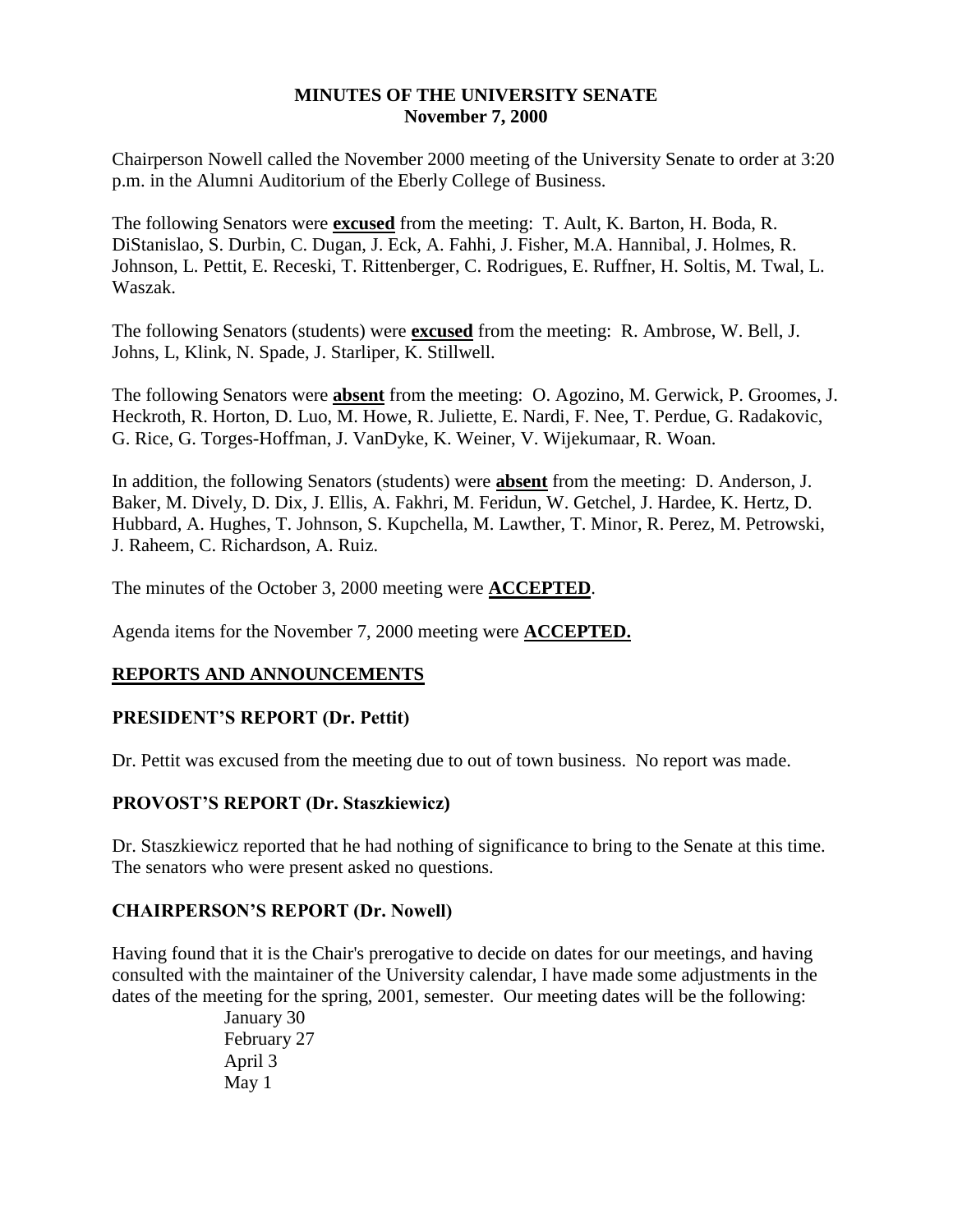I have made the following appointments:

ACPAC: Senator Andrew Yang President's Athletic Advisory Committee: Senator Joe Domaracki Budget Committee: Senator Deanna Chang

I would like to up-date the Senate about the situation with the doctoral program at East Stroudsburg in administration and leadership. I have been informed by the Graduate Committee that they have received the letter of agreement between IUP and East Stroudsburg, but they have yet to receive a formal proposal for the curriculum extension.

I am pleased to inform the Senate that Senate representatives and APSCUF officers have reached a tentative compromise agreement that will eventually result in proposals to modify the by-laws of both organizations. The Rules Committee, with consultation from the curriculum committees, will eventually be proposing such changes.

For the Senate's information, the statement I made at the last meeting about the policy for not allowing full-time IUP faculty to pursue graduate degrees from IUP is not completely accurate. The issue of the policy violating the new CBA was raised at Meet and Discuss. The Provost indicates that he would see that the CBA was followed and that the policy would be considered void if it violates the CBA. It is my position and that of the Graduate Committee that the policy does NOT violate the CBA. We will continue to pursue this matter with the Provost and APSCUF.

# **VICE CHAIRPERSON'S REPORT (Senator Joseph)**

Student Congress has had a very busy and productive few weeks, and as the semester winds down already, we are looking forward to implementing some of the goals that we have been working towards.

Our committees have been very active this month:

The GREEK AFFAIRS committee has successfully brought together the IFC and And is now working with sororities towards the same goal.

The MILITARY AFFAIRS committee is looking for someone to design a memorial for all veterans for the campus.

The DIVERSITY ACTION committee has helped publicize various events of other organizations including pride alliance's Kick The Door Down dance, and the International Club's Halloween party.

PR has continued to advertise our meetings and events, and is now working diligently to plan the Meeting of the Masses on November  $13^{\text{th}}$ .

UNIVERSITY AFFAIRS is looking into extending the one-week Drop/Add period to two weeks, and has been doing research on that.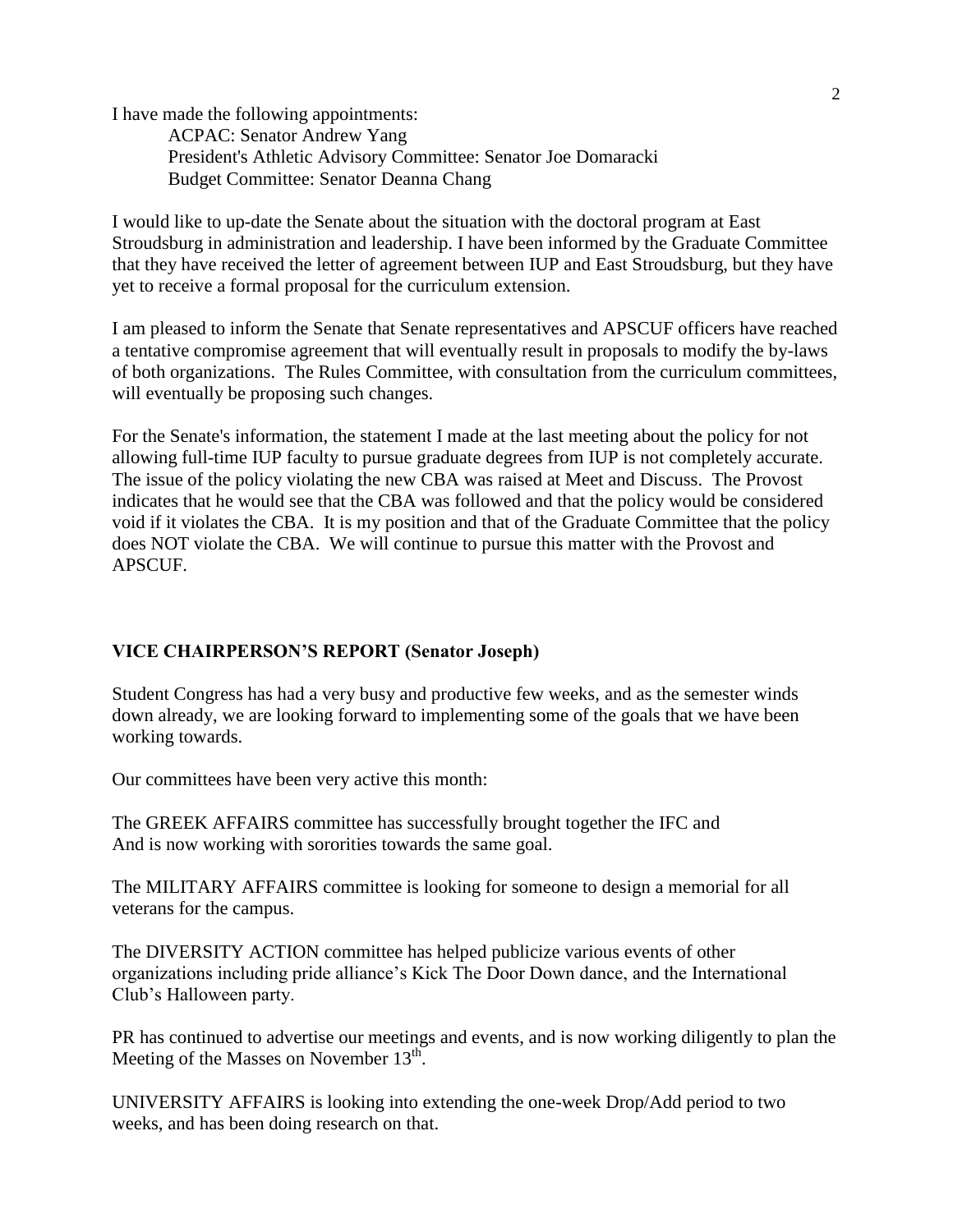The RESIDENCE LIFE committee has been busy creating comment boxes for the residence halls as well as posting contact information for various student organizations, to help increase freshmen participation.

Our AD HOC SPIRIT committee successfully sponsored the creation of over 40 spirit signs for homecoming week, and these were hung in the HUB for everyone to see. We are looking forward to a contest to design the new floor of the Field House.

I would like to thank the GOVERNMENTAL RELATIONS committee for their hard work in planning two successful Candidate nights, one with local representatives and one with student debaters. The Republican, Democrat, and Green parties were all well represented, and over 50 people attended these events each night. Those that showed up received information on the candidates and were able to ask questions of the three parties.

Student Congress has also sponsored an informational table in the HUB on all of the local candidates as well as encouraging students to vote.

Meeting of the Masses will be held one week from yesterday and we hope that you can all attend this event. It will be held next Monday in the Program Lounge. Please announce this in all of your classes if you could. We would also like to invite GSA to participate this semester. We plan to have a lot of participation from the students spawned by guest speakers during our meetings, including Dr. Harvey Holtz and representatives from The Entertainment Network.

In addition, our set issues will include Credit Card vendors, the impact of HUB expansion, the Dining Budget, and Retention.

We have a BSGP conference next weekend and will be able to bring you news from the rest of the state system at this event.

We urge all of you to attend, not only to answer our questions, but also to ask your own. This is a great forum to receive student feedback, which I am sure we all agree is very important.

And finally, and maybe most importantly, please do your part and go VOTE today!!!

# **OLD BUSINESS**

There was no old business to discuss.

# **STANDING COMMITTEE REPORTS**

# **RULES COMMITTEE—**(Chairperson Radell)

Senator Radell provided the first reading of the proposed amendments to the IUP Senate Constitution and Bylaws, which will be voted upon at the December 5, 2000 meeting (**see Appendix A**).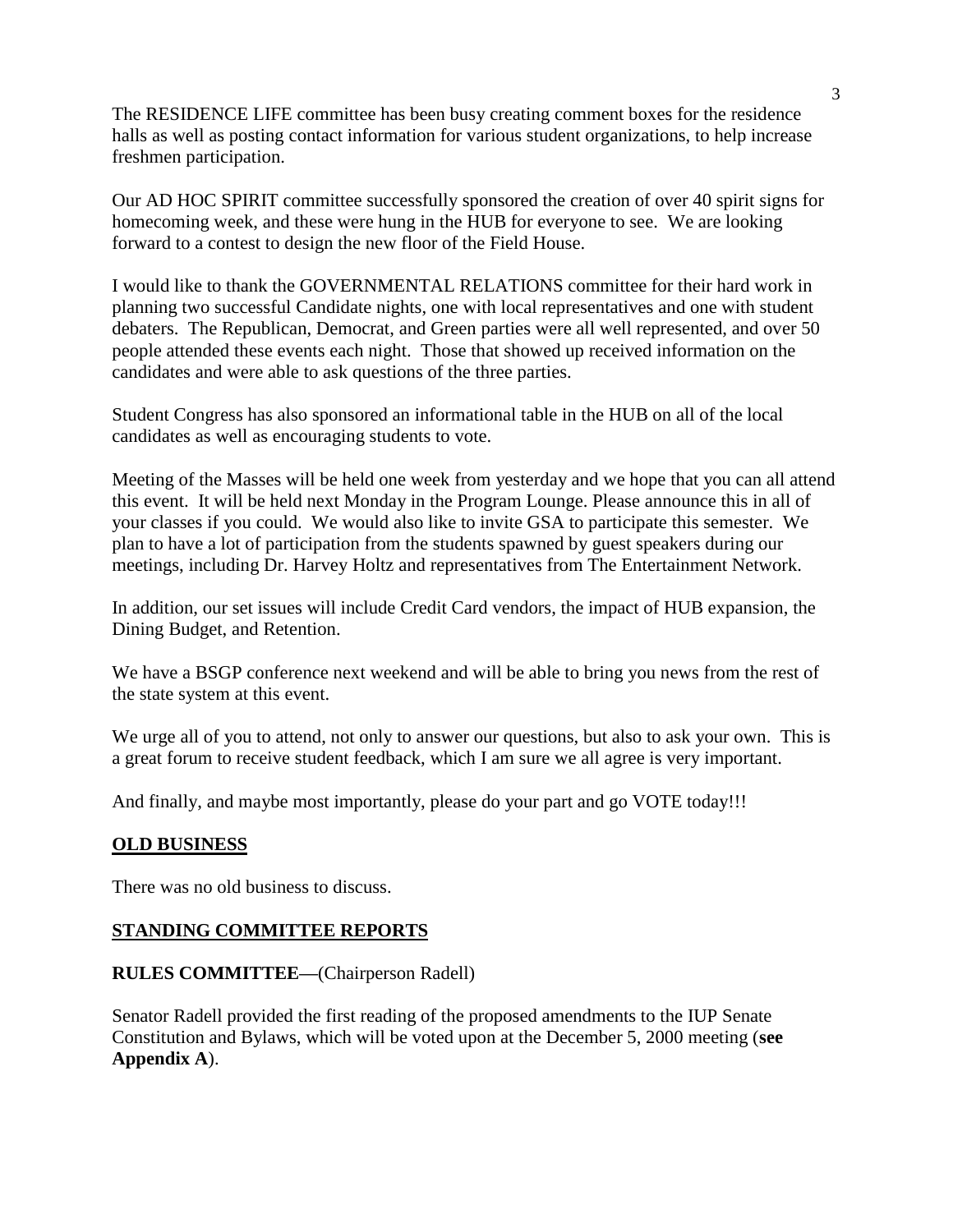# **CURRICULUM COMMITTEE—**(Chairperson Sechrist)

Senate action was taken on the following 8 items:

| 1. | Liberal Studies Report-MATH 216 for Natural Science                | <b>PASSED</b>      |
|----|--------------------------------------------------------------------|--------------------|
| 2. | <b>Course Revision-SAFE 301</b>                                    | <b>PASSED</b>      |
| 3. | Course Revision-EDSP 202 to EDSP 102                               | <b>PASSED</b>      |
|    |                                                                    | $(w/1$ abstention) |
| 4. | Course Revisions of HIST 344, 345 and 346                          |                    |
|    | (By a vote of 52-49, was sent back in current format to Curriculum |                    |
|    | Committee/History Department)                                      |                    |
| 5. | Course Revision of MATH 216                                        | <b>PASSED</b>      |
| 6. | New Course-Learning Center/LRNC 201                                | <b>PASSED</b>      |
| 7. | Program Revisions-Department of Sociology                          | <b>PASSED</b>      |
| 8. | <b>Revision of Approval Process for Honors College Courses</b>     | <b>PASSED</b>      |

(For complete text details pertaining to each item, **refer to Appendix B**)

# **GRADUATE COMMITTEE—**(Chairperson Kondo)

Dr. David Chambers requested to address the senate. A motion for Dr. Chambers to speak was made by Senator Radell and seconded by numerous Senators.

Dr. Chambers stated the following:

"The APSCUF Executive Council expressed some serious reservations to the Graduate Committee about the continued adequacy of faculty resources for the TESOL program revisions. The Graduate Committee reacted to those concerns by seeking additional assurances from the Dean and the English Department. Subsequently, members of the English Department met with the Executive Council to address these issues. As a consequence of these actions APSCUF will not exercise its right to ask that the TESOL proposals be removed from the agenda of the Council of Trustees. APSCUF accepts, in good faith, the signatures of the Provost, the College Dean, and the Department to honor their commitments to faculty resources as included in the TESOL proposals."

Senate action was taken on the following 5 items:

| Ι. | Major Curriculum Revision-                                | <b>PASSED</b>                   |
|----|-----------------------------------------------------------|---------------------------------|
|    | Graduate Studies in Composition and TOESL                 | $(1 \text{ nay/3}$ abstentions) |
| 2. | Minor Program Revisions-English Department                | <b>PASSED</b>                   |
|    | (M.A. in Teaching English to Speakers of Other Languages) |                                 |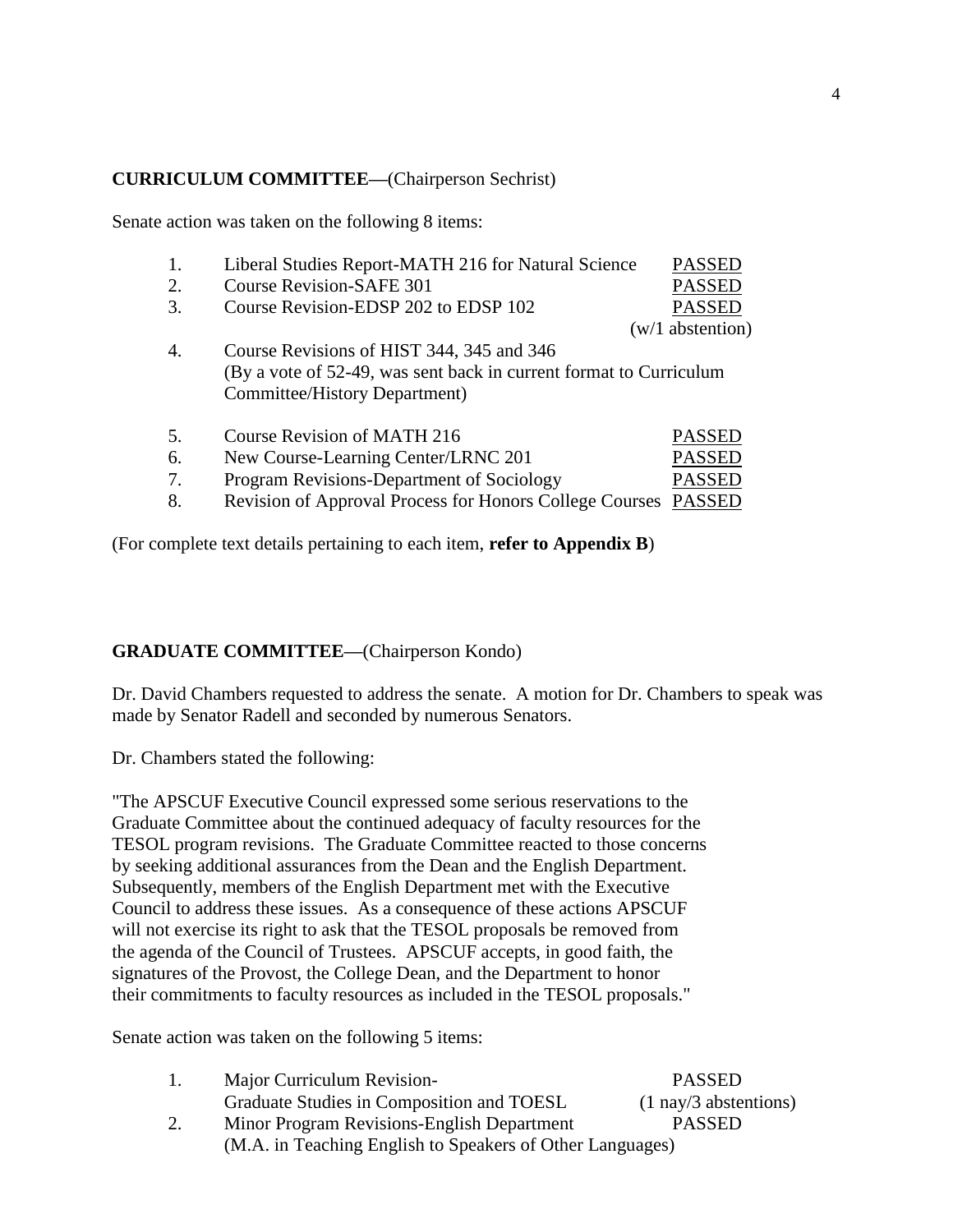| 3. | Minor Program Revisions-English Department            | <b>PASSED</b>      |
|----|-------------------------------------------------------|--------------------|
|    | (M.A./Generalist)                                     |                    |
| 4. | Proposal for IUP Graduate Certificates of Recognition | <b>PASSED</b>      |
| 5. | New Certificate of Recognition in Safety Sciences     | <b>PASSED</b>      |
|    |                                                       | $(w/1$ abstention) |

(For complete text details pertaining to each item, **refer to Appendix C**)

At 5:00 p.m., a motion was made and approved to extend the meeting 10 minutes.

The meeting was adjourned at 5:20 p.m.

It should be noted that due to the length of the meeting, the following reports were not made:

-LIBRARY AND EDUCATIONAL SERVICES COMMITTEE -NONCREDIT COMMITTEE -RESEARCH COMMITTEE -STUDENT AFFAIRS COMMITTEE -UNIVERSITY DEVELOPMENT AND FINANCE COMMITTEE -ACADEMIC COMMITTEE -AWARDS COMMITTEE -NEW BUSINESS

Respectfully submitted,

Jonathan B. Smith, Ed.D. University Senate Secretary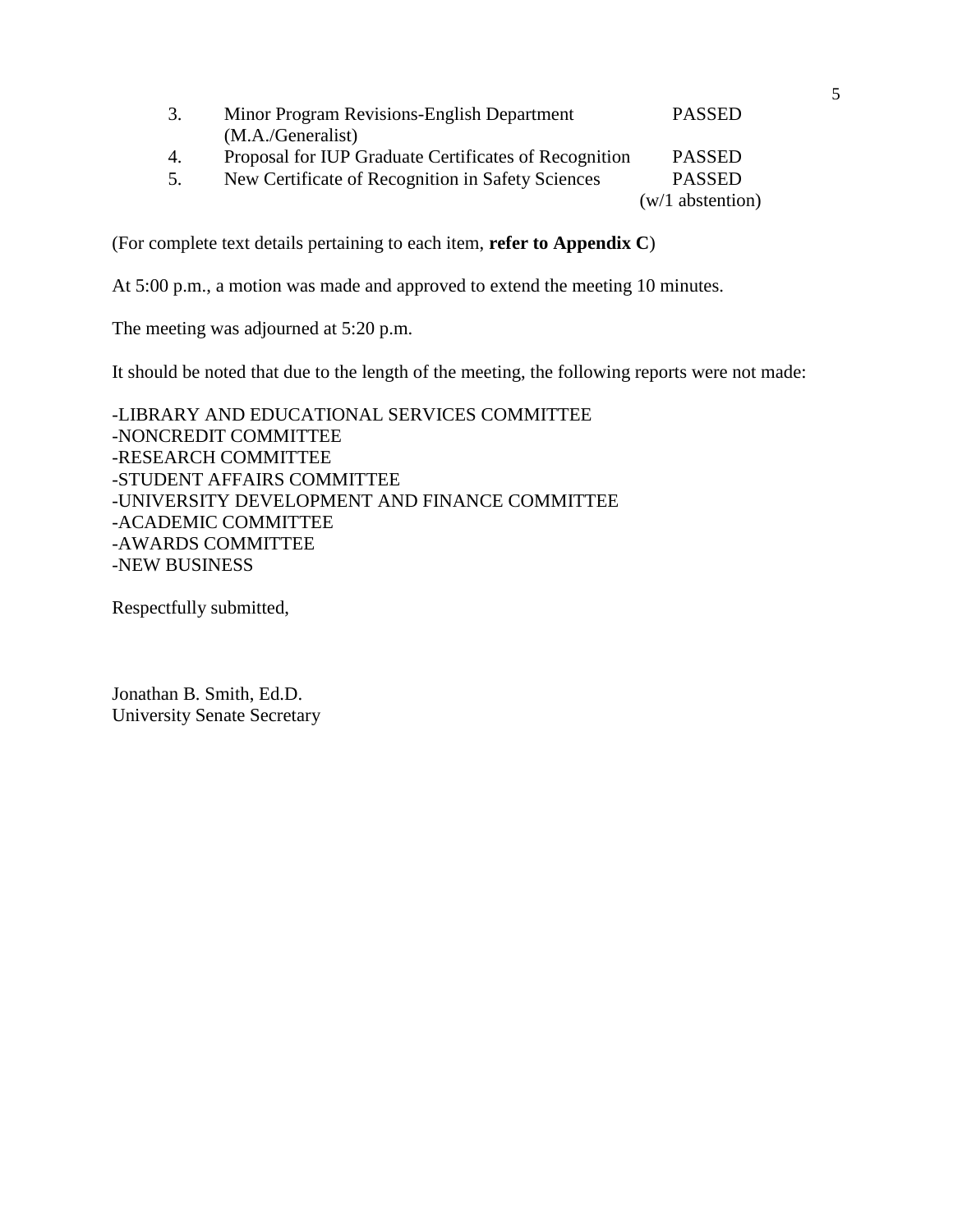# *APPENDIX A-RULES COMMITTEE (Chairperson Radell)*

# **From IUP Senate Rules Committee:**

Proposed Amendments to the IUP Senate Constitution and Bylaws, first reading November 7, 2000, to be voted upon December 5, 2000.

Requested by Undergraduate Curriculum Committee, October 18, 2000

IUP Senate Rules Committee vote to advance proposed amendments, October 24, 2000

#### **(Amendments in bold)**

IUP Senate Constitution:

The Association of Pennsylvania State College and University Faculties (APSCUF-IUP) has delegated its contractual curricular responsibility to the Graduate Committee and the **University Wide** Undergraduate Curriculum Committee.

IUP Senate Bylaws:

V. Standing Committees C. **University Wide** Undergraduate Curriculum Committee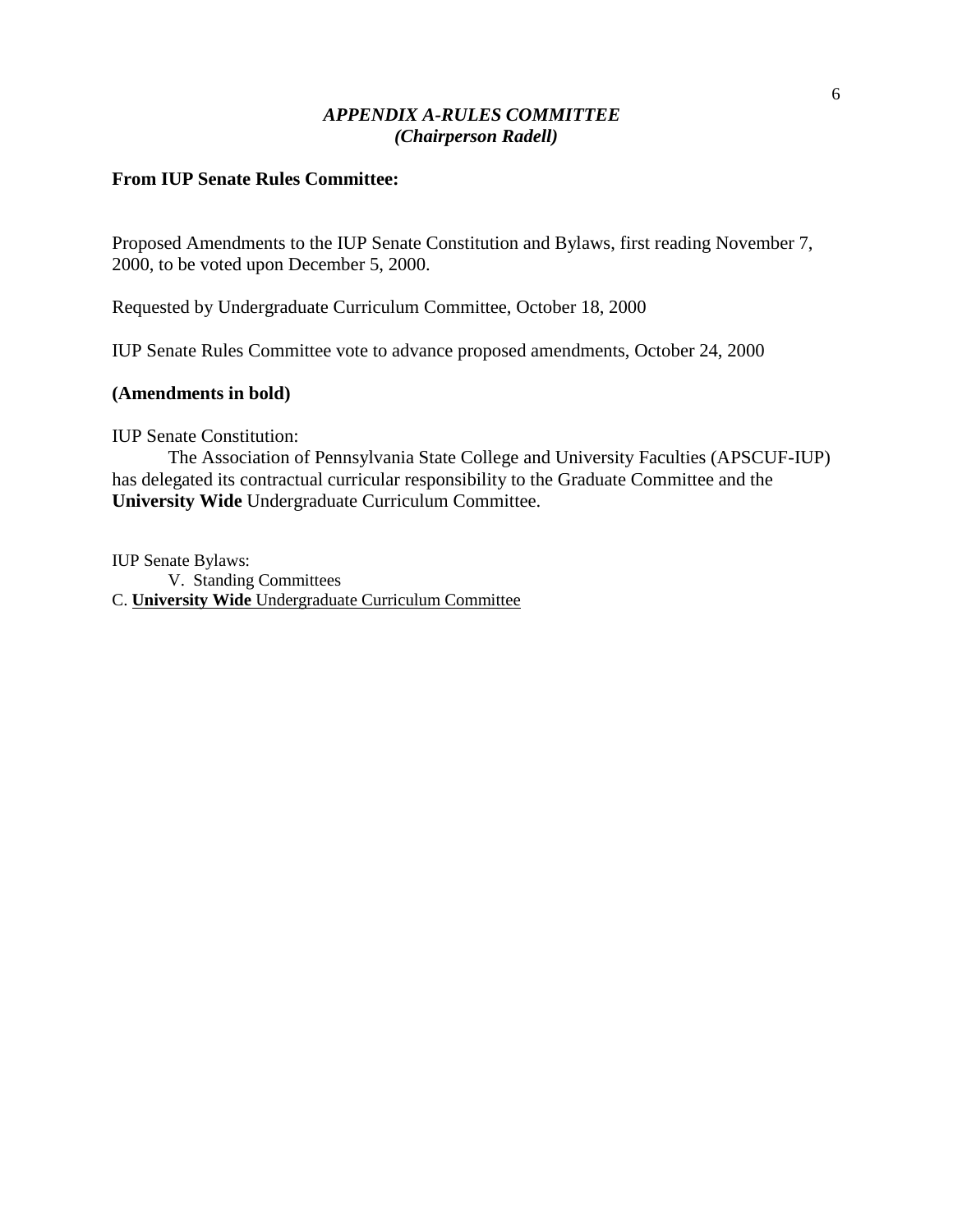# **APPENDIX B-UNDERGRADUATE CURRICULUM COMMITTEE ACTIONS REQUESTED**

# **For Senate Information:**

- 1. Honors College Report A. HIST 305 Renaissance and Reformation was approved for Honors credit.
- 2. Prefix Changes -- Department of Theater and Dance The following courses were approved to have a DANC prefix change from THTR.

THTR 102 Introduction to Dance DANC 102 Introduction to Dance THTR 150 Fundamentals of Dance DANC 150 Fundamentals of Dance THTR 250 Contemporary Dance DANC 250 Contemporary Dance THTR 260 Jazz Dance DANC 260 Jazz Dance THTR 270 Ballroom and Tap Dance DANC 270 Ballroom and Tap Dance THTR 280 Ballet DANC 280 Ballet THTR 290 Ethnic Dance DANC 290 Ethnic Dance THTR 351 Choreography DANC 351 Choreography THTR 485 Dance Studio DANC 485 Dance Studio

# **Present Course ID Requested Course ID**

THTR 353 Dance Curriculum & Instruction DANC 353 Dance Curriculum & Instruction

- 3. Course Number and Title Change -- Department of Educational and School Psychology A. Old Number and Title: EDSP 377 Educational Tests and Measurements
	- B. New Number and Title: EDSP 477 Assessment of Student Learning: Design & Interpretation of Educational Measures

# *Senate Action Taken:*

# **1. Liberal Studies Report-MATH 216 for Natural Science (PASSED)**

A. MATH 216 Probability and Statistics for Natural Sciences: prerequisite change to add MATH 123 as another prerequisite to MATH 121.

# **2**. **Course Revision - Department of Safety Sciences-SAFE 301 (PASSED)**

# A. SAFE 301

Current Catalog Description: Health Hazard Identification 3c-0l-3sh Prerequisites: CHEM 102, PHYS 111, MATH 122, BIOL 155 Provides an understanding of the primary health hazards found in industry and their effects on the human body. Students learn to recognize hazards involved with air contaminants, noise, heat, radiation, and chemicals on the skin, and other stressors. Emphasis is placed on the study of occupational disease, industrial toxicology, and use of threshold limit values.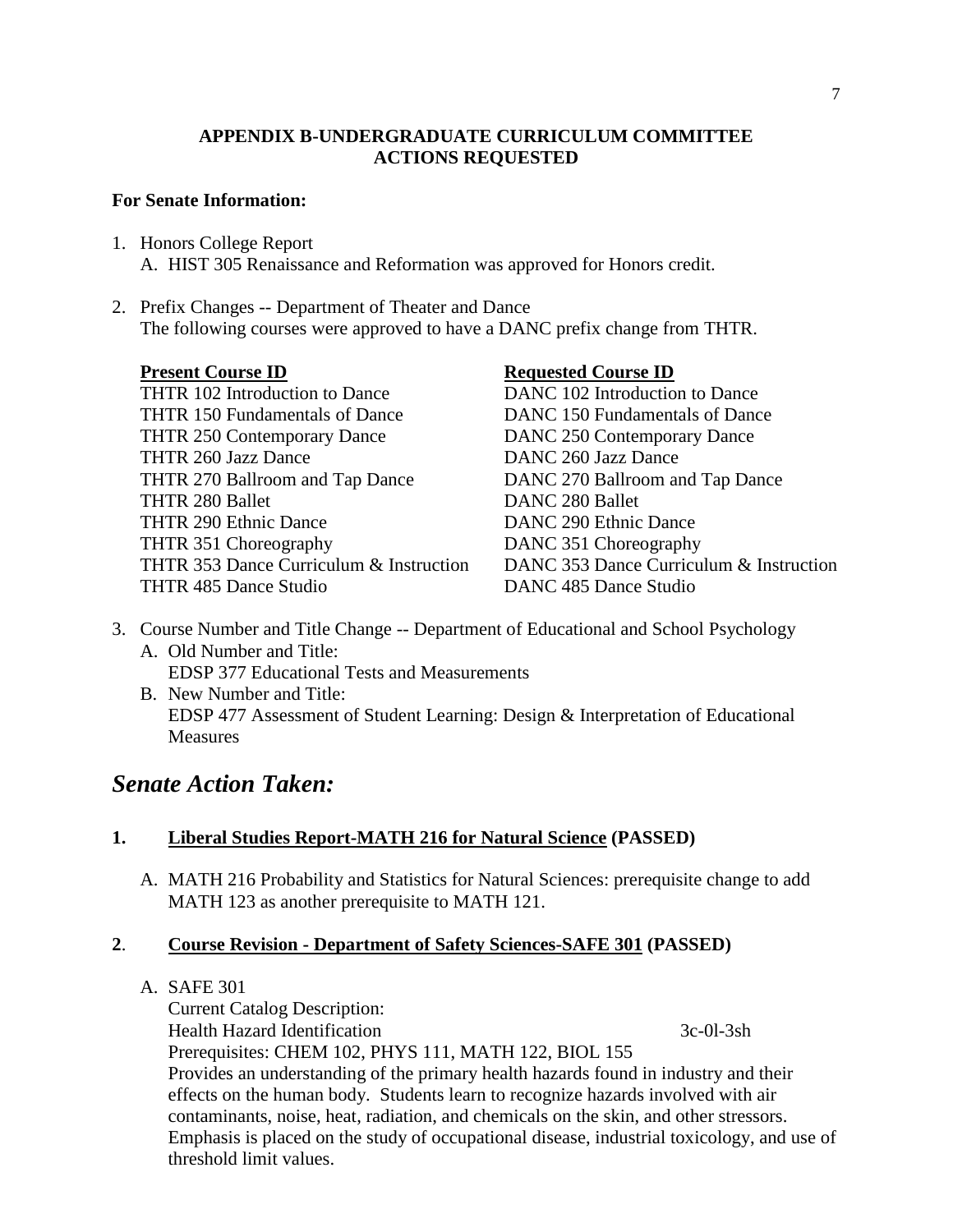Proposed Catalog Description: Health Hazard Identification 3c-0l-3sh Prerequisites: CHEM 102, PHYS 111, MATH 121, BIOL 155 Provides an understanding of the primary health hazards found in industry and their effects on the human body. Students learn to recognize hazards involved with air contaminants, noise, heat, radiation, and chemicals on the skin, and other stressors. Emphasis is placed on the study of occupational disease, industrial toxicology, and use of threshold limit values.

Rationale:

To be consistent with the recently approved curriculum changes in the program (Senate May 2000) where MATH 121 is now required. At the same time the department revised the course objectives and added a new section of material.

# **3**. **Course Revision - Department of Educational and School Psychology-EDSP 202 to EDSP 102 (PASSED w/1 abstention)**

A. Current Catalog Description:

EDSP 202

Educational Psychology 3c-01-3sh Prerequisites: PSYC 101, admission to sophomore standing in teacher certification or permission

Designed to promote a better understanding of the principles of psychology governing human behavior, with particular emphasis on their relation to the learner, learning process, and learning situation in an educational environment.

Proposed Catalog Description: EDSP 102 Educational Psychology 3c-01-3sh Prerequisites: None

Designed to promote an understanding of the principles of psychology governing human behavior, with particular emphasis on their relation to the learner, learning process, and learning situation in an educational environment.

Rationale:

We propose the number change to comply with revisions of the teacher education program recently approved by the University Senate and at the request of the Teacher Education Coordination Council. This change will allow students to take the course as freshman and before they are admitted to the teacher education program. Student retention of key information relevant to EDSP 202 from PSYC 101 is not great and relevant topics from PSCY 101 have been retaught in EDSP 202 so no change in content will be necessary by the elimination of the prerequisite.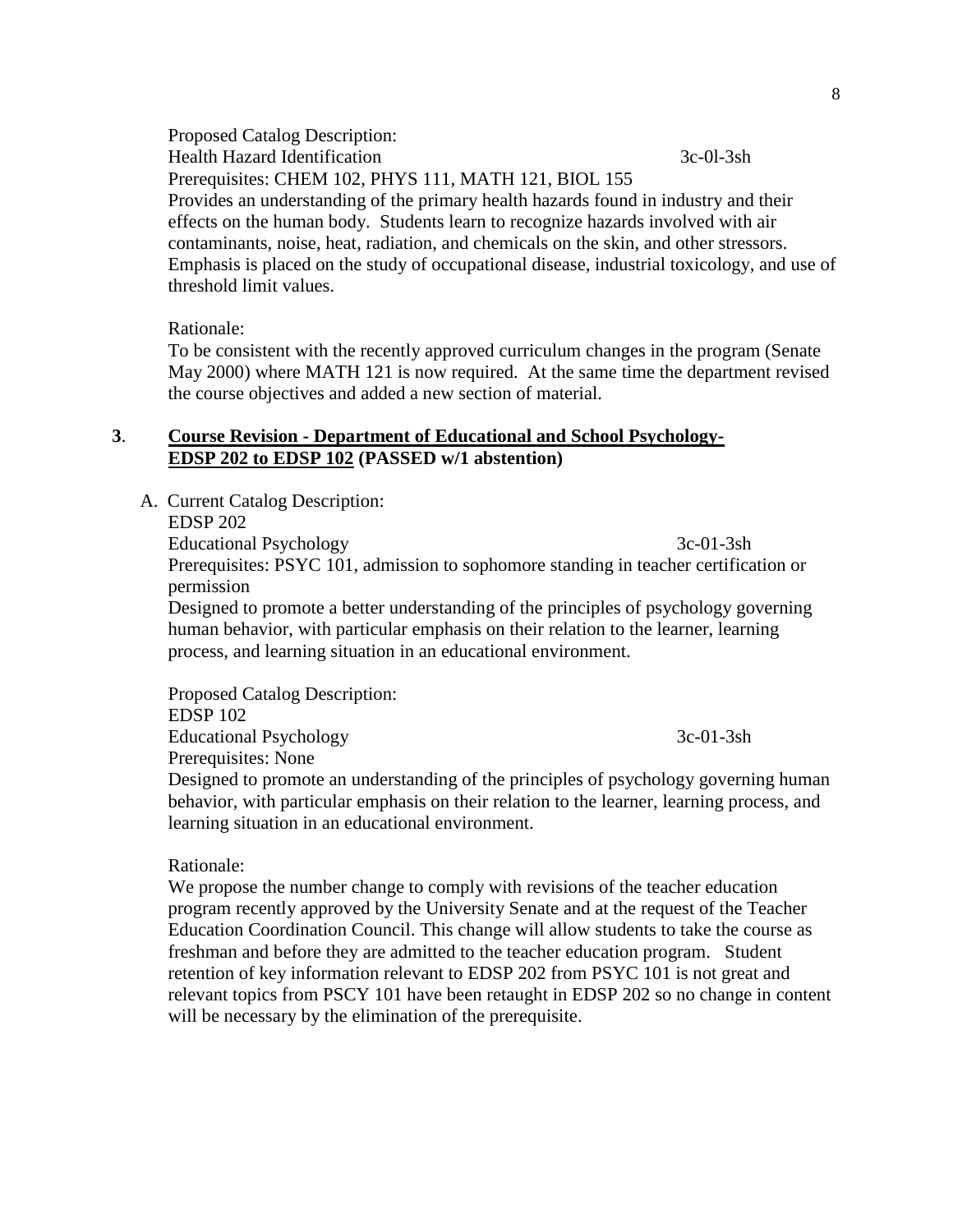# **4**. **Course Revisions - Department of History (Sent Back to Department and Curriculum Committee/vote of 52-48)**

### A. HIST 344

Current Catalog Description: The Age of Big Business in America, 1877-1917 3c-0l-3sh Examines how big business developed in America, how economic change reshaped society, and how the reshaped society responded politically.

Proposed Catalog Description: Industrializing America 3c-0l-3sh Prerequisites: sophomore standing; completion of HIST 195 (non-majors) Study of the industrial revolution and its consequences in America through 1917. Topics include new technology and entrepreneurship, the development of middle and working class consciousness, immigration and ethnicity, gender, urban growth, the beginnings of consumer culture and commercialized leisure, intellectual developments, protest movements, and the Progressive Era's political reforms.

#### B. HIST 345

Current Catalog Description:

The Age of Ragtime: American History, 1900-1929 3c-0l-3sh Using the nation's cultural development as its thematic foundation, analyzes the transitional character of the Progressive Era, World War I, and the 1920s.

### Proposed Catalog Description:

Prerequisites: sophomore standing; completion of HIST 195 (non-majors) America in War and Depression, 1914-1945 3c-0l-3sh Study of the social, economic, political and cultural response to war and depression in America. Topics include the First World War, the 1920's, the Depression, the New Deal and the Second World War.

# C. HIST 346

Current Catalog Description: Recent United States History 3c-0l-3sh A study of political, economic, and cultural changes in American life since 1929; examines roots of social problems facing us today. Some recent foreign policy trends also studied.

Proposed Catalog Description: Recent United States History 3c-0l-3sh Prerequisites: sophomore standing; completion of HIST 195 (non-majors) Examines the major political, economic, social, and cultural changes in America since 1945 with a focus on their causes, character, and significance; also explores the role of the United States in global relations.

Rationale:

Because the time span of "Recent United States History" inevitably expands with each passing year, it is necessary from time to time to revise the boundaries of the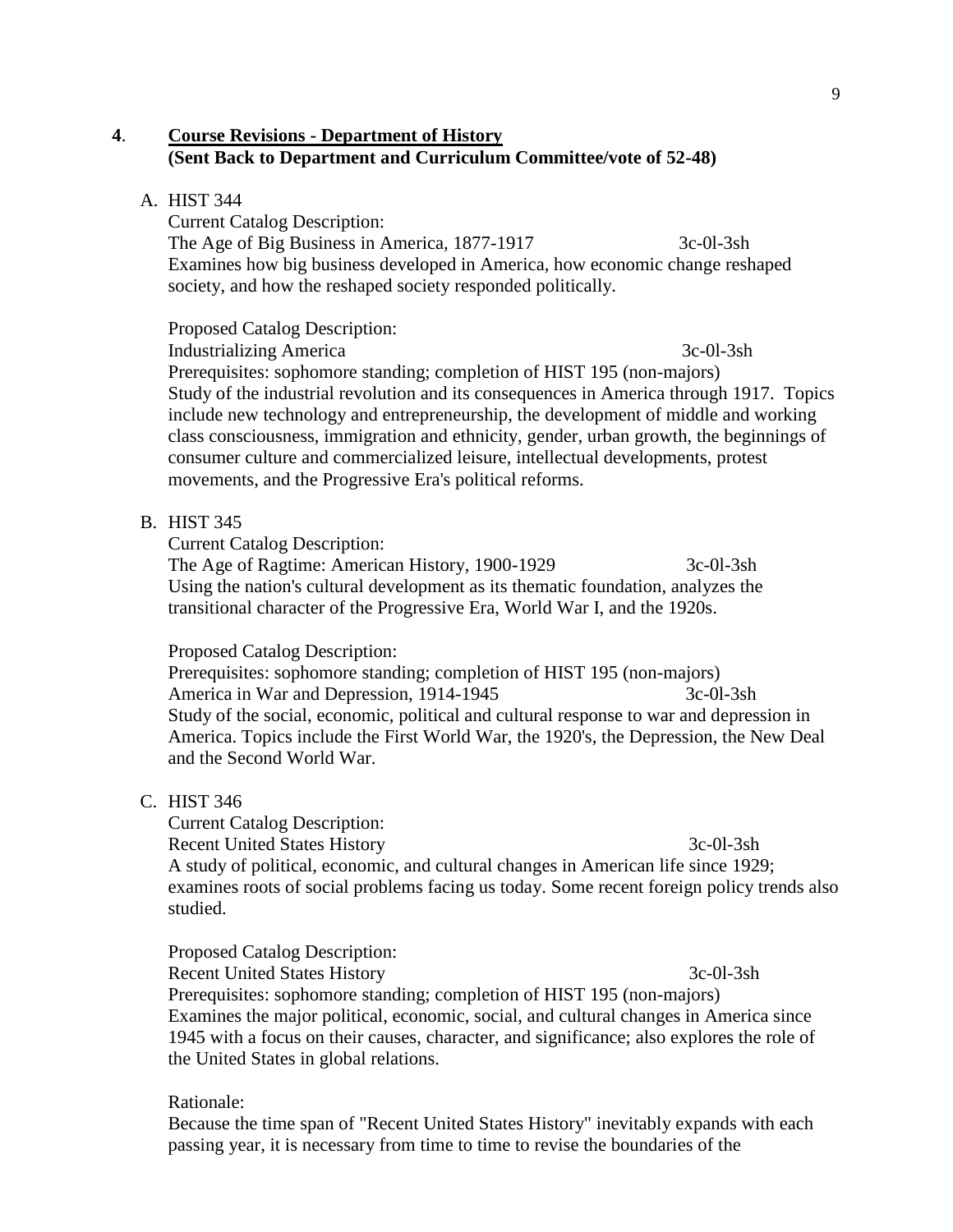department's standard chronological courses in American History. All three courses are being revised to incorporate new scholarship and to emphasize themes of current interest to the profession. HIST 344 and HIST 345 are being re-titled to reflect their new chronological boundaries or emphases. The prerequisite "sophomore standing"; is being added to all undergraduate courses in the department that have a dual-level graduate equivalent.

# **5. Course Revision - Department of Mathematics-MATH 216 (PASSED)**

# A. MATH 216

Current Catalog Description: Probability and Statistics for Natural Sciences 4c-01-4sh Prerequisite: MATH 121 Frequency distributions, measures of central tendency and variation, probability, probability distributions, sampling distributions. Hypothesis testing for means, variances, proportions. Correlation and prediction, regression, analysis of variance, and nonparametric statistics. Emphasis will be on applications.

Proposed Catalog Description: Probability and Statistics for Natural Sciences 4c-01-4sh Prerequisites: MATH 121 or MATH 123

Frequency distributions, measures of central tendency and variation, probability, probability distributions, sampling distributions. Hypothesis testing for means, variances, proportions. Correlation and prediction, regression, analysis of variance, and nonparametric statistics. Emphasis will be on applications.

Rationale:

MATH 216 was originally approved with a prerequisite of MATH 121 Calculus I for Business, Natural and Social Sciences. MATH 121 is a course in calculus for nonmathematics majors, and it was understood that students taking the more rigorous first course in calculus, MATH 123 Calculus I for Physics, Chemistry, Mathematics, also knew the prerequisite material. However, with the coming of registration on BANNER, the computer will not permit students to register for a course unless they satisfy the exact list of prerequisites in the catalog.

# **6**. **New Course-Learning Center-LRNC 201 (PASSED w/3 abstentions)**

# A. LRNC 201

Vocabulary Expansion 2c-01-2sh

Students will acquire an enriched vocabulary through learning and applying knowledge of 168 Latin and Greek word parts and mastering the meanings and the use of 100 mature words based on some of those word parts. Primary emphasis is on developing the reading vocabulary, but attention is also given to students' writing, listening and speaking vocabularies.

# Rationale:

Vocabulary Expansion is a course designed to teach students to use a systematic process for deciphering unfamiliar written words. It is intended as a free elective for any student (especially freshmen or sophomores) who wish to improve their knowledge of structural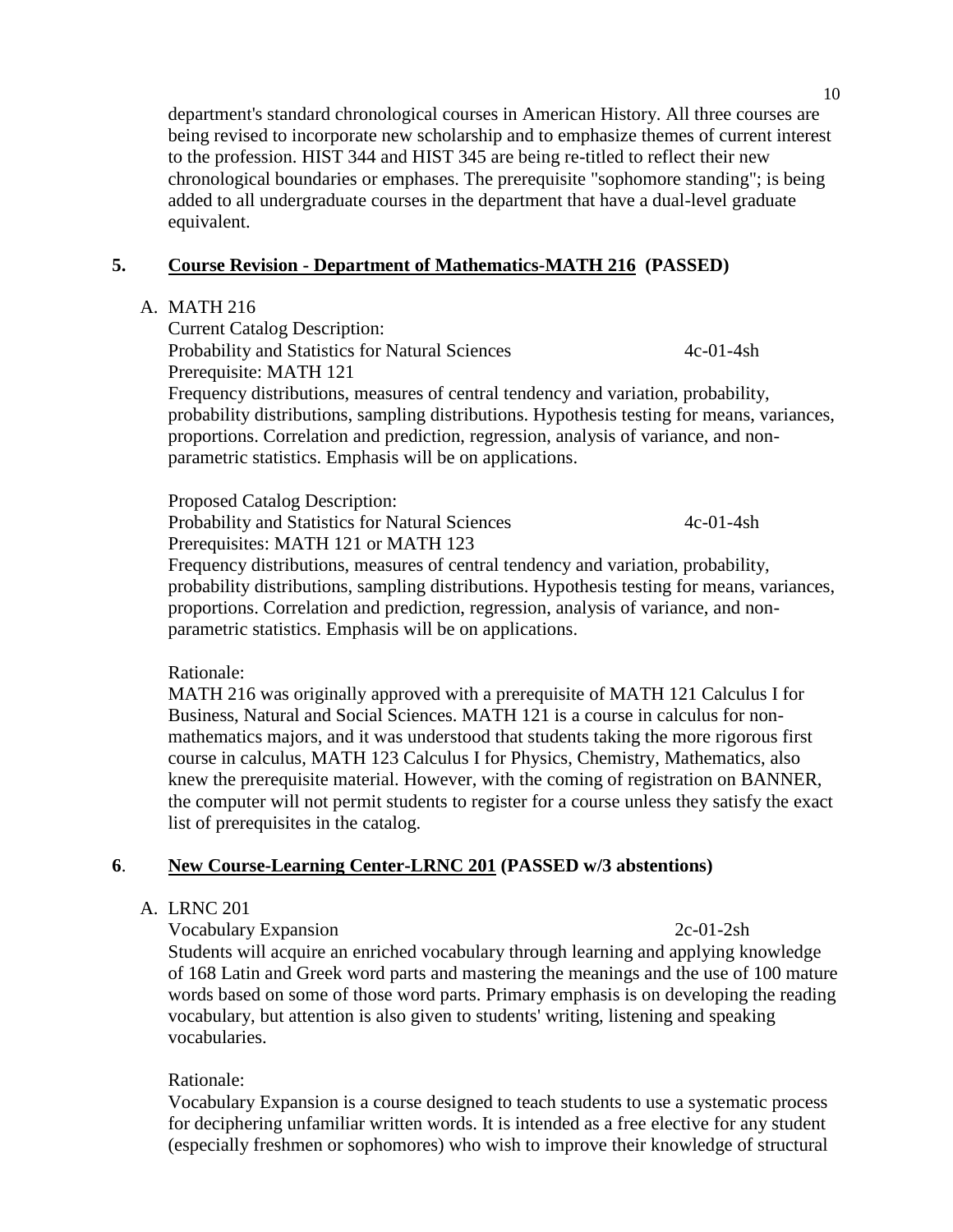analysis and skills using this strategy to decipher unfamiliar words encountered in reading, or who wish to improve their vocabulary repertoire.

# **7**. **Program Revision-Department of Sociology (PASSED)**

A. Bachelor of Arts – Sociology/Human Services Track

| <b>CURRENT PROGRAM</b><br><b>Bachelor of Arts - Sociology/</b>                                                                                                                                                                                                                                   |        |           | PROPOSED PROGRAM<br><b>Bachelor of Arts - Sociology/</b>                                                                                                                                                                                                                                        |        |           |
|--------------------------------------------------------------------------------------------------------------------------------------------------------------------------------------------------------------------------------------------------------------------------------------------------|--------|-----------|-------------------------------------------------------------------------------------------------------------------------------------------------------------------------------------------------------------------------------------------------------------------------------------------------|--------|-----------|
| <b>Human Services Track</b>                                                                                                                                                                                                                                                                      |        |           | <b>Human Services Track</b>                                                                                                                                                                                                                                                                     |        |           |
| Liberal Studies: As outlined in<br>Liberal Studies section with the<br>following specifications:<br><b>Mathematics: MATH 217</b><br>recommended<br>Social Science: SOC 151 required,<br>ANTH 110, and PSYC 101<br>recommended<br><b>Liberal Studies Electives: no</b><br>courses with SOC prefix |        | $53 - 55$ | Liberal Studies: As outlined in<br>Liberal Studies section with the<br>following specifications:<br><b>Mathematics: MATH 217</b><br>recommended<br>Social Science: SOC 151 required<br>ANTH 110, and PSYC 101<br>recommended<br><b>Liberal Studies Electives: no</b><br>courses with SOC prefix |        | $53 - 55$ |
| <b>College:</b><br>Foreign Language Intermediate Level<br>(1)                                                                                                                                                                                                                                    |        | $0-6$     | <b>College:</b><br>Foreign Language Intermediate Level<br>(1)                                                                                                                                                                                                                                   |        | $0 - 6$   |
| Major:                                                                                                                                                                                                                                                                                           |        | 42        | Major:                                                                                                                                                                                                                                                                                          |        | 42        |
| <b>Required Courses:</b>                                                                                                                                                                                                                                                                         |        |           | <b>Required Courses:</b>                                                                                                                                                                                                                                                                        |        |           |
| SOC 151 Principles of Sociology                                                                                                                                                                                                                                                                  | $*(2)$ |           | SOC 151 Principles of Sociology                                                                                                                                                                                                                                                                 | $*(2)$ |           |
| SOC 301 Foundations of                                                                                                                                                                                                                                                                           | 3      |           | SOC 301 Foundations of                                                                                                                                                                                                                                                                          | 3      |           |
| Sociological Practice                                                                                                                                                                                                                                                                            |        |           | Sociological Practice                                                                                                                                                                                                                                                                           |        |           |
| SOC 302 Clinical Sociological                                                                                                                                                                                                                                                                    | 3      |           | SOC 302 Clinical Sociological                                                                                                                                                                                                                                                                   | 3      |           |
| Practice                                                                                                                                                                                                                                                                                         |        |           | Practice                                                                                                                                                                                                                                                                                        |        |           |
| SOC 303 Social and Cultural                                                                                                                                                                                                                                                                      | 3      |           | SOC 303 Social and Cultural                                                                                                                                                                                                                                                                     | 3      |           |
| Change                                                                                                                                                                                                                                                                                           |        |           | Change                                                                                                                                                                                                                                                                                          |        |           |
| SOC 320 Sociological Theory                                                                                                                                                                                                                                                                      | 3      |           | SOC 320 Sociological Theory                                                                                                                                                                                                                                                                     | 3      |           |
| SOC 380 Social Research                                                                                                                                                                                                                                                                          | 3      |           | SOC 380 Social Research                                                                                                                                                                                                                                                                         | 3      |           |
| Methods                                                                                                                                                                                                                                                                                          |        |           | Methods                                                                                                                                                                                                                                                                                         |        |           |
| SOC493Internship in Sociology                                                                                                                                                                                                                                                                    | 12     |           | SOC493Internship in Sociology (3)                                                                                                                                                                                                                                                               | 12     |           |
| <b>Controlled electives:</b> One                                                                                                                                                                                                                                                                 | 15     |           | <b>Controlled electives: One</b>                                                                                                                                                                                                                                                                | 15     |           |
| substantive area $(3)$                                                                                                                                                                                                                                                                           | (4)    |           | substantive area (4)                                                                                                                                                                                                                                                                            | (5)    |           |
| Medical Sociology: ANTH 444 or                                                                                                                                                                                                                                                                   |        |           | Medical Sociology: ANTH 444 or                                                                                                                                                                                                                                                                  |        |           |
| SOC 342, and 4 courses from list:                                                                                                                                                                                                                                                                |        |           | SOC 342, and 4 courses from list:                                                                                                                                                                                                                                                               |        |           |
| ANTH 222, 444, BIOL 151 or 155,                                                                                                                                                                                                                                                                  |        |           | ANTH 222, 444, BIOL 151 or 155,                                                                                                                                                                                                                                                                 |        |           |
| ECON 335, FDNT 212, PSYC 321,                                                                                                                                                                                                                                                                    |        |           | ECON 335, FDNT 212, PSYC 321,                                                                                                                                                                                                                                                                   |        |           |
|                                                                                                                                                                                                                                                                                                  |        |           |                                                                                                                                                                                                                                                                                                 |        |           |
| 378, RGPL 350, SOC 231, 336,<br>342, 357, 457                                                                                                                                                                                                                                                    |        |           | 378, RGPL 350, SOC 231, 336, 342,<br>357, 448, 457                                                                                                                                                                                                                                              |        |           |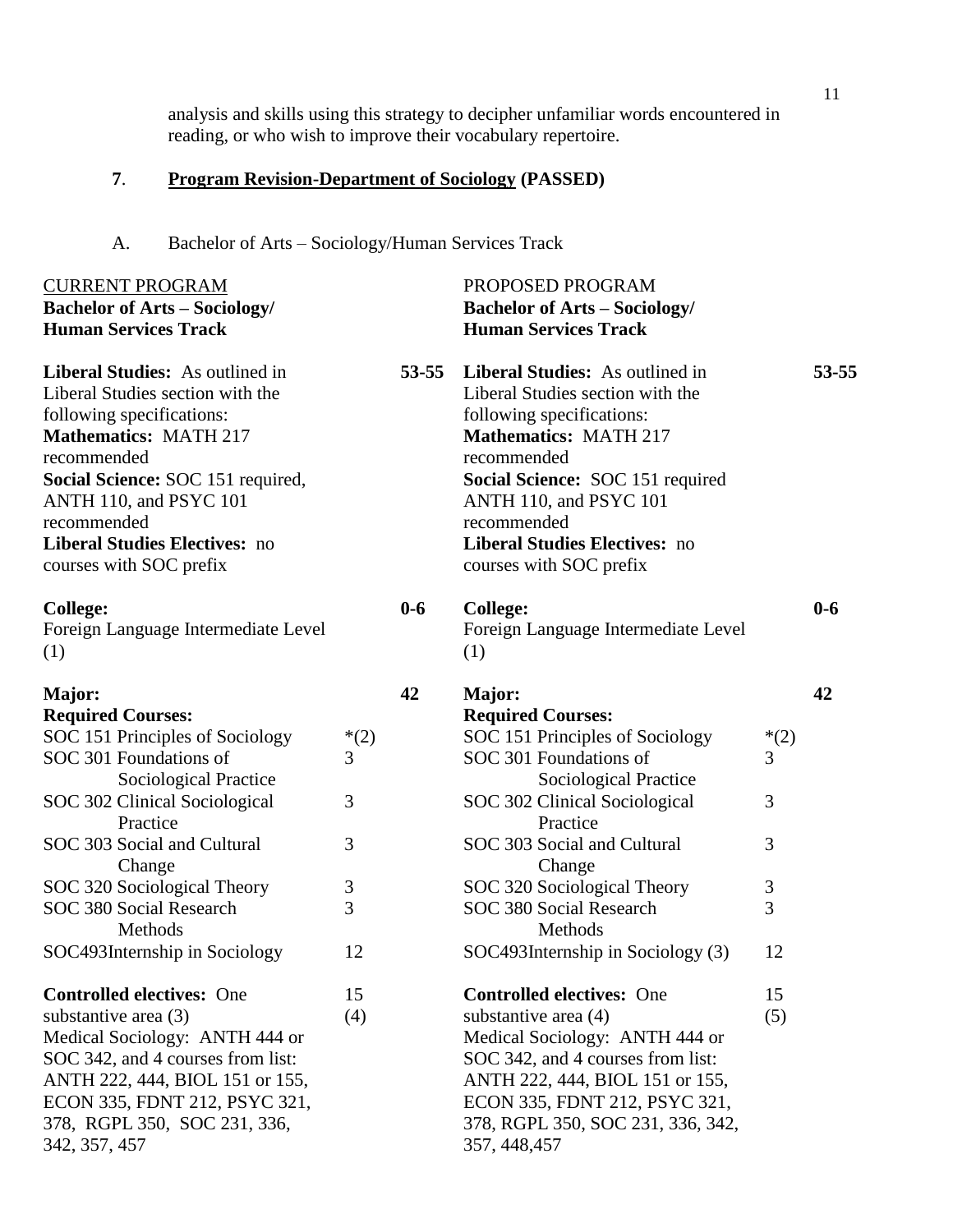Gerontology: PSYC 378 or SOC 357, and 4 courses from list: ANTH 444, ECON 335, PSYC 312, 378, RGPL 350, SOC 231, 251, 336, 342, 352, 357, 448, 457 Juvenile Delinquency: CRIM 451 or SOC 333, and 4 courses from list: CRIM 102, 270, 361, 370, 451, GEOG 432, HIST I374, SOC 231, 333, 335, 336, 345, 361, 362, 428, 457 Interpersonal and Family Sociology: SOC 336 or 345, and 4 courses from list: HMEC 218, 224, PSYC 311, 321, 330, SOC 251, 335, 336, 345, 361, 363, 427, 428, 448, 452, 457 Labor and Industry: SOC 340 or 348,

and 4 courses from list: ECON 330, 350, 371, 372, 373, HIST 373, ILR 426, 480, PSYC 390, SOC 231, 340, 348, 361,448, 457, 458 Community Development: SOC 231 and PLSC 354 and 3 courses from list: ANTH 271, 272, 314, ECON 336, 383, FDNT 402, GEOG 331, 332, PLSC 251, RGPL 350, SOC 333, 336, 341, 363, 448, 457

(1) Intermediate-level Foreign Language may be included in Liberal Studies electives. (2) Credit counted in Liberal Studies, not in the major.

(3) Students may create their own substantive area with the approval of the department chairperson. (4) At least two courses in any (5) At least three courses in any

Gerontology: PSYC 378 or SOC 357, and 4 courses from list: ANTH 444, ECON 335, PSYC 312, 378, RGPL 350, SOC 231, 251, 336, 342, 352, 357, 448, 457 Juvenile Delinquency: CRIM 451 or SOC 333, and 4 courses from list: CRIM 102, 270, 361, 370, 451, GEOG 432, HIST 374, SOC 231, 333, 335, 336, 345, 361, 362, 428, 457 Interpersonal and Family Sociology: SOC 336 or 345, and 4 courses from list: HMEC 218, 224, PSYC 311, 321, 330, SOC 251, 335, 336, 345, 361, 363, 427, 428, 448, 452, 457

Labor and Industry: SOC 340 or 348, and 4 courses from list: ECON 330, 350, 371, 372, 373, HIST 373, ILR 426, 480, PSYC 390, SOC 231, 340, 348, 361, 448, 457, 458 Community Development: SOC 231 and PLSC 354 and 3 courses from list: ANTH 271, 272, 314, ECON 336, 383, FDNT 402, GEOG 331, 332, PLSC 251, RGPL 350, SOC 333, 336, 341, 363, 448, 457

**Other Requirements**: **0 Other Requirements: 0 Free Electives: 21-29 Free Electives: 21-29 Total Degree Requirements: 124 Total Degree Requirements: 124** (1) Intermediate-level Foreign Language may be included in Liberal Studies electives. (2) Credit counted in Liberal Studies, not in the major. (3) SOC 301 and 302 must be taken before SOC 493. Generally, SOC 493 is taken in the summer before the senior year. (4) Students may create their own substantive area with the approval of

the department chairperson.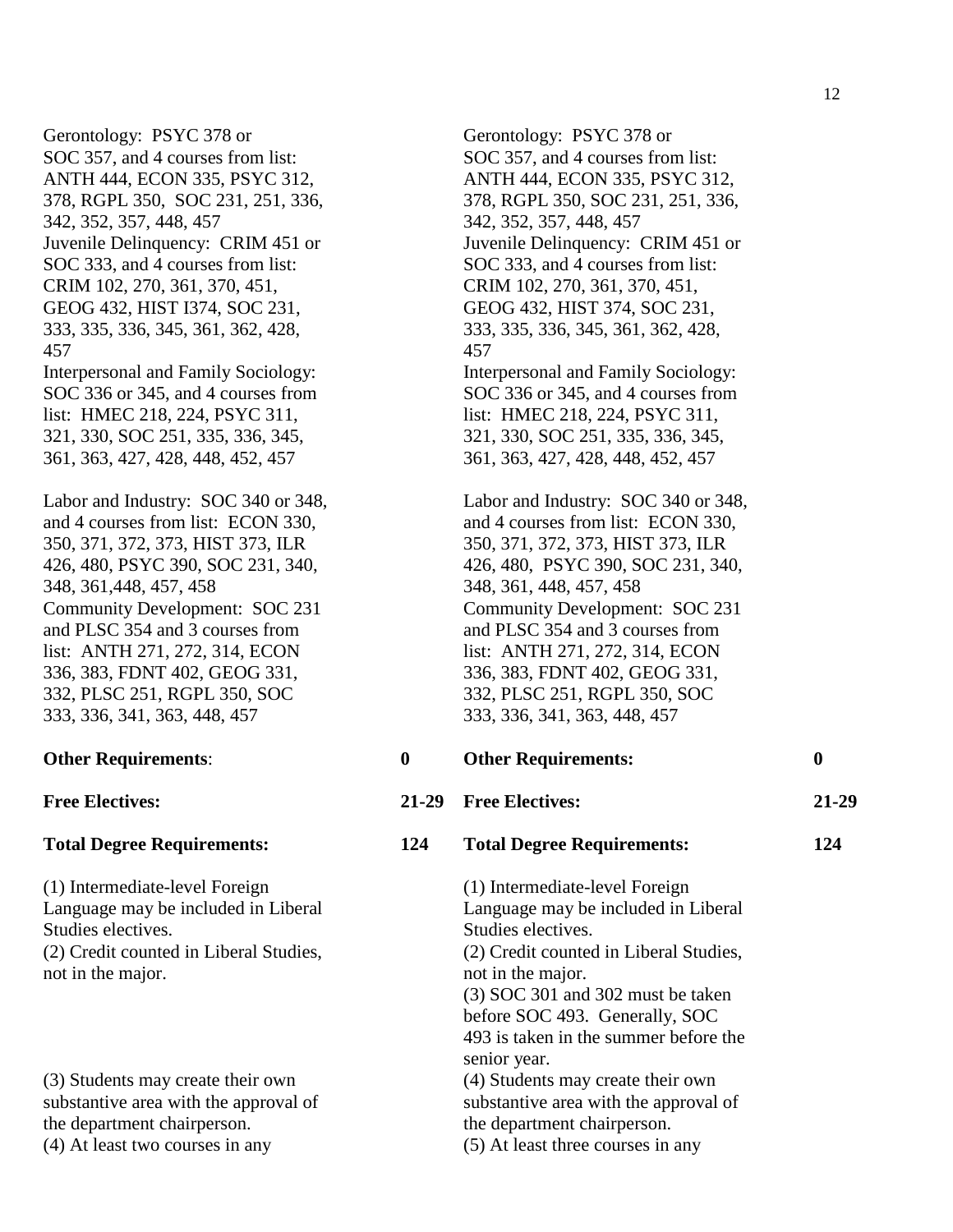substantive area must be SOC (Sociology) courses.

substantive area must be SOC (Sociology) courses.

Rationale: Footnote 3 in the proposed column was accidentally omitted from the program presented to Senate last April. The footnote had been approved by the Undergraduate Curriculum Committee.

B. Bachelor of Arts – Sociology/Applied Social Research Track

| <b>CURRENT PROGRAM</b><br>Bachelor of Arts - Sociology/<br><b>Applied Social Research</b><br>Track                                                                                                                                                                                       |                |           | PROPOSED PROGRAM<br><b>Bachelor of Arts - Sociology/</b><br><b>Applied Social Research Track</b>                                                                                                                                                                                         |                |           |
|------------------------------------------------------------------------------------------------------------------------------------------------------------------------------------------------------------------------------------------------------------------------------------------|----------------|-----------|------------------------------------------------------------------------------------------------------------------------------------------------------------------------------------------------------------------------------------------------------------------------------------------|----------------|-----------|
| Liberal Studies: As outlined in<br>Liberal Studies section with the<br>following specifications<br><b>Mathematics: MATH 217</b><br>recommended<br>Social Science: SOC 151 required,<br>ANTH 110 recommended<br><b>Liberal Studies Electives: COSC</b><br>101, no courses with SOC prefix |                | $53 - 55$ | Liberal Studies: As outlined in<br>Liberal Studies section with the<br>following specifications<br><b>Mathematics: MATH 217</b><br>recommended<br>Social Science: SOC 151 required,<br>ANTH 110 recommended<br><b>Liberal Studies Electives: COSC</b><br>101, no courses with SOC prefix |                | $53 - 55$ |
| <b>College:</b><br>Foreign Language Intermediate Level                                                                                                                                                                                                                                   |                | $0 - 6$   | <b>College:</b><br>Foreign Language Intermediate Level                                                                                                                                                                                                                                   |                | $0 - 6$   |
| (1)                                                                                                                                                                                                                                                                                      |                |           | (1)                                                                                                                                                                                                                                                                                      |                |           |
| Major:                                                                                                                                                                                                                                                                                   |                | 30        | Major:                                                                                                                                                                                                                                                                                   |                | 30        |
| <b>Required Courses:</b>                                                                                                                                                                                                                                                                 |                |           | <b>Required Courses:</b>                                                                                                                                                                                                                                                                 |                |           |
| SOC 151 Principles of Sociology                                                                                                                                                                                                                                                          | $*(2)$         |           | SOC 151 Principles of Sociology                                                                                                                                                                                                                                                          | $*(2)$         |           |
| SOC 320 Sociological Theory                                                                                                                                                                                                                                                              | 3              |           | SOC 320 Sociological Theory                                                                                                                                                                                                                                                              | 3              |           |
| SOC 380 Social Research Methods                                                                                                                                                                                                                                                          | 3              |           | SOC 380 Social Research Methods                                                                                                                                                                                                                                                          | 3              |           |
| SOC 456 Field Research Methods                                                                                                                                                                                                                                                           | 3              |           | SOC 456 Field Research Methods                                                                                                                                                                                                                                                           | 3              |           |
| SOC 457 Computer Use in Sociology                                                                                                                                                                                                                                                        | $\mathfrak{Z}$ |           | SOC 457 Computer Use in Sociology                                                                                                                                                                                                                                                        | $\overline{3}$ |           |
| SOC 458 Political Sociology                                                                                                                                                                                                                                                              | 3              |           | SOC 458 Political Sociology                                                                                                                                                                                                                                                              | 3              |           |
| SOC 493 Internship in Sociology (3)                                                                                                                                                                                                                                                      | 12             |           | SOC 493 Internship in Sociology (3)                                                                                                                                                                                                                                                      | 12             |           |
| <b>Controlled electives: One</b>                                                                                                                                                                                                                                                         | 15             |           | <b>Controlled electives: One</b>                                                                                                                                                                                                                                                         | 15             |           |
| substantive area (4)                                                                                                                                                                                                                                                                     | (5)            |           | substantive area $(4)$                                                                                                                                                                                                                                                                   | (5)            |           |
| Medical Sociology: ANTH 444 or                                                                                                                                                                                                                                                           |                |           | Medical Sociology: ANTH 444 or                                                                                                                                                                                                                                                           |                |           |
| SOC 342, and 4 courses from list:                                                                                                                                                                                                                                                        |                |           | SOC 342, and 4 courses from list:                                                                                                                                                                                                                                                        |                |           |
| ANTH 222, 444, BIOL 151 or 155,                                                                                                                                                                                                                                                          |                |           | ANTH 222, 444, BIOL 151 or 155,                                                                                                                                                                                                                                                          |                |           |
| ECON 335, FDNT 212, PSYC 321,                                                                                                                                                                                                                                                            |                |           | ECON 335, FDNT 212, PSYC 321,                                                                                                                                                                                                                                                            |                |           |
| 378, RGPL 350, SOC 231, 335, 336,                                                                                                                                                                                                                                                        |                |           | 378, RGPL 350, SOC 231, 335, 336,                                                                                                                                                                                                                                                        |                |           |
| 342, 448, 452                                                                                                                                                                                                                                                                            |                |           | 342, 448, 452                                                                                                                                                                                                                                                                            |                |           |
| Gerontology: PSYC 378 or SOC                                                                                                                                                                                                                                                             |                |           | Gerontology: PSYC 378 or SOC                                                                                                                                                                                                                                                             |                |           |
| 357, and 4 courses from list: ANTH                                                                                                                                                                                                                                                       |                |           | 357, and 4 courses from list: ANTH                                                                                                                                                                                                                                                       |                |           |
|                                                                                                                                                                                                                                                                                          |                |           |                                                                                                                                                                                                                                                                                          |                |           |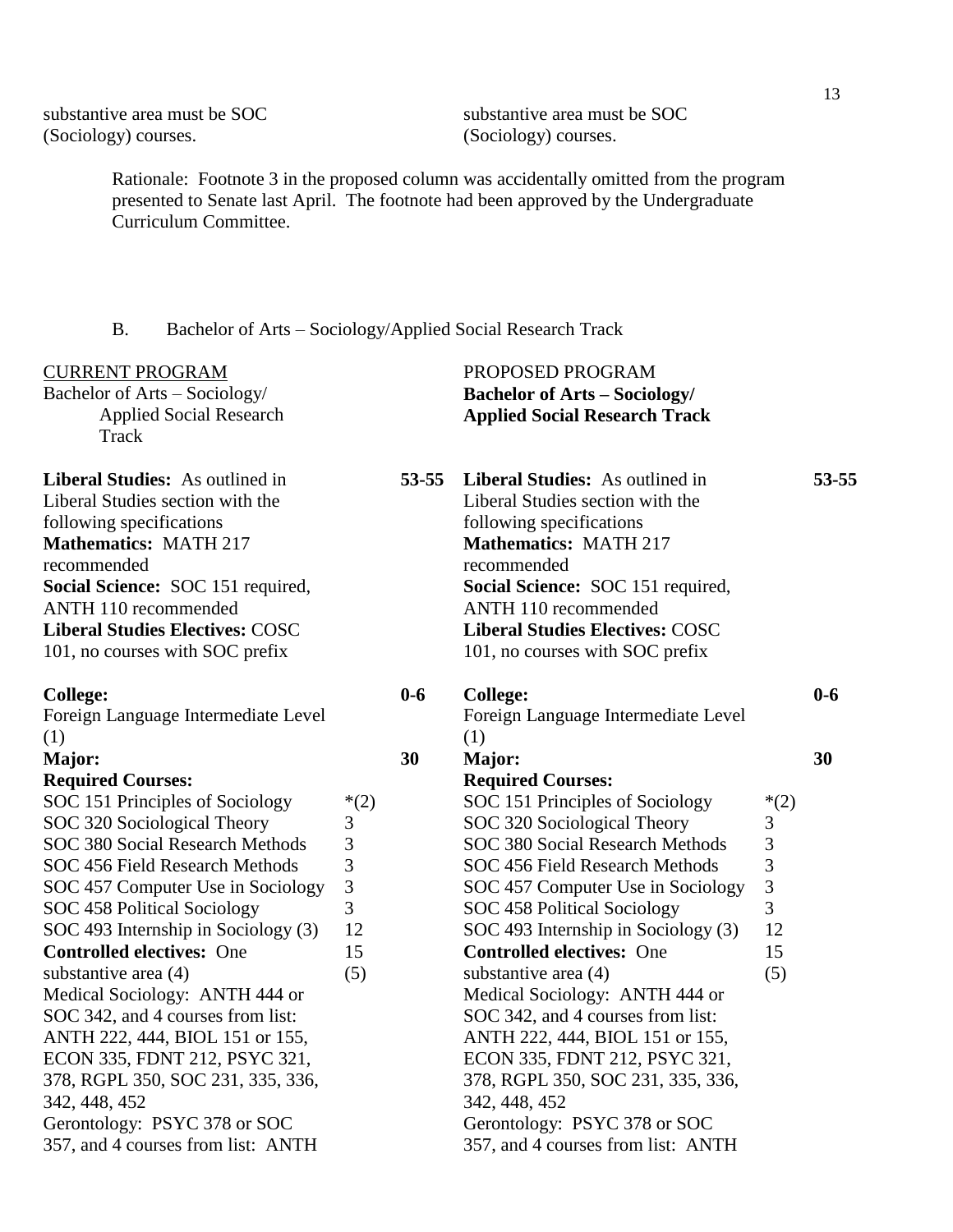444, ECON 335, 360, PSYC 312, 378, RGPL 350 SOC 231, 251, 336, 342, 352, 357, 448 Juvenile Delinquency: CRIM 451 or SOC 333, and 4 courses from list: CRIM 102, 270, 361, 370, 451, GEOG 432, HIST 374, SOC 231, 333, 335, 336, 345, 361, 362, 428 Interpersonal and Family Sociology: SOC 336 or 345, and 4 courses from list: HMEC 218, 224, PSYC 311, 321, 330, SOC 251, 335, 336, 345, 361, 363, 427, 428, 448, 452 Labor and Industry: SOC 340 or 348, and 4 courses from list: ECON 330, 350, 371, 372, 373, HIST 373, ILR 426, 480, PSYC 390, SOC 231, 340, 348, 361, 448, 458 Community Development: SOC 231 and PLSC 354 and 3 courses from list: ANTH 271, 272, 314, ECON 336, 383, FDNT 402, GEOG 331, 332, PLSC 251, RGPL 350, SOC 333, 336, 341, 363, 448

(1) Intermediate-level Foreign Language may be included in Liberal Studies electives. (2) Semester hours counted in Liberal Studies, not in the major. (3) SOC 380, 456, and 457 must be taken before taking SOC 493. Generally, SOC 493 is taken in the summer before the senior year. (4) Students may create their own substantive area with the approval of the department chairperson. (5) At least three courses in any substantive area must be SOC (Sociology) courses.

444, ECON 335, 360, PSYC 312, 378, RGPL 350 SOC 231, 251, 336, 342, 352, 357, 448 Juvenile Delinquency: CRIM 451 or SOC 333, and 4 courses from list: CRIM 102, 270, 361, 370, 451, GEOG 432, HIST 374, SOC 231, 333, 335, 336, 345, 361, 362, 428 Interpersonal and Family Sociology: SOC 336 or 345, and 4 courses from list: HMEC 218, 224, PSYC 311, 321, 330, SOC 251, 335, 336, 345, 361, 363, 427, 428, 448, 452 Labor and Industry: SOC 340 or 348, and 4 courses from list: ECON 330, 350, 371, 372, 373, HIST 373, ILR 426, 480, PSYC 390, SOC 231, 303, 340, 348, 361, 448, 458 Community Development: SOC 231 and PLSC 354 and 3 courses from list: ANTH 271, 272, 314, ECON 336, 383, FDNT 402, GEOG 331, 332, PLSC 251, RGPL 350, SOC 333, 336, 341, 363, 448

### **Free Electives: 21-29 Free Electives: 21-29**

#### **Total Degree Requirements: 124 Total Degree Requirements: 124**

(1) Intermediate-level Foreign Language may be included in Liberal Studies electives. (2) Semester hours counted in Liberal Studies, not in the major. (3) SOC 380, 456, and 457 must be taken before taking SOC 493. Generally, SOC 493 is taken in the summer before the senior year. (4) Students may create their own substantive area with the approval of the department chairperson. (5) At least three courses in any substantive area must be SOC (Sociology) courses.

Rationale: The addition of SOC 303 to the Labor and Industry substantive area was accidentally omitted from the program presented to Senate last April. The Undergraduate Curriculum Committee had approved the addition.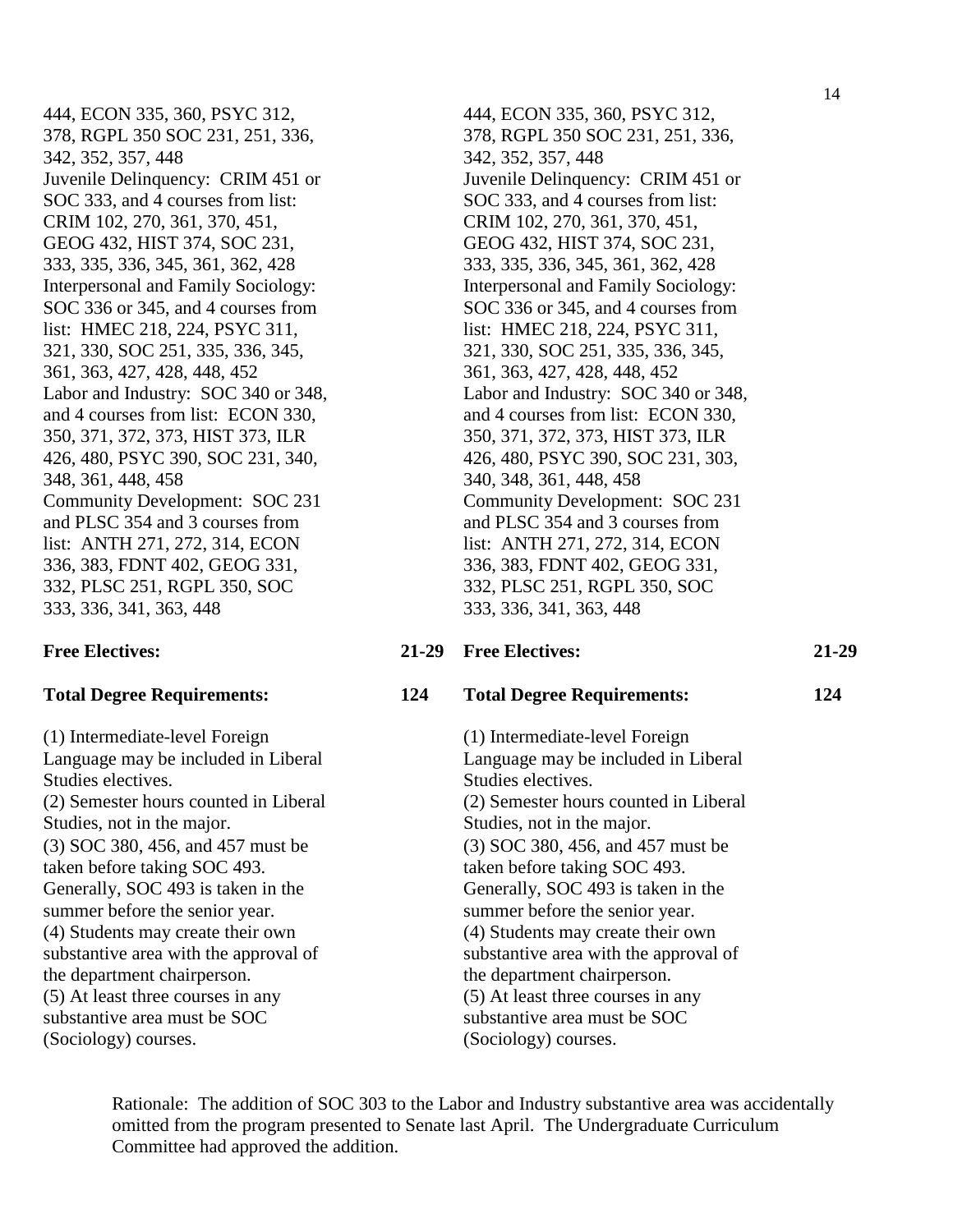# **8**. **Revision of Approval Process for Honors College Courses (PASSED)**

Text highlighted in gray is being removed from the document. Text in bold and italics at the bottom of the Procedures for Approval of an Honors Course section of an Existing Course page is being added.

Rationale: To bring approval for honors sections of LBST 499, and departmental 281 and 481 courses in line with normal college and departmental approval processes.

# **Honors College Courses**

# **Criteria for Honors College Courses**

The program approved by the IUP Senate in December 1992 proposed that the major differences between honors courses and other IUP courses should be:

*1. they are populated by outstanding students whose presence will in itself change what happens inside the classroom.*

*2. they will involve students in qualitatively different work rather than simply assigning more work.*

*3. their pedagogy would show a preponderance of the following characteristics: a) more student-centered, interactive pedagogy, b) concern for affective as well as cognitive growth, c) higher expectations for self-initiated learning, d) integrative or synthetic approach to knowledge, e) opportunities to enhance written and oral communication skills, f) development of critical thinking skills, g) movement at a pace appropriate to outstanding students, g) enhancements such as guest lecturers*  and trips, and h) limited enrollment [presented in the budget as enrollment of *maximum 20 students].*

Additionally we would emphasize that because these students are on the whole outstanding in ability it does not follow that we can assume basic skills are already developed. For example, while the honors student may have much ability as a reader, it does not follow that we can assume he/she will already know how to identify voices in a text or be familiar with the technical jargon and paradigms of literary analysis. Skills cannot be assumed and must still be taught.

The program approved in December 1992 further specifies that the Honors College Committee have the responsibility to develop a proposal for honors sections of LBST 499 (which will provide closure to the four years of honors work. As with the Honors College "core courses," Honors LBST 499 will meet the objectives of all synthesis courses, but will also address objectives unique to the Honors College section.

In December 1994 the University Senate adopted the following criteria for Honors Courses:

a. honors courses will be limited to an enrollment of 20 honors students. However, at the discretion of the instructor and his/her department, an honors course which is unable to fill with students enrolled in the Honors College will be allowed to enroll non-Honors College students whom the instructor assesses as being capable of doing honors-level work in this particular course with the approval of the Honors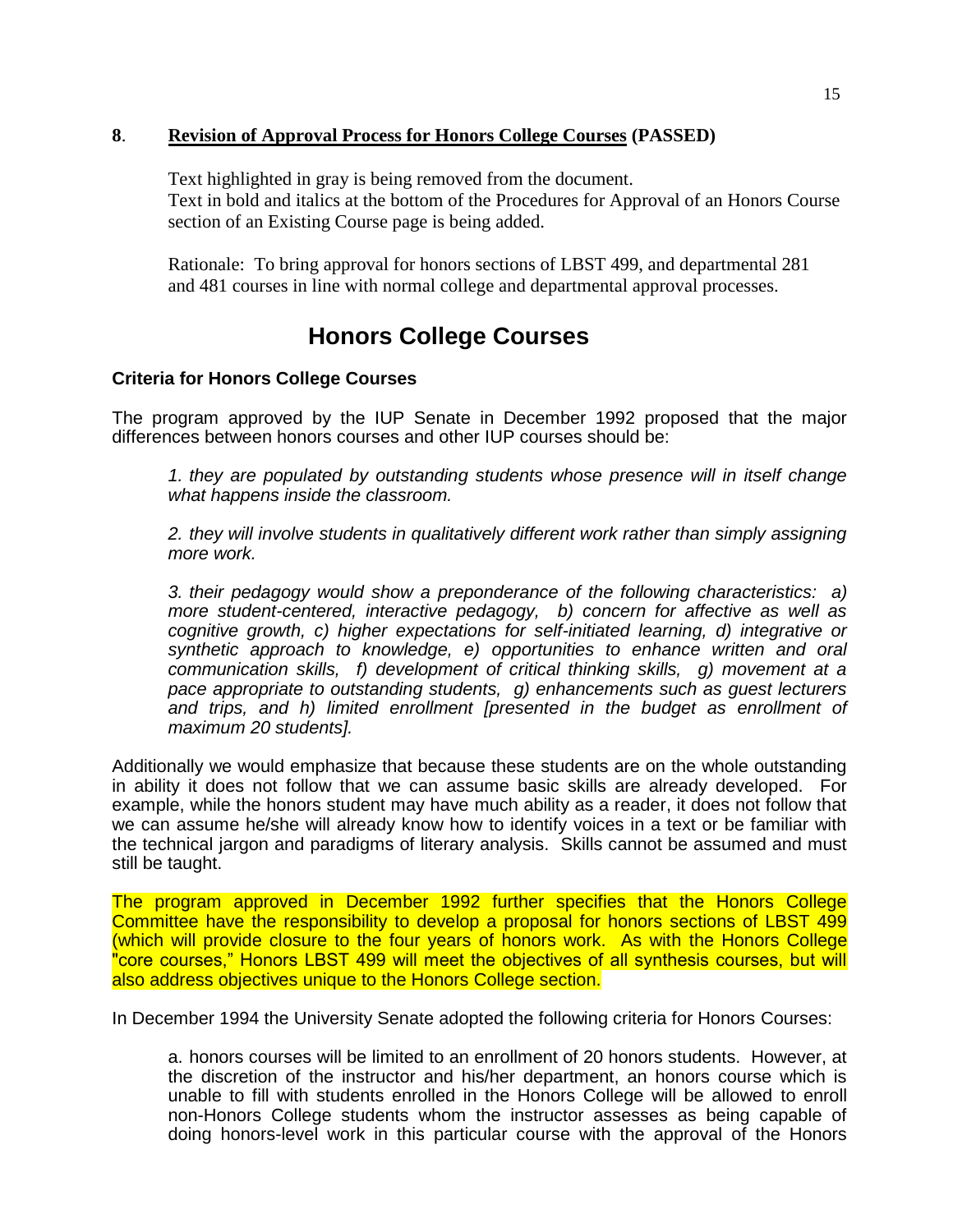College Committee. These non-Honors College students would receive the "H" prefix for the course on their transcripts.

This option should be used primarily for upper-level, discipline-specific courses where there won't be enough majors in the Honors College to fill, for example, a 300-level biology course with all of its prerequisites. This option also provides a way of increasing student and faculty participation in the Honors College beyond those students officially accepted into the total program.

b. honors courses will evidence a commitment to an interactive pedagogy and the characteristics of that pedagogy described in the original program approved in December 1992 (see above). Proposals should at a minimum show evidence of an integrative learning environment (synthesis skills) that promote student discovery of models or learning paradigms.

c. honors courses will evaluate students in accordance with the principles of an interactive pedagogy. Honors courses should emphasize student projects, presentations, and papers. A minimum of 33% of the final grade in H courses will be based on projects, presentations, writing assignments, and/or performance. It is presumed that honors courses will rely primarily on essay examinations rather than objective exams for their testing.

d. honors courses should not attempt to have students "cover" more information and should recognize that honors students also need training in the skills which comparable traditional courses at IUP provide. Differences in course content may exist, but the focus should be more on depth of content.

While the Honors College Committee recognizes that there are legitimate alternative pedagogies to those implied by the criteria and that there are some courses for which these criteria are not well suited (as is also the case for writing-intensive courses), we maintain that honors students will be exposed to these alternatives in the 102 credit hours of nonhonors IUP courses they will take before graduation.

#### **What kinds of honors courses may be proposed?**

Honors course proposals may come from any area of the IUP curriculum except for the ENGL 101, ENGL 121, HIST 195, PHIL 120, RLST 100, or FIAR 101 which are already offered in interdisciplinary form as the Honors "Core Courses" (HNRC 101, 102, and HNRC 201) and honors LBST 499 for which the Honors College Committee has responsibility to develop honors sections.

Honors students will come from all majors. Liberal studies courses and upper-level courses which are requirements of several majors (for example, Management 310, which all majors in the College of Business are required to take) are especially good choices for this population. Honors sections of multi-sectioned courses will often be easier for your department to schedule.

#### What if I have a great synthesis course proposal? May I not offer it to honors **students?**

*You may choose to offer it as a synthesis course. But also consider that all Honors College courses should share many of the qualities of synthesis courses and could be offered under another heading*. Honors students will also be required and will want to take upper-level courses in or related to their majors. Applicants are encouraged to conceive these as interdisciplinary courses or courses with few prerequisites to facilitate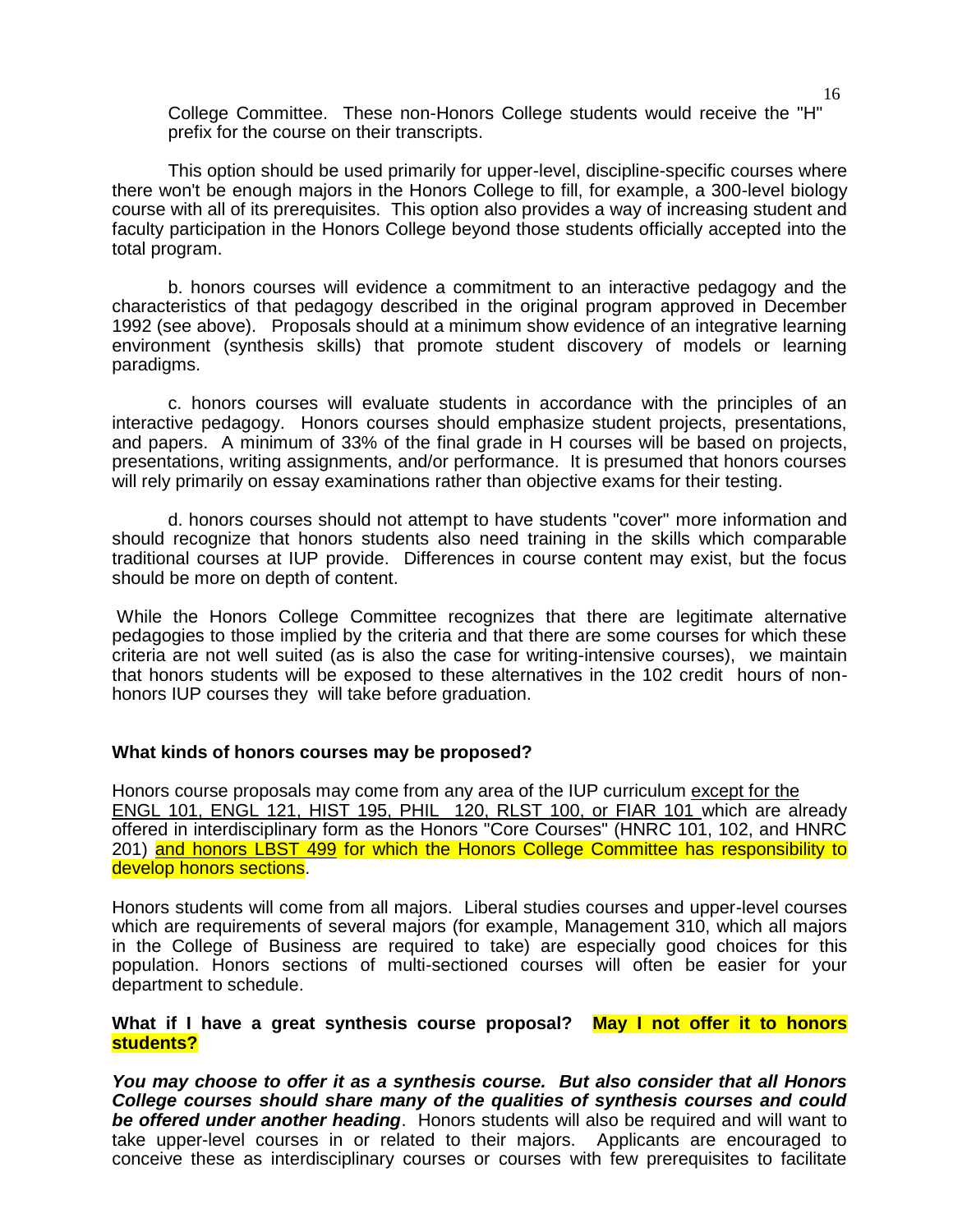enrollment by students of various majors. Remember, too, that the option exists to enroll qualified non-Honors College students in the class with approval of the Honors College Committee.

This would be the perfect situation to take a "synthesis" proposal and turn it into an interdisciplinary 300- or 400-level honors course.

# **How many honors courses will be offered? Will my/our honors course actually be scheduled?**

Decisions about which honors courses will be scheduled in a given academic year will largely depend upon the number of Honors College students enrolled and their scheduling needs at that time. These decisions will be made by the Honors College Director in consultation with the Honors College Committee, the Provost, Academic Deans, and Department Chairpersons. This is similar to the procedure for scheduling synthesis courses.

Obviously, the Honors College Committee must assure that an adequate number of honors courses exist to meet the minimum requirements of enrolled students. It is our hope, however, that we can exceed these minimum requirements and allow Honors College students the option of taking more than 23 hours of honors work.

While there is a mechanism to replace faculty where necessary to offer honors courses, this budget is limited. Thus, you have a greater chance of offering your honors course frequently if:

- 1. it is likely to enroll 20 qualified students
- 2. it does not require replacement FTE

#### **Can we expect replacement faculty when we offer an honors course?**

Departments requiring replacement faculty because of staffing needs of the Honors College will receive replacement FTE where necessary and as the budget allows. The Provost will oversee this process in consultation with Academic Deans and Department Chairpersons. The Honors College Committee will NOT be involved in this process.

#### **What is the approval process for Honors College courses?**

Determine if the course will be:

\_\_\_\_ an honors section of an existing course

A proposal for an H-designation for an existing course involves primarily a change in how the instructor will teach the course; it does not involve a change of the goals, objectives, or content of the course. This procedure is similar to proposing a writing intensive section of an existing course. It is assumed that the course title and objectives remain the same as the syllabus of record, which originally went through the IUP approval process. All that is required is an application to the Honors College Committee after you have secured the approval of your department and college dean.

This procedure is designed to insure that H courses meet the definition and criteria for Honors College courses passed by the Senate in both December 1992 and December 1994.

**2008** a new honors course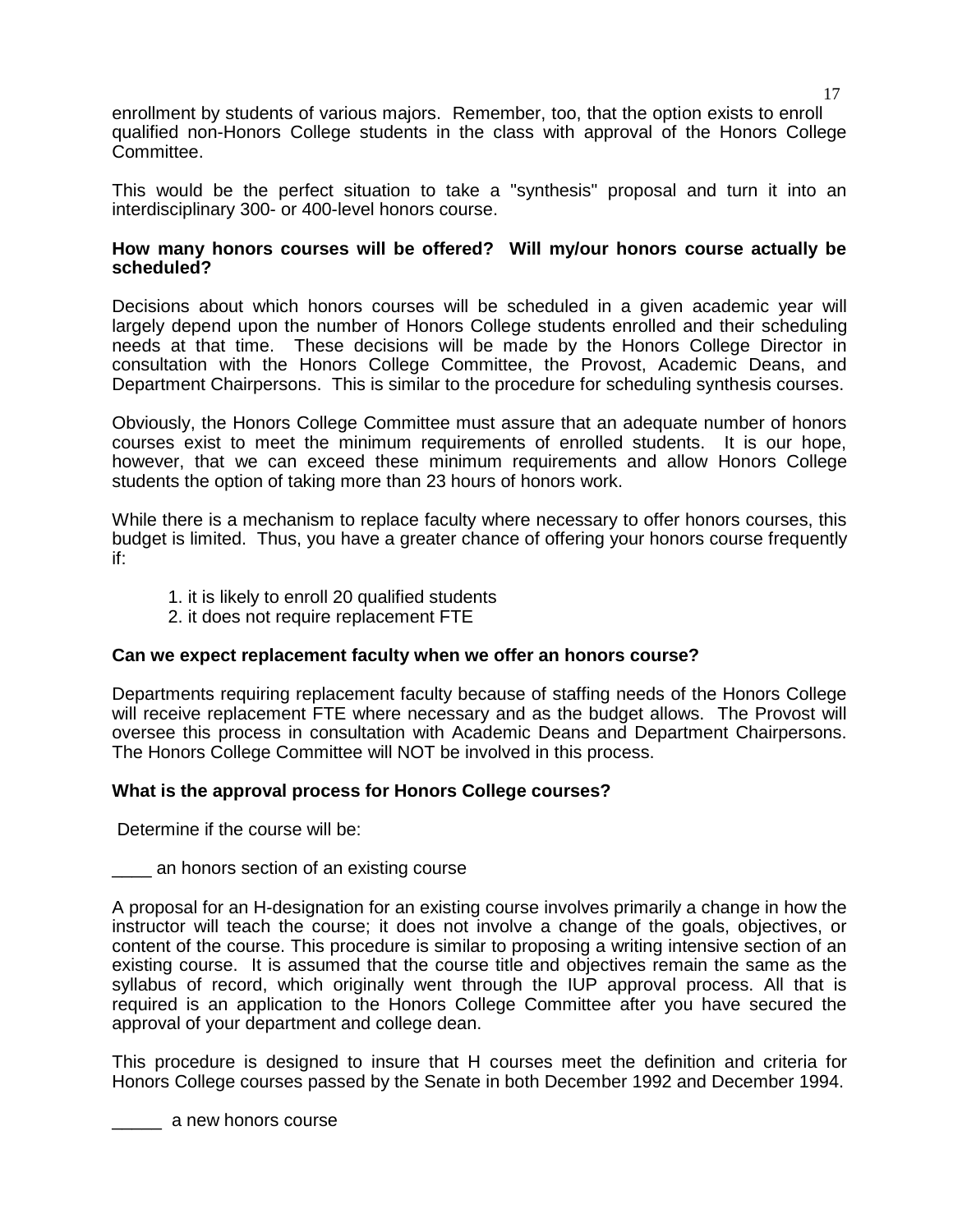A proposal for a new honors course must go through the normal IUP approval process for new courses with the additional step of approval by the Honors College Committee.

# **What if I need help in completing the application?**

The Honors College periodically offers workshops for faculty who want to propose honors courses. These are usually held just before and just after the spring semester. Contact the Honors College at x4971 for more information.

The Honors College Committee is also happy to offer you individual consultation and feedback.

### **Are there any requirements for who may teach an honors course?**

No. The approval process is for the course, not the instructor. Staffing decisions are made by department chairs and deans who may consult with the Honors College Committee as they feel it is necessary.

### **How long will the approval process take?**

If the proposal is for an honors section of an existing course, the process can be completed very quickly. The Honors College Committee meets 2-4 times per month during the normal academic year and will review proposals as they are received.

If the proposal is for a new honors course, the timetable is roughly the same as the approval process for any new course.

In both cases, the approval process is facilitated when the application is carefully and thoroughly written.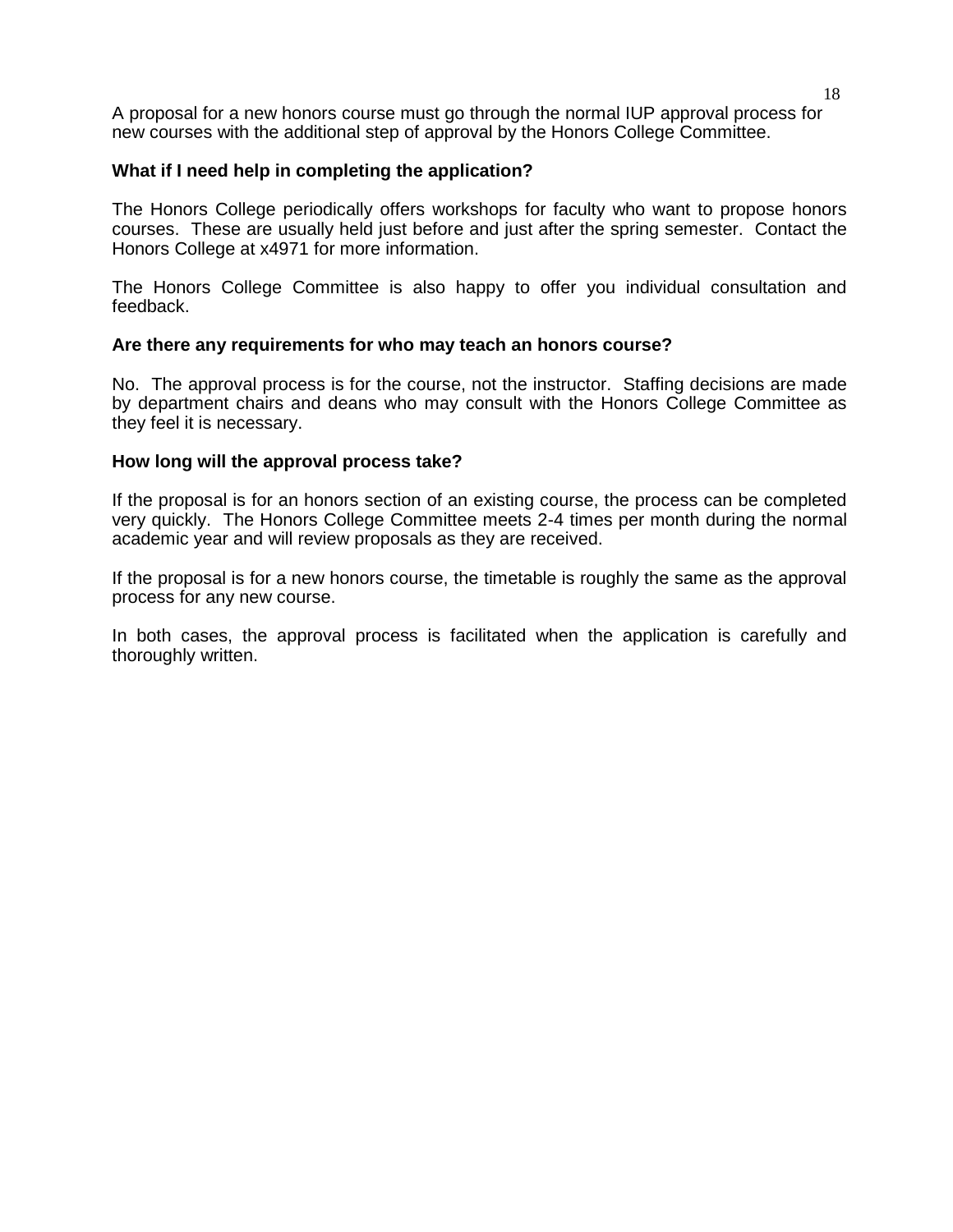# **Procedures for Approval of a New Honors Course**

| <b>Department Approval</b><br>(Curriculum Committee<br>and Department Chair) |
|------------------------------------------------------------------------------|
| <b>College Curriculum</b>                                                    |
| <b>Committee Approval</b>                                                    |
| College Dean Approval<br>(in Consultation with Provost)                      |
| <b>Honors College Committee</b><br>Approval                                  |
| <b>Liberal Studies Committee</b><br>Approval (if Liberal Studies)            |
| <b>UWUCC Approval</b>                                                        |
| Senate Approval                                                              |
| President<br>and Council of Trustees<br>Approval                             |
| <b>Catalog Change Forwarded</b><br>by UWUCC<br>to Catalog Editor             |
|                                                                              |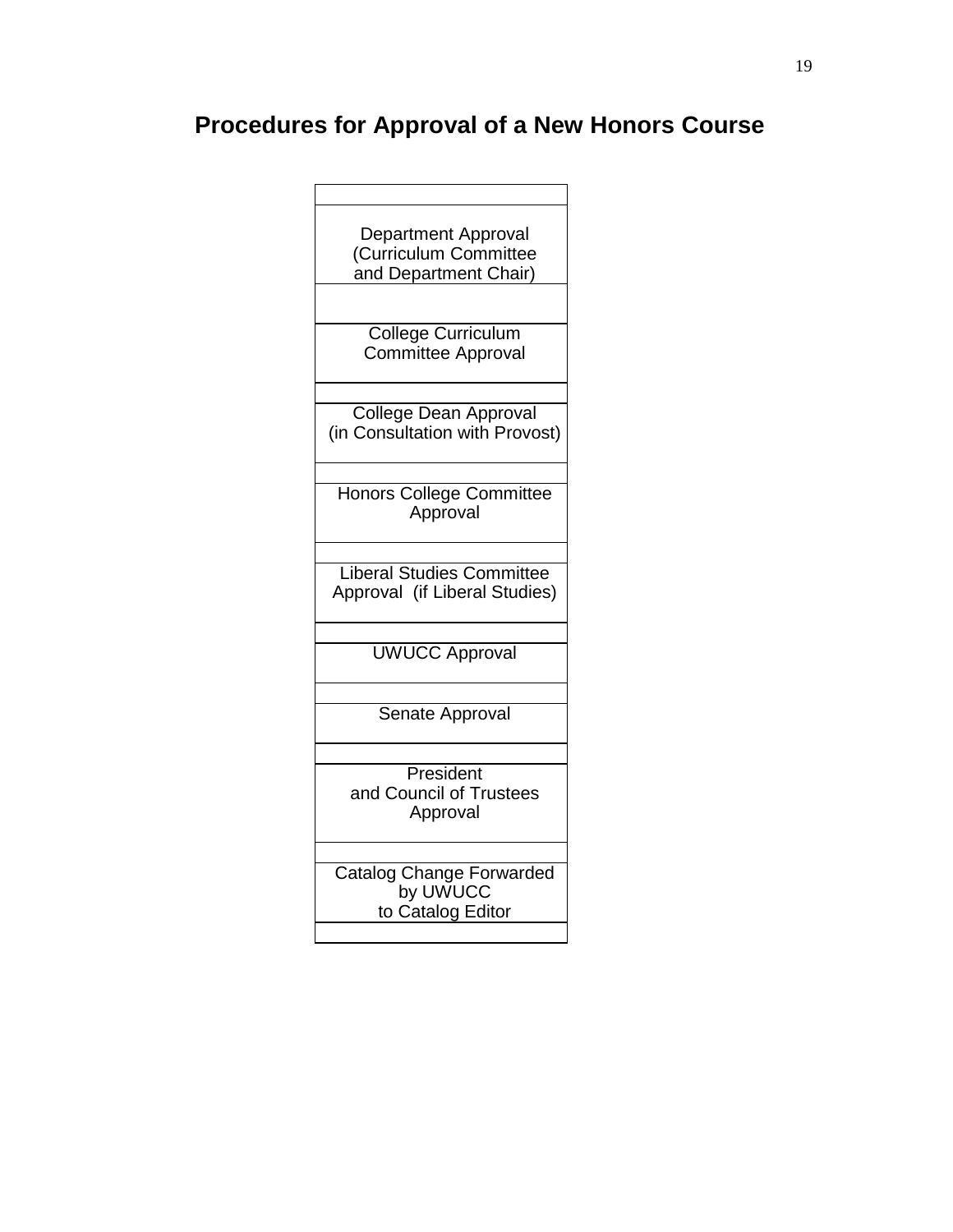# **Procedures for Approval of an Honors Section of an Existing Course\***



*\*Within each college, the approval for honors designation of existing synthesis courses will follow the same approval mechanism used to approve synthesis courses. Proposals are then forwarded to the Honors College Committee for approval. Following Honors College Committee approval, the proposal is submitted to the UWUCC for information.*

**Similarly, a department proposal for an honors section of \_\_\_281 or 481 should follow the same procedures as normally required for approval of special topics courses in that college. Proposals are then forwarded to the Honors College Committee for approval. Following Honors College Committee approval, the proposal is submitted to the UWUCC for information.**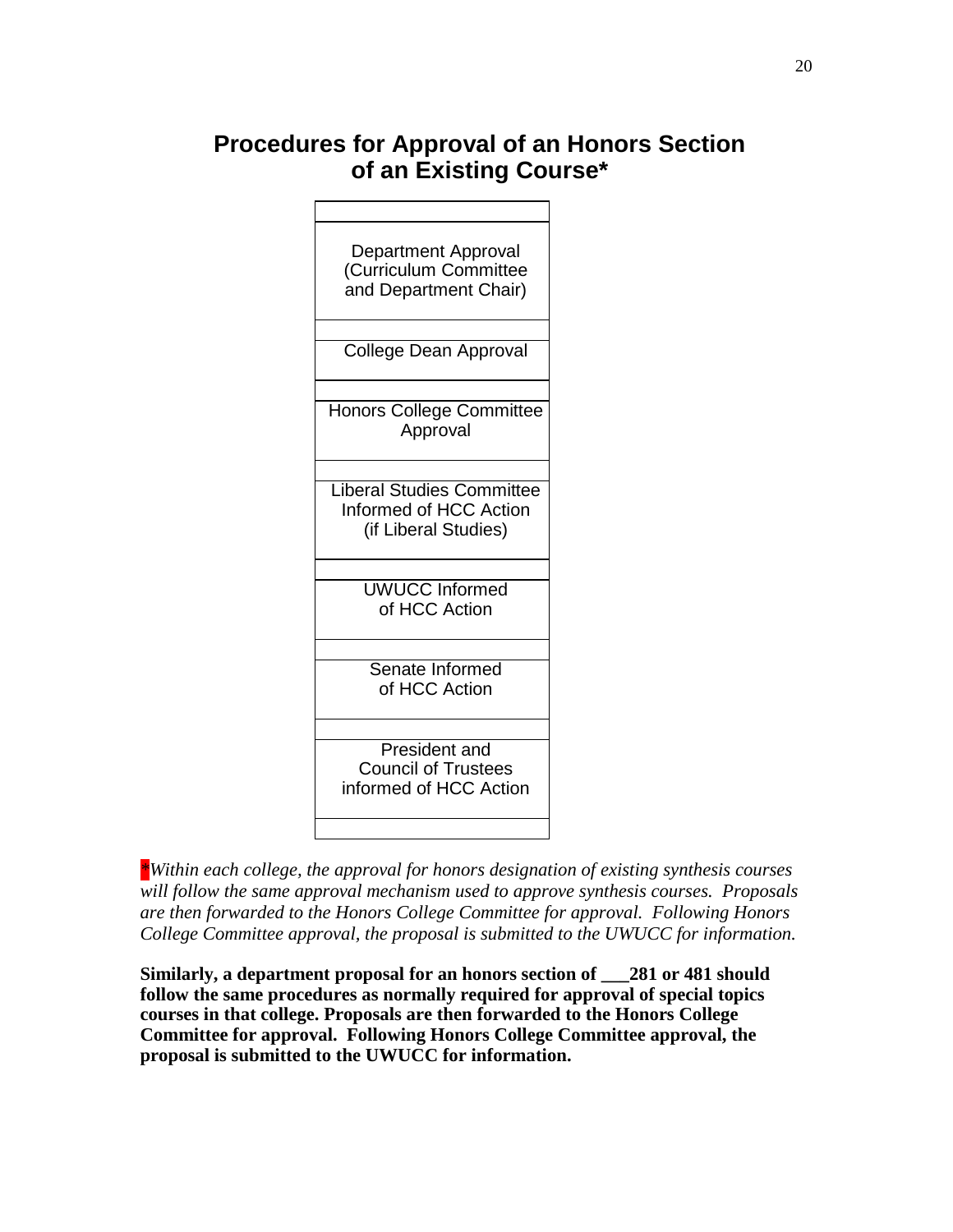# **Form to Request Approval of an Honors College Course**

| HCC#               |  |
|--------------------|--|
| <b>Action/Date</b> |  |

# **COVER SHEET: Proposal for Honors College Course** \_\_\_\_\_\_\_\_\_\_\_\_\_\_\_\_\_\_\_\_\_\_\_\_\_\_\_\_\_\_\_\_\_\_\_\_\_\_\_\_\_\_\_\_\_\_\_\_\_\_\_\_\_\_\_\_\_\_\_\_\_\_\_\_\_\_\_\_

|                                                                                                                                                                                                    |                                                                                                                                                                                                                                                                                                                                                                                                                                                                                                                                                                                                                                                                                                                                                               | Course |     | <b>Number</b> |  |
|----------------------------------------------------------------------------------------------------------------------------------------------------------------------------------------------------|---------------------------------------------------------------------------------------------------------------------------------------------------------------------------------------------------------------------------------------------------------------------------------------------------------------------------------------------------------------------------------------------------------------------------------------------------------------------------------------------------------------------------------------------------------------------------------------------------------------------------------------------------------------------------------------------------------------------------------------------------------------|--------|-----|---------------|--|
|                                                                                                                                                                                                    |                                                                                                                                                                                                                                                                                                                                                                                                                                                                                                                                                                                                                                                                                                                                                               |        |     |               |  |
| Professor(s):<br>mail                                                                                                                                                                              | <u> 2000 - Jan James James Jan James James Jan James James Jan James James Jan Jan James James Jan Jan Jan Jan J</u>                                                                                                                                                                                                                                                                                                                                                                                                                                                                                                                                                                                                                                          | Phone  | and | e-            |  |
| Prerequisites:                                                                                                                                                                                     |                                                                                                                                                                                                                                                                                                                                                                                                                                                                                                                                                                                                                                                                                                                                                               |        |     |               |  |
| $\frac{1}{\sqrt{1-\frac{1}{2}}}\left( \frac{1}{\sqrt{1-\frac{1}{2}}}\right) ^{2}$<br>$\overline{\phantom{a}}$<br>$\mathcal{L} = \mathcal{L} \cup \mathcal{L}$<br>$\overline{\phantom{a}}$<br>dept. | Please check all that apply:<br>This is a proposal for an Honors section of an existing course<br>This is a proposal for a new Honors course.<br>This course is designed to meet a Liberal Studies requirement<br>This course is open to non-majors<br>If offered, this course would NOT require replacement FTE for my<br>department<br>If offered, this course would SOMETIMES require replacement FTE for my<br>If offered, this course would ALWAYS require replacement FTE for my<br>department.<br>My department/college is willing to offer this course in summer as needed.<br>I understand that I may not propose an honors synthesis course. DELETE<br>When is the earliest semester/summer session that you will be ready to<br>teach this course? |        |     |               |  |
| Signatures:                                                                                                                                                                                        |                                                                                                                                                                                                                                                                                                                                                                                                                                                                                                                                                                                                                                                                                                                                                               |        |     |               |  |
|                                                                                                                                                                                                    |                                                                                                                                                                                                                                                                                                                                                                                                                                                                                                                                                                                                                                                                                                                                                               |        |     |               |  |
|                                                                                                                                                                                                    | College Dean National According College Dean                                                                                                                                                                                                                                                                                                                                                                                                                                                                                                                                                                                                                                                                                                                  |        |     |               |  |
|                                                                                                                                                                                                    |                                                                                                                                                                                                                                                                                                                                                                                                                                                                                                                                                                                                                                                                                                                                                               |        |     |               |  |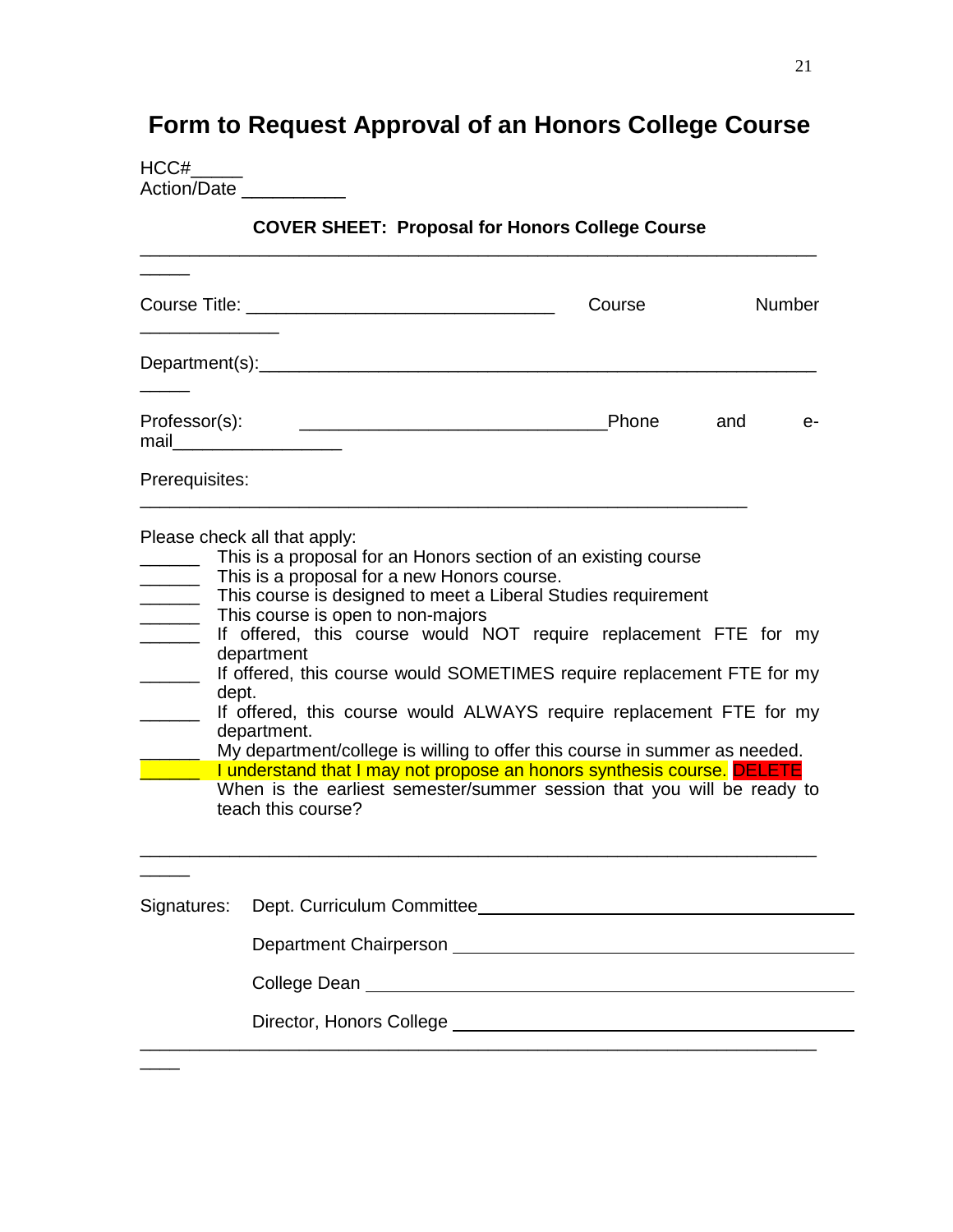Please attach the following components to this cover sheet:

1. a UWUCC course proposal cover sheet (for new courses only!)

2. the syllabus of record approved by the UWUCC for this course (for existing courses only!)

- 3. the syllabus for your proposed Honors version of this course in which course objectives are phrased as course questions, *i.e. "The course will attempt to enable students to answer the questions: What is a 'good' film? What is a mathematical model? How is mathematics connected to life? What does it mean to think like a biologist?"*
- \_\_\_\_ 4. answers to the 10 questions of the Honors College Committee

Please number all pages. Provide 14 copies to the Honors College Committee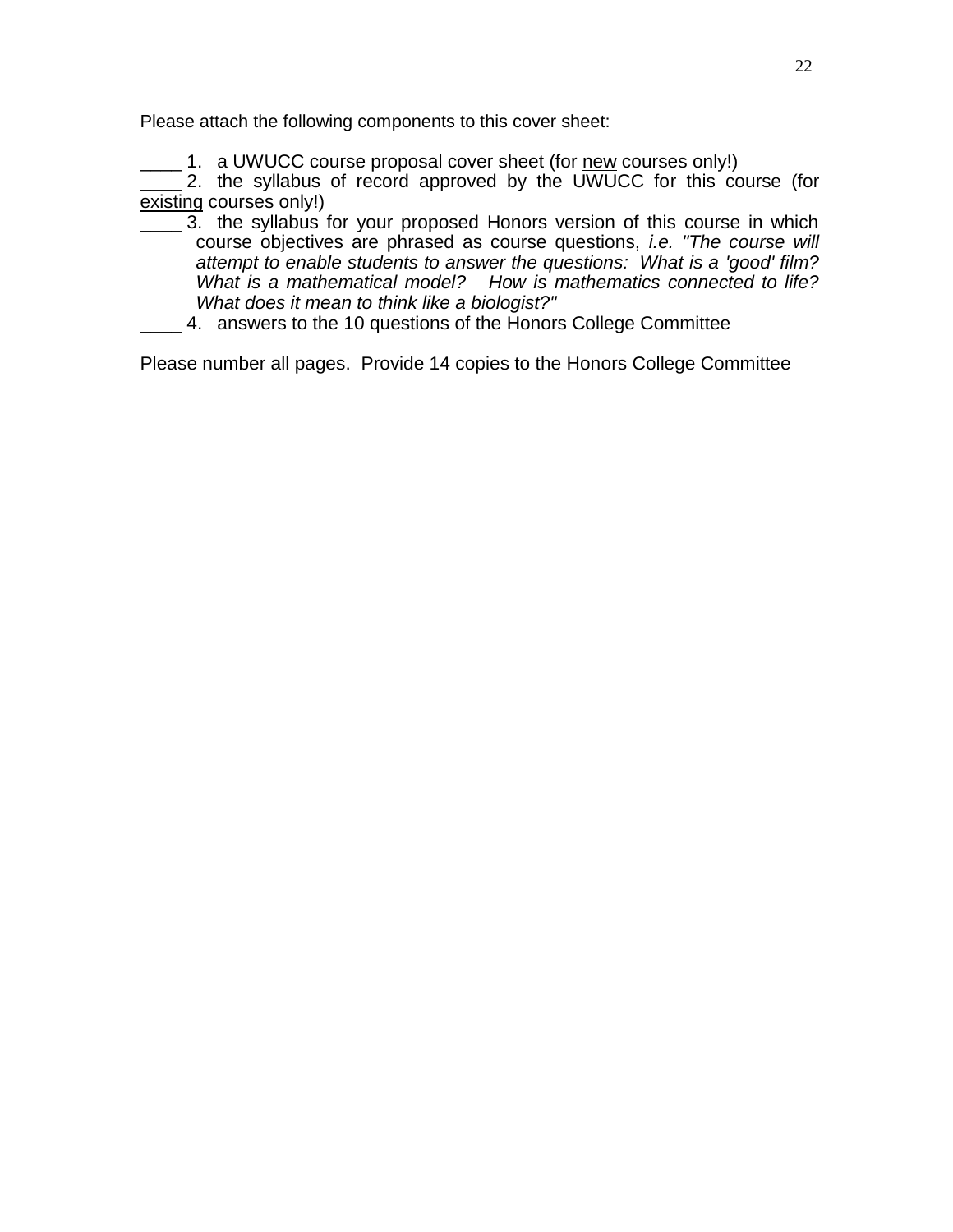# **Honors College Course Proposal Questions:**

# **To help us understand the pedagogy for your syllabus, please submit your thoughtful and concrete answers to the ten questions below:**

- 1. Upon what definition of an honors student is this course description built?
- 2. Describe how this course is different from a regular (non-honors) section of this or a similar course? Explain how the differences meet the criteria of being qualitatively different from a normal undergraduate course rather than just covering quantitatively more material?
- 3. How does this course demonstrate a commitment to the development of critical thinking skills as a primary objective? Give specific examples. Are there ways in which there could be more emphasis in critical thinking? If so, what are the impediments to a greater emphasis on critical thinking in the proposed course?
- 4. Demonstrate how the pedagogy of this course is interactive and studentcentered. Explain the ways in which your method of instruction creates a classroom environment, which is truly open to discovery by students. (As opposed to being one in which the professor plans to lead the students--however interactively--to predefined conclusions.)
- 5. Explain how this course reflects high expectations for self-initiated student learning? In what ways does this course provide a foundation, which teaches students HOW TO be self-initiated learners rather than just assuming they will be?
- 6. Describe how this course meets the criteria of providing an integrative or synthetic approach to knowledge? How could this feature be enhanced? Describe the impediments to a more enhanced synthetic approach.
- 7. Give evidence that this course moves at a pace appropriate for honors students while recognizing that, though honors students may be very bright, they do not necessarily come with pre-existing academic SKILLS.
- 8. How does this course demonstrate concern for students' affective and moral/ethical as well as cognitive growth? Do you have suggestions for strengthening the affective and/or moral/ethical focus? Describe the impediments to strengthening this aspect of the course.
- 9. How does this course provide opportunities for students to enhance written and oral communication skills? Is there evidence that the methods of evaluation demonstrate a commitment to interactive pedagogy with at least 33% of the final grade based on projects, presentations, writing and/or performance?
- 10. Describe your likely response to a group of students from the proposed honors class coming to you and indicating that this class is not being taught in an appropriate manner for an honors course.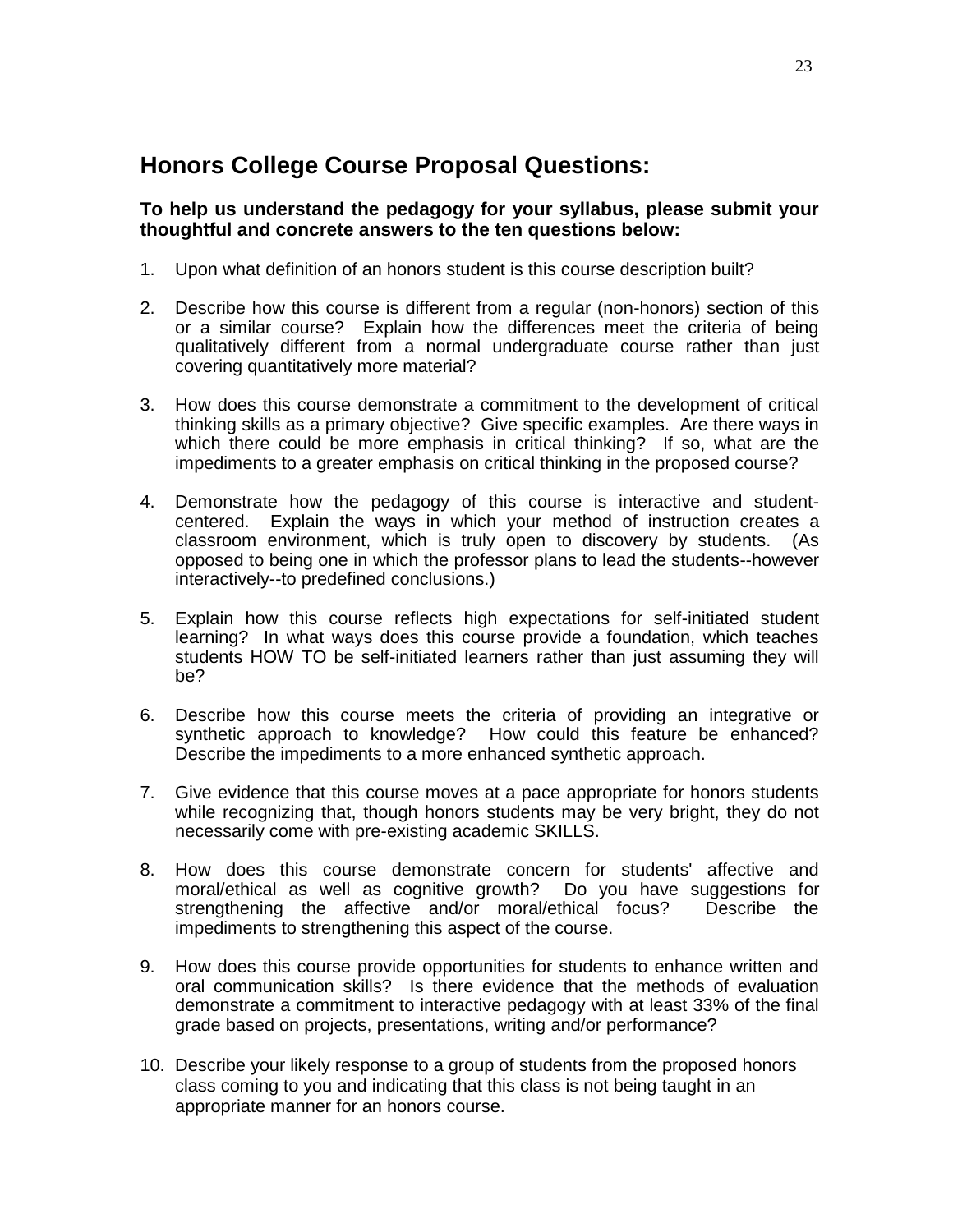### **APPENDIX C-GRADUATE COMMITTEE ACTIONS REQUESTED**

# *Senate Action Taken:*

# **1. Proposal for Major Curriculum Revision (PASSED, 1 nay/3 abstentions)**

#### **Graduate Studies in Composition and TESOL**

ENGLISH DEPARTMENT

#### Catalog Revision

#### Current Catalog Description

The Rhetoric and Linguistics track of the Doctor of Philosophy in English is designed for teachers of English in secondary schools in two- and four-year colleges. Different emphases in the program allow students to focus upon the native speaker of English or upon international students who are learning English as a second language. Students without demonstrable teaching experience are expected to complete an internship experience in order to demonstrate the ability to teach effectively. Students with teaching experience must file a waiver of this requirement with the director of Graduate Studies in Rhetoric and Linguistics.

#### Proposed Catalog Description

The Composition and TESOL Program (formerly Rhetoric and Linguistics) began in 1975 and was revised in 1986 and again in 2000. Consistently, the program has been designed to meet the needs of English and TESOL (Teaching English to Speakers of Other Languages) instructors at two-year and four-year colleges and universities. The program's core courses provide a foundation for students to build a specialized course of study in composition or TESOL. This foundation is flexible enough to meet students' individual needs and the ever-changing needs of the academic marketplace. Moreover, the core curriculum enables students to connect theory with authentic practice. The program is designed to increase the professional qualifications and teaching effectiveness of instructors now in teaching positions.

The Composition and TESOL Program recognizes the changing structure of education and the interdisciplinary nature of research into the nature and transmission of fluent literacy, allowing the mature graduate student to design an innovative schedule of courses to meet his or her special needs. It provides central courses in research methods, technology and literacy, and language theory, and offers options for a 9-credit specialization in Composition or TESOL. Students have 15 elective hours in the program, with courses offered in rhetoric, reading theory, and literacy theory. In addition, students may take courses from other programs or they may opt to take the second specialization in the CT Program.

The emphasis of the program is on the flexible, yet intensive, preparation of instructors of literacy. To achieve this flexibility, the program is designed to permit variation in the fields of concentration. Course and program alternatives may be adjusted to reflect the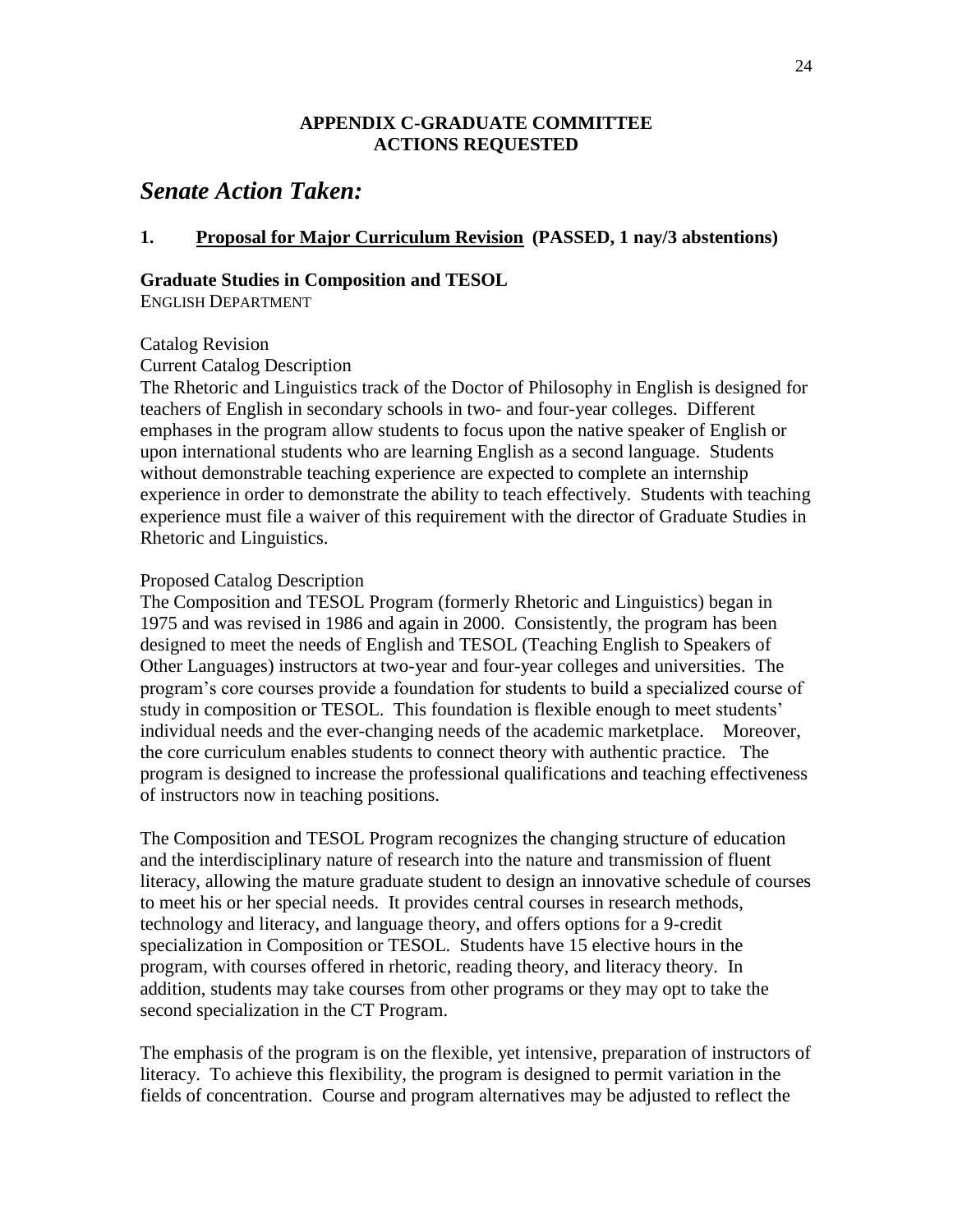personal goals of students in consultation with the Composition and TESOL Committee, a committee of those faculty approved to teach Composition and TESOL graduate courses (see list of faculty). Nonetheless, all students study a common body of knowledge in central courses and focus inquiry and research on the uses of interdisciplinary knowledge for the transmission of literacy in the teaching of English.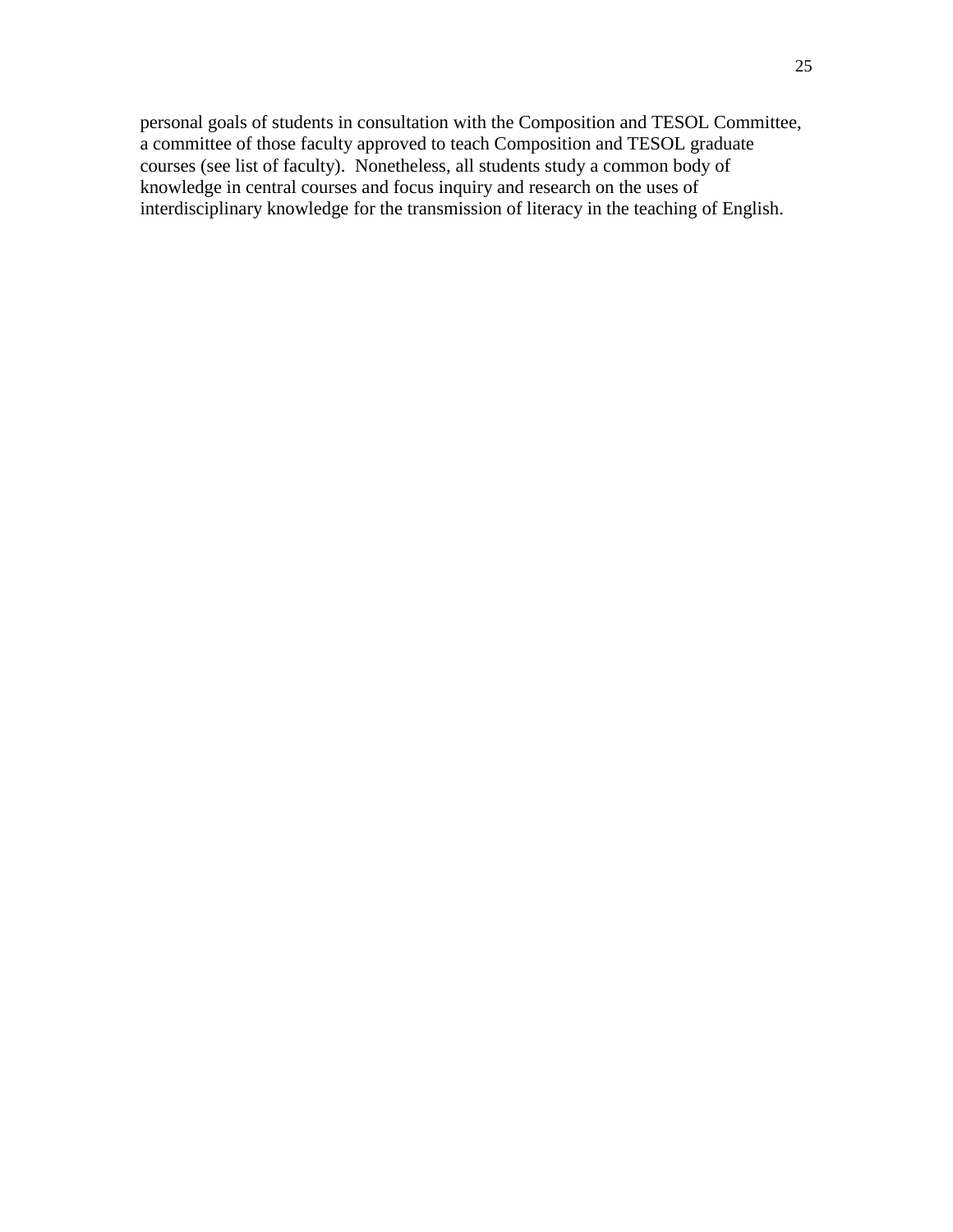| <b>Rhetoric &amp; Linguistics</b>               | <b>Composition &amp; TESOL</b>                    |  |
|-------------------------------------------------|---------------------------------------------------|--|
| <b>Current Program</b>                          | <b>Proposed Program</b>                           |  |
| Core Courses<br>15 cr.                          | Core Courses<br>9 cr.                             |  |
| <b>EN 710 Research Methodology</b>              | <b>ENGL 705 Language and Social Context</b>       |  |
|                                                 | OR ENGL 703 Language and Cognition                |  |
| <b>EN 720 Linguistics &amp; English Teacher</b> | <b>ENGL 700 Introduction to Research</b>          |  |
| <b>EN 721 Psycholinguistics</b>                 | <b>ENGL 708 Technology &amp; Literacy</b>         |  |
| OR EN 722 Sociolinguistics                      |                                                   |  |
| <b>EN 730 Teaching Writing</b>                  |                                                   |  |
| <b>EN 689 Field Experience in Comm. College</b> |                                                   |  |
|                                                 | Specialization<br>9 cr.                           |  |
|                                                 | <b>Composition Specialization</b>                 |  |
|                                                 | <b>ENGL 733 Theories of Composition</b>           |  |
|                                                 | <b>ENGL 730 Teaching Writing</b>                  |  |
|                                                 | <b>ENGL 731 Rhetorical Traditions</b>             |  |
|                                                 | <b>TESOL</b> Specialization                       |  |
|                                                 | <b>ENGL 723 Second Language Teaching</b>          |  |
|                                                 | <b>ENGL 724 Second Language Acquis</b>            |  |
|                                                 | <b>ENGL 725 Second Language Literacy</b>          |  |
| Research<br>6 cr.                               | Research<br>3 cr.                                 |  |
| 4 options (foreign language option,             | <b>ENGL 715 Qualitative Research</b>              |  |
| research methodology/design option,             | OR a course in another dept., such as             |  |
| computer option, linguistic option)             | EDSP 616 App Educ Res Methods                     |  |
| Electives<br>15 cr.                             | Electives<br>15 cr.                               |  |
| EN 696 Internship in ESL/EFL                    | <b>ENGL 632 Linguistics &amp; Eng Teacher</b>     |  |
| <b>EN 715 Qualitative Research</b>              | <b>ENGL 745 Theories of Literacy</b>              |  |
| <b>EN 731 Rhetorical Traditions</b>             | <b>ENGL 742 Cross-Cultural Communication</b>      |  |
| EN 732 Adv. Seminar in Composition              | <b>ENGL 744 Reading Theory &amp; Coll Eng Tch</b> |  |
| EN 736 Reading Theory & Coll Eng Tchr           | <b>ENGL 746 Adv Seminar in Literacy</b>           |  |
| EN 740 TESL/TEFL Methodology                    | <b>ENGL 748 Adv Topics in Linguistics</b>         |  |
| <b>EN 741 ESL Materials and Media</b>           | <b>ENGL 797 Independent Seminar</b>               |  |
| <b>EN 743 Second Language Acquisition</b>       | Courses in other programs such as                 |  |
|                                                 | Literature or specific courses such as ELEM       |  |
|                                                 | 700 Writing for Prof. Publication                 |  |
|                                                 |                                                   |  |
| <b>Total Course Hrs.</b><br>36 cr.              | <b>Total Course Hrs.</b><br>36 cr.                |  |
|                                                 |                                                   |  |
| <b>Dissertation</b><br>12 cr.                   | <b>Dissertation</b><br>12 cr.                     |  |

# **Comparison of Current vs. Proposed Program**

# **Summary**

In summary, we have retained the interdisciplinary core of the program and expanded the number of electives, while keeping the number of credit hours the same as in the old program. We propose minor changes to existing program syllabi in order to update and strengthen course content. In addition, we propose eight new courses to reflect current conceptions of language, literacy, and research. Finally, we propose adjustments to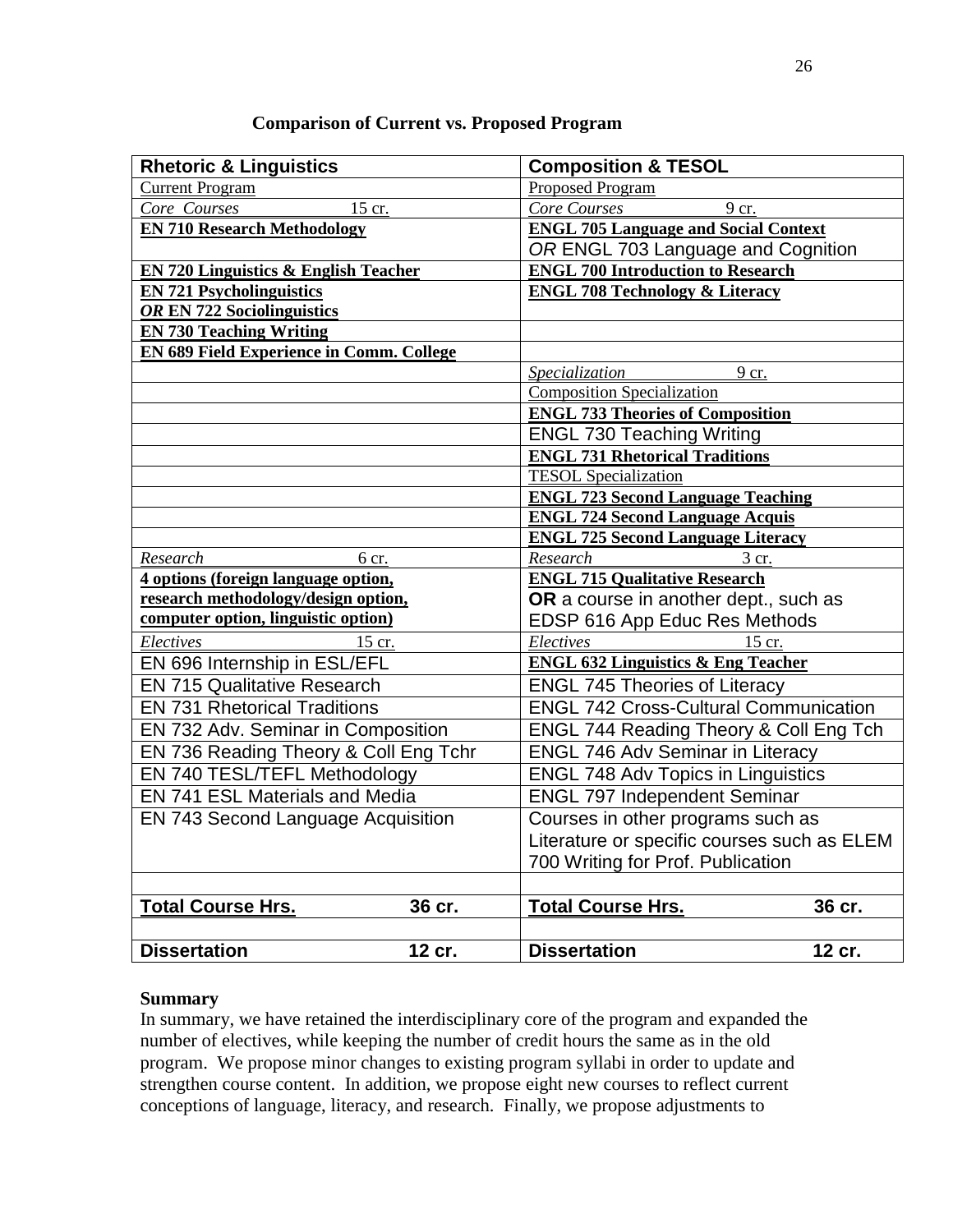program requirements that will permit 9-credit specializations in the areas of Composition and TESOL, approached from the broad perspective of teaching and research on literacy at the secondary and college levels.

## **Rationale**

The Ph.D. in English Rhetoric and Linguistics Program (RL Program) has been a stateapproved doctoral program at IUP since 1975. The program underwent a major revision in 1986. This document proposes another major revision, including a change of the program name to **Graduate Studies in Composition and TESOL** (CT Program). This name change more aptly describes the needs of our current and prospective population who hold teaching or administrative positions in Composition and TESOL (Teaching English to Speakers of Other Languages) at academic institutions throughout the world. Moreover, it reflects our view of the study of Composition and TESOL through interdisciplinary perspectives, which build on the relationships between these two fields. The new and revised courses reflect our commitment to the development of teaching scholars whose work primarily involves the teaching of writing, TESOL, or English Education.

The proposed Composition & TESOL Program is in accordance with the primary mission of the SSHE, which charges the State Universities to provide undergraduate and graduate instruction, including doctoral-level instruction for students in liberal arts, sciences, the professions, and other applied fields. Moreover, *The Mission of IUP* identifies the mission of doctoral programs as "primarily professional" and "allowing for distinctive, theoretical programs in the arts and sciences.‖ We believe our new program design does this.

Enrollment in the current RL Program remains strong, and the need for composition and TESOL instructors continues to be healthy. As Alison Schneider writes in the Feb. 13, 1998 issue of *Chronicle of Higher Education*, more than 30 percent of the jobs advertised in the MLA's 1997 "Job Information" list were in composition. Recent literature in both the fields of composition and TESOL support the need for both specialties, as well as the natural link between them. At a time when interdisciplinary knowledge is becoming more necessary, it is nevertheless rare for students to have an opportunity to pursue more than one specialty. The Composition and TESOL Program will provide this opportunity.

#### **New Courses --- English Department**

#### **ENGL 703 Language and Cognition, 3 cr. (Start Fall 2001)**

Examines areas where language, thought, and cognitive process interact. Studies the essential nature of meaning and mental concepts, the core characteristics of language, and the complex relations between the two domains.

Rationale: This is one of the core courses in our new program; students may take either this course or EN 705, Language and Social Context. Material covered in this course forms a foundation for later courses in Language Acquisition, Theories of Composition, and others.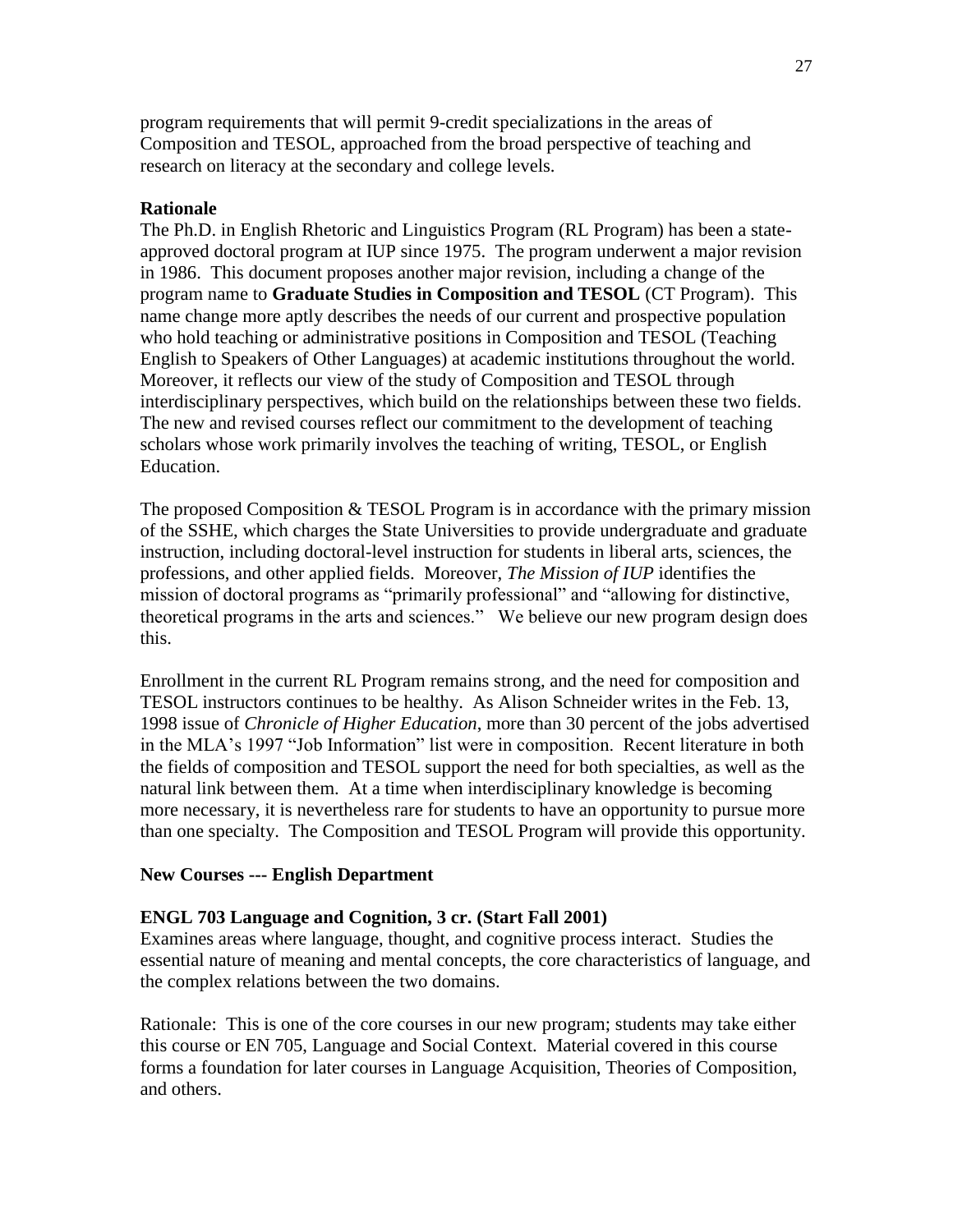# **ENGL 705 Language and Social Context, 3 cr. (Start Fall 2001)**

Introduces the study of language as a social phenomenon, including such topics as language varieties, stereotypes and social identity; language planning and language policy; standard and nonstandard usage; censorship; discourse analysis; language attitudes; language, culture and thought; communicative competence; small group communication; and classroom interactions.

Rationale: This is one of the core courses in our new program; students may take either this course or EN 703, Language and Cognition. Current approaches to language and literacy emphasize the importance of social context, and this course will draw upon research in sociolinguistics and other fields to provide students with a disciplinary basis for this emphasis.

# **ENGL 708 Technology and Literacy, 3 cr. (Start Fall 2001)**

Presents an overview of the interrelationship between literacy and technology. Demonstrates approaches to teaching English using computer technology.

Rationale: This is a required core course in our new program. Technology has changed the way we teach and learn language and literacy. This course will help to prepare future teachers to use technology, but more importantly, will help them to understand its limits and possibilities.

# **ENGL 723 Second Language Teaching, 3 cr. (Start Fall 2001)**

Considers trends, issues, and research in second language teaching and assessment, as well as considers ways teachers can explore teaching beliefs and practices. Prereq: ENGL 640

Rationale: As a required course in the TESOL Specialization, this course will focus on pedagogical approaches and their underlying theories for second language teaching. The course follows directly from a recommendation contained in the TESOL organization's "Statement of Core Standards for Language and Professional Preparation Programs."

# **ENGL 725 Second Language Literacy, 3 cr. (Start Fall 2001)**

Studies theory, research, and pedagogy associated with the development of literacy in two languages, either simultaneously or successively. Focuses on how individuals and groups become literate in English as an additional or second language. Includes explorations of political, cultural, social, contextual, as well as cognitive, textual, and educational issues that arise in acquiring and using a second literacy. Open to MA TESOL and Ph.D. students in Composition and TESOL.

Rationale: As a component of the TESOL Specialization in the revised program, this course takes a broader view of second language development by looking at the larger social, cultural, and educational contexts that define what it means to be literate. The title and content of this course is consistent with recent theoretical developments in the field of second language literacy.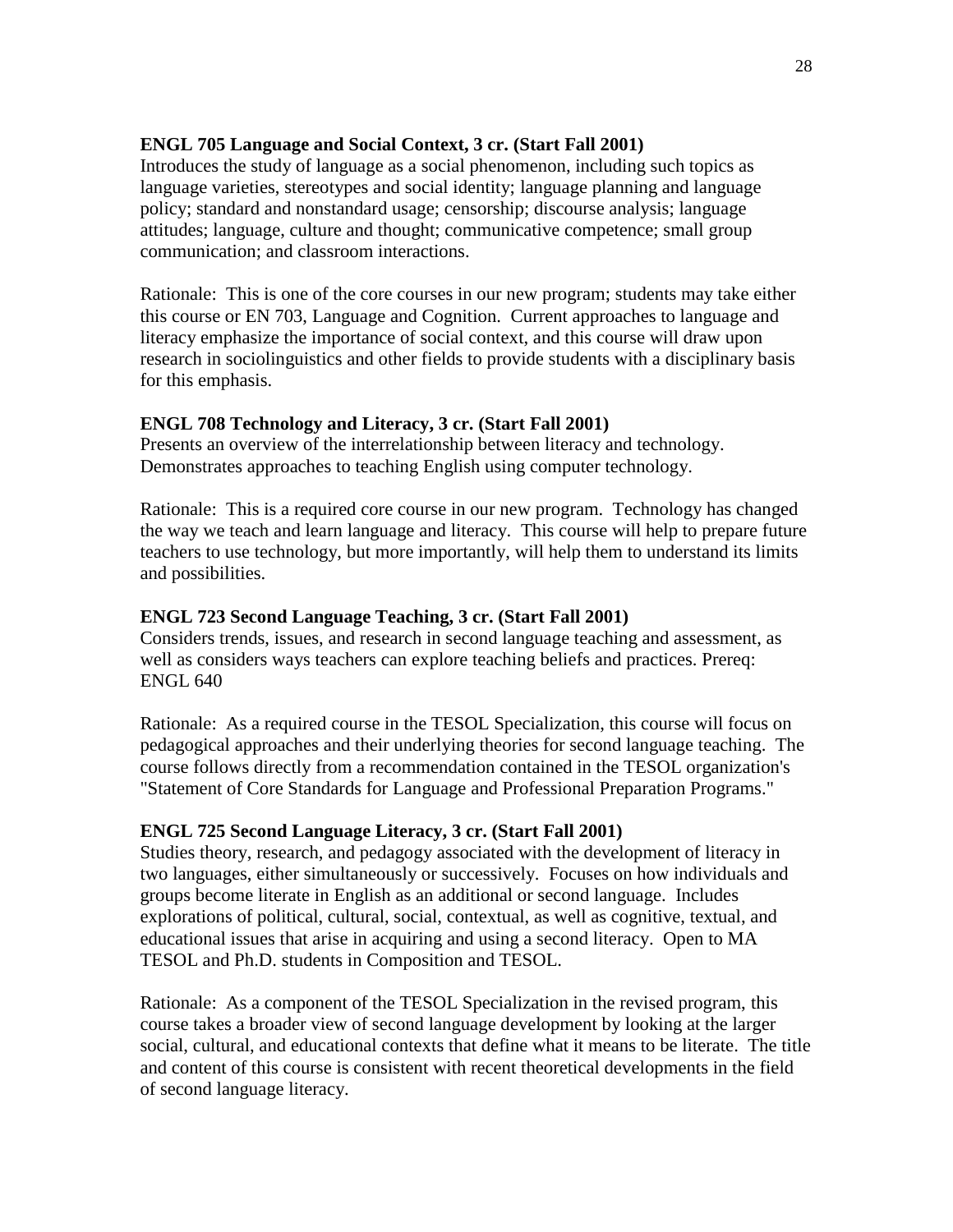# **ENGL 733 Theories of Composition, 3 cr. (Start Fall 2001)**

Reviews the major theories of composition, especially those of the modern and postmodern eras. Examines how cultural factors such as education, history, politics, ideology, gender, race and ethnicity affect the theorizing about composition. Encourages students to construct their own theories of composition by entering into a collaborative cultural and intellectual process.

Rationale: As a component of the Composition Specialization in the revised program, this course examines various theories that have influenced composition over the past 30 years and helps students to develop their own theories of composition. Most doctoral programs in composition have courses similar to this one.

# **ENGL 745 Theories of Literacy, 3 cr. (Start Fall 2001)**

Examines the status of current and past theories of literacy, including: the nature of literacy itself, the ways literacy is shared and used by individuals, families, and cultures; and the political, social, and personal ramifications of literacy.

Rationale: An elective course in the new program, this course allows students to explore the different functions of literacy in various cultures and to understand these differences in light of current theories. While this course overlaps slightly with LT 600 in the M.Ed. Literacy/Reading Program, the emphasis is different and the Director of that program has written a letter of support for our course**.**

#### **ENGL 748 Advanced Topics in Linguistics, 3 cr. (Start Fall 2001)**

Focuses on a single topic in depth. Topics will be announced in advance and will include language history and change, writing systems, models of language, linguistic stylistics, narrative analysis, cross-linguistic patterns in syntax, language structure and use, and more. Prerequisite: ENGL 703 or ENGL 705

Rationale: This is an elective course that allows each instructor to focus on a topic that is not covered in other courses, that reflects a newly emerging area of research, or that is a response to students' interests. In the current program, a similar course was consistently valued by students and faculty.

#### **Course Revisions -- English Department**

#### **ENGL 731 Rhetorical Traditions (Major Revision; Start Fall 2001)**

Current Catalog Description

EN 731 Rhetorical Traditions, 3 cr.

Surveys the rhetorical tradition from classical Greece to the present day, with emphasis on continuing philosophical and professional issues.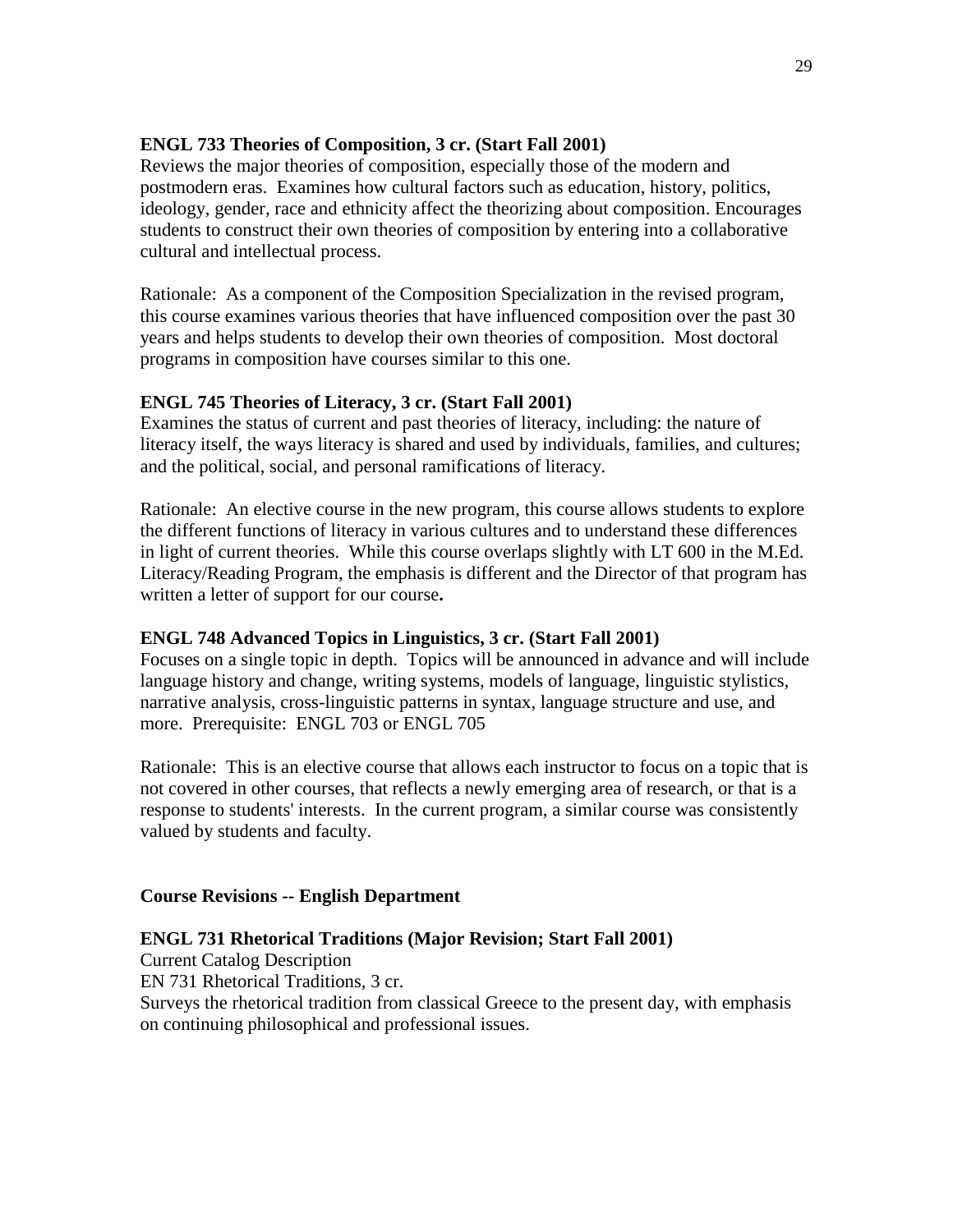Proposed Catalog Description

ENGL 731 Rhetorical Traditions, 3 cr.

Studies how rhetorical traditions influence the teaching of composition. Examines how cultural factors such as history, politics, ideology, gender, race and ethnicity affect the composing process. Encourages students to think of composition as an open, multicultural event of imagination and social innovation.

Rationale: EN 731 was approved in 1988 as EN 731 The Rhetorical Tradition and the Teaching of Composition. Since then, however, disciplinary knowledge about the teaching of rhetoric and writing has grown. Responding to professional development, the faculty who teach this course have been making substantive revisions in its content as they have taught the course. In order to keep the course current, we are now proposing this revision.

# **ENGL 632 Linguistics and the English Teacher (Minor Revision; Start Fall 2001)**

Current Catalog Description EN 720 Linguistics and the English Teacher, 3 cr. Introduces the principles and uses of linguistics for the teaching of English.

Proposed Catalog Description

ENGL 632 Linguistics and the English Teacher, 3 cr.

Examines four key topics: Foundations of linguistic thought, applications of linguistics to the teaching of English, classroom discourse patterns, and language pedagogy.

Rationale: Linguistics and the English Teacher, formerly a required introductory course in the Rhetoric and Linguistics Program, is now a Master's level course in the MA/TESOL Program. Consequently, the course number has been changed from EN 720 to ENGL 632. The syllabus has been revised to reflect the change from a 700-level to a 600-level course.

# **ENGL 643 TESL/TEFL Methodology (Minor Revision; Start Fall 2001)**

Current Catalog Description

EN 740 TESL/TEFL Methodology, 3 cr.

Surveys current theory and practice in teaching English to non-native speakers. Includes traditional and innovative approaches, methods, and techniques for teaching all the language skills at various educational levels.

Proposed Catalog Description ENGL 643 TESL/TEFL Methodology, 3 cr. Introduces students to theories and practices in teaching English to non-native speakers.

Rationale: TESL/TEFL Methodology, formerly an elective course in the RL program, is now a Master's level course in the MA/TESOL Program. Consequently, the course number has been changed from EN 740 to ENGL 643. The syllabus has been revised to reflect the change from a 700-level to a 600-level course.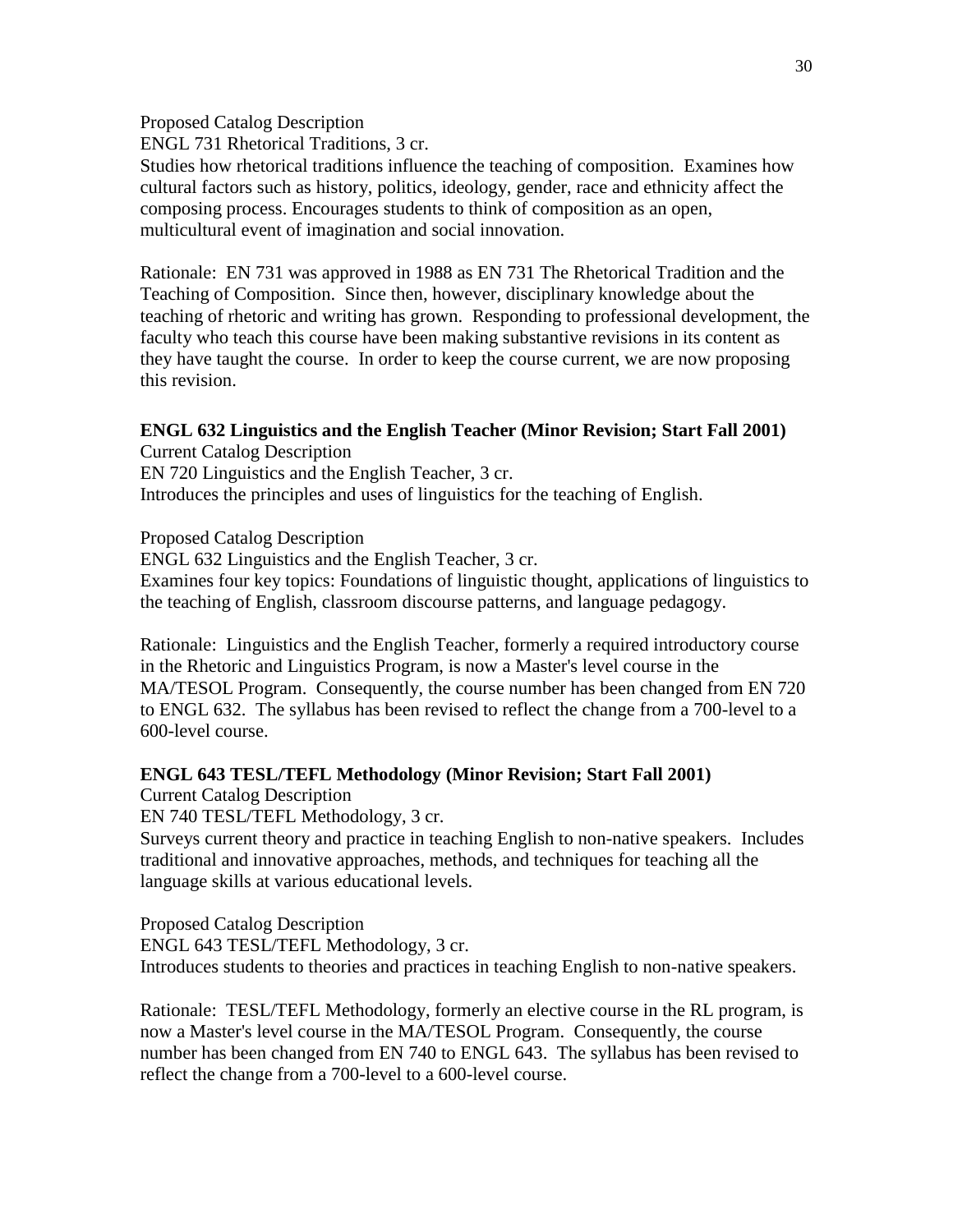### **ENGL 644 ESL Material and Media (Minor revision; Start Fall 2001)**

Current Catalog Description

EN 741 ESL Materials and Media, 3 cr.

Treats current principles of syllabus design, instructional materials, and systems for observing and evaluating the ESL-EFL classroom. Emphasis is placed on preparing or adapting language lessons as well as producing materials in audio, visual, and computerassisted media for particular language learners and situations and demonstrating their effectiveness. Prerequisite: EN 740.

Proposed Catalog Description

ENGL 644 ESL Material and Media, 3 cr.

Introduces students to the principles of ESL course design. Students will gain hands-on experience in creating and using instructional media and will display their projects at a Media Fair.

Rationale: ESL Material and Media, formerly an elective in the Rhetoric and Linguistics Program, is now a master's level course in the MA/TESOL Program. Consequently, the course number has been changed from EN 741 to ENGL 644. The syllabus has been revised to reflect the change from a 700-level to a 600-level course.

# **ENGL 700 Introduction to Research, 3 cr. (Minor revision; Start Fall 2001)**

Current Catalog Description

EN 710 Research Methodology in Rhetoric and Linguistics, 3 cr.. Interdisciplinary dimensions of the transmission of literacy and its position as a domain for scientific inquiry, including bibliographical resources for the study of rhetoric and linguistics.

Proposed Catalog Description ENGL 700 Introduction to Research, 3 cr. Introduces students to various types of research in Composition and TESOL for examining the transmission of literacy.

Rationale: The title of Research Methodology in Rhetoric and Linguistics has been changed in order to avoid confusion concerning the former name of the program. The course number has been changed from EN 710 to ENGL 700 to accommodate the additional new courses in the core specializations. As in the former program, this course will be one of the first required courses which students take.

#### **ENGL 724 Second Language Acquisition, 3 cr. (Minor revision; Start Fall 2001)** Current Catalog Description

EN 743 Second Language Acquisition, 3 cr.. Introduces current research in second language acquisition especially of English. Focuses on prominent research trends in the study of the language learner, the process of acquisition, and the interaction of learner, language, and context. Prerequisites: EN 720 and 740.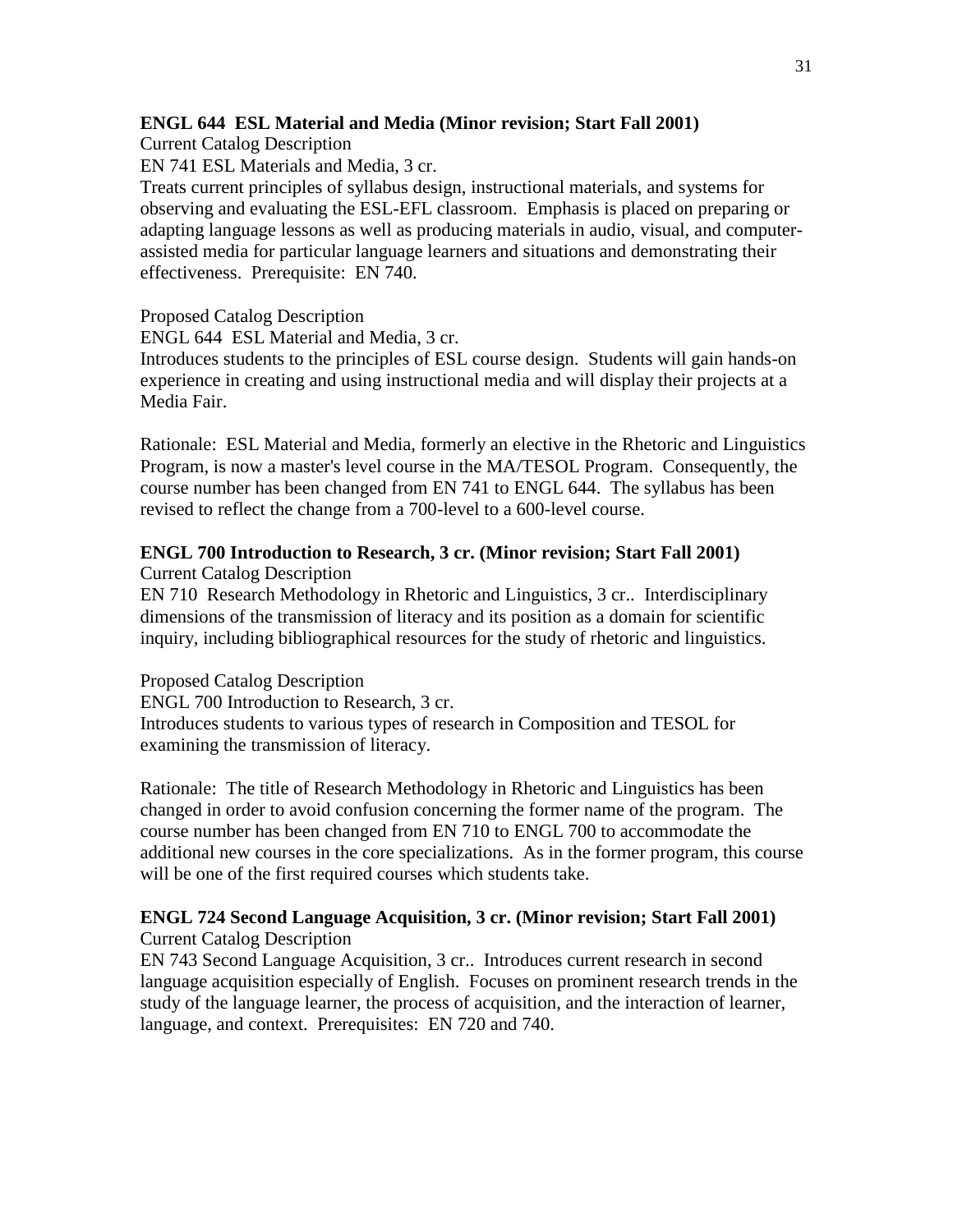Proposed Catalog Description

ENGL 724 Second Language Acquisition, 3 cr.

Introduces current research in second language acquisition especially of English. Focuses on prominent research trends in the study of the language learner, the process of acquisition, and the interaction of learner, language, and context.

Rationale: Second Language Acquisition, formerly an elective in the RL Program, is now a required course for the core specialty of TESOL in the Composition and TESOL Program. Accordingly, it has been re-numbered to reflect the new sequencing.

# **ENGL 744 Reading Theory and the College English Teacher, 3 cr. (Minor revision; Start Fall 2001)**

Current Catalog Description

EN 736 Reading Theory and the College English Teacher, 3 cr. Examines the psycholinguistic and ethnographic research on the fluent reading process of native and non-native college readers, relevant to the teaching of reading and writing for academic purposes.

### Proposed Catalog Description

ENGL 744 Reading Theory and the College English Teacher, 3 cr. Examines the psycholinguistic and ethnographic research on the fluent reading process of native and non-native college readers, as it pertains to the teaching of reading and writing for academic purposes.

Rationale: Reading Theory and the College English Teacher remains an elective in the Composition and TESOL Program. The course number has been changed in order to reflect the new sequencing of courses.

#### **ENGL 746 Advanced Seminar in Literacy, 3 cr. (Minor revision; Start Fall 2001)** Current Catalog Description

EN 732 Advanced Seminar in Composition Theory, 3 cr. Explores a single topic in depth. Topics, announced in advance, include such areas as approaches to the teaching of style, writing across the curriculum, the evaluation of composition instruction, the development of the writing process in children, computers in composition, writing in the professions, and discourse analysis. May be taken more than once. Prerequisites: EN 730 and 731.

# Proposed Catalog Description

ENGL 746 Advanced Seminar in Literacy, 3 cr.

Explores a single topic in depth in the fields of Composition and TESOL. Topics are announced in advance and have recently included writing centers, computers in composition, alternative research methods, discourse analysis, and writing program administration. May be taken more than once. Prerequisites: Any one of ENGL 723, 724, 725, 730, 731, 733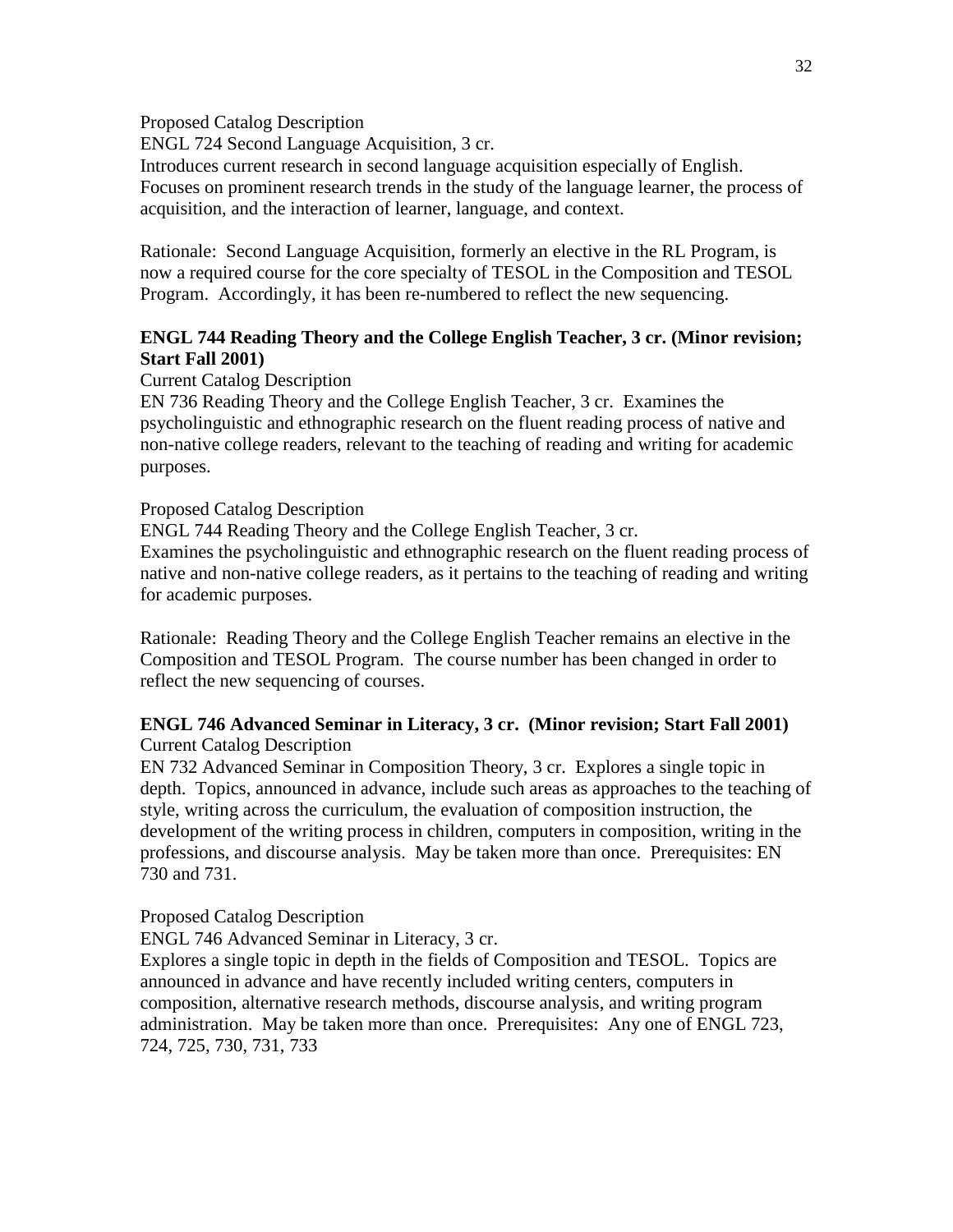Rationale: The title has been changed to Advanced Seminar in Literacy to reflect the emphasis on literacy in the Composition and TESOL Program. In addition, the number has been changed to EN 746 to accommodate the additional new courses in the core specialization.

# **Course Deletions – English Department (Start Date: Fall 2001)**

EN 721 Psycholinguistics Rationale: Replaced by ENGL 703 Language and Cognition

EN 722 Sociolinguistics

Rationale: Replaced by ENGL 705 Language and Social Context

# **2. Minor Program Revisions (PASSED) M.A. in Teaching English to Speakers of Other Languages**

A. Rationale for Minor Revision of Program:

The M.A. /Teaching English to Speakers of Other Languages (TESOL) program has not undergone a revision since 1987. In order to meet the needs of our student population, which has been surveyed, and adapt to new professional developments in the field of TESOL, the program has undergone a minor revision.

B. Summary:

The following changes will be made in the new program:

1.*Restructuring Course Requirements:* Adding ENGL 625 as a required, first semester core course. Promoting ENGL 724 (Second Language Acquisition) to core requirement instead of a TESOL elective. Creating a Teacher Education course requirement component. Moving ENGL 694 (Observation of English Teaching) and adding ENGL 688 (Practicum in TESOL ) to the Teacher Education component. Changing TESOL electives to reflect relevant new courses in Ph.D. curriculum (i.e., adding ENGL 632 [Linguistics & the English Teacher] ENGL 723 [Second Language Teaching] and ENGL 725 [Second Language Literacy] and deleting EN 721 Psycholinguistics and EN 722 Sociolinguistics which no longer will be offered). Reducing the number of open electives permitted to 6 s.h.

*2*. *Changing Two Course Numbers:* Two course numbers from 700 level to 600 level: EN 740 (TESL/TEFL Methodology) to ENGL 643 (TESL/TEFL Methodology) and EN 741 (ESL Media and Materials) to ENGL 644 (ESL Media and Materials).

*3*. *Adding Two New Courses*: ENGL 625 (Introduction to TESOL) and ENGL 688 (Practicum in TESOL).

4. *Adding a Portfolio Requirement:* at the end of the program.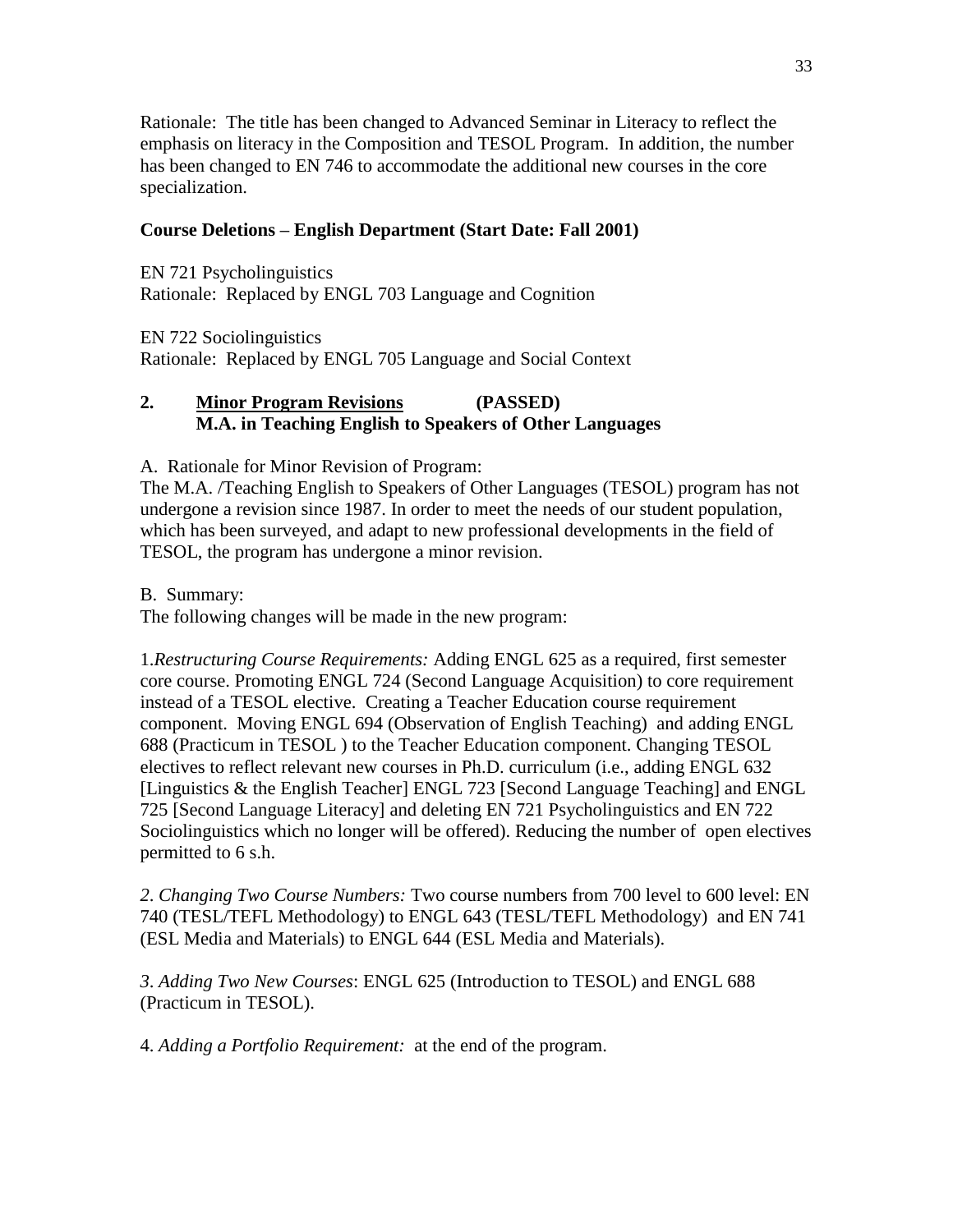# **Master of Arts English (TESOL Program) Current Program and Proposed Curriculum Changes**

| <b>Current Program</b>                                                                                                                                                                 | <b>Proposed Program</b>                                                                                                                                                                                                                    |
|----------------------------------------------------------------------------------------------------------------------------------------------------------------------------------------|--------------------------------------------------------------------------------------------------------------------------------------------------------------------------------------------------------------------------------------------|
| Core Requirements (15 s.h.)                                                                                                                                                            | Core Requirements (15 s.h.)                                                                                                                                                                                                                |
| EN 641: Topics in ESL Pedagogy<br>EN 692: American English Grammar<br>EN 694: Observation of English Teaching<br>EN 740: TESL/TEFL Methodology<br>EN 742: Cross-Cultural Communication | ENGL 625: Introduction to TESOL (new)<br>ENGL 692: American English Grammar<br>ENGL 643: TESL/TEFL Methodology<br><b>ENGL 644: ESL Media and Materials</b><br><b>ENGL 724: Second Language Acquisition</b><br>(# change in Ph.D. revision) |
| Internship $(3 s.h.)$                                                                                                                                                                  | Teacher Education Component (6 s.h.)                                                                                                                                                                                                       |
| EN 696: Internship in ESL                                                                                                                                                              | Students take two of the following courses:                                                                                                                                                                                                |
| Program Electives (9 s.h.) Students choose<br>any three from the following courses:                                                                                                    | ENGL 688: Practicum in TESOL (new)<br><b>ENGL 694: Observation of English</b><br>Teaching                                                                                                                                                  |
| EN 720: Linguistics and the English<br>Teacher                                                                                                                                         | ENGL 696: Internship in ESL                                                                                                                                                                                                                |
| EN 721: Psycholinguistics<br>EN 722: Sociolinguistics<br>EN 730: Teaching Writing (non-majors                                                                                          | TESOL Electives (9 s.h.) Students choose<br>any <i>three</i> from the following courses:                                                                                                                                                   |
| section)                                                                                                                                                                               | ENGL 632: Linguistics $&$ the English                                                                                                                                                                                                      |
| EN 741: ESL Media and Materials<br>EN 743: Second Language Acquisition                                                                                                                 | Teacher<br>(# change in Ph.D. revision)<br>ENGL 641: Topics in ESL Pedagogy                                                                                                                                                                |
| Open Electives (9 s.h.) Students choose<br>three other courses                                                                                                                         | ENGL 699: Independent Study<br><b>ENGL 723: Second Language Teaching</b><br>(Proposed in Ph.D. course)<br>ENGL 725: Second Language Literacy<br>(Proposed in Ph.D. course)                                                                 |
|                                                                                                                                                                                        | ENGL 730: Teaching Writing (non-majors<br>section)                                                                                                                                                                                         |
|                                                                                                                                                                                        | <b>ENGL 742: Cross-Cultural Communication</b><br>ENGL 744: Reading Theory (# change<br>proposed in Ph.D. revision)                                                                                                                         |
|                                                                                                                                                                                        | Open Electives (6 s.h.) Students choose<br>two other courses (500 level or higher).                                                                                                                                                        |

**Total Credits: 36** *Total Credits: 36*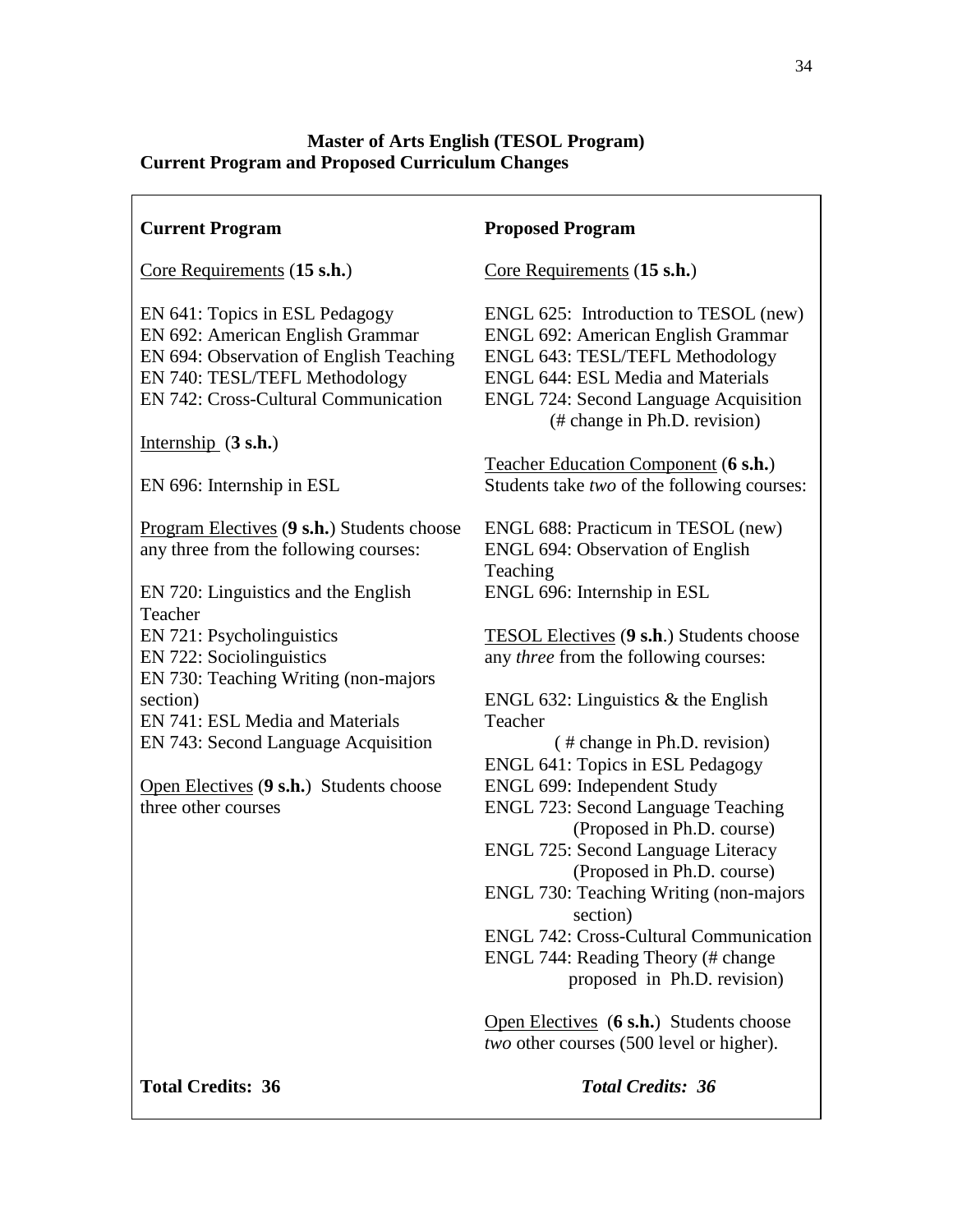### **New Courses – English Department** (Catalog start date: Fall 2001)

### **ENGL 625 Introduction to TESOL 3 s. h.**

An introduction to key concepts in teaching English as a second or foreign language. In addition to offering a broad introduction to the knowledge and skills needed to become a professional teacher of ESL or EFL, this course serves to prepare students for the remainder of the MATESOL program. Students are expected to improve their language ability as well as their research and presentation skills in this course. Required for MATESOL students in their first semester.

Rationale: This course introduces graduate students in their first semester of study to the diverse disciplines associated with the profession of TESOL. Students with diverse backgrounds become acclimated to the academic discourse of TESOL so as to perform more effectively in their subsequent courses.

#### **ENGL 688 Practicum in TESOL 3 s. h.**

This course is intended to provide a balance between observation and practical teaching experience. Students plan, teach, and reflect on lessons. Emphasis is placed on application of theory and pedagogical knowledge gained from course work, as well as on developing skills to reflect on teaching and it's consequences for learners. Class size is limited to 15 students. Although not a prerequisite, this course can be used as a way to prepare for a teaching internship.

Rationale: Introduces an additional opportunity to strengthen professional teaching through supervised observation and reflection on teaching practice.

#### **Revised Courses – English Department (**Catalog start date: Fall 2001)

#### **ENGL 643 TESL/TEFL Methodology 3 s. h.**

This course surveys current theory and practice in teaching English to non-native speakers and includes traditional and innovative approaches, design, and procedures for teaching all language skills at various educational levels.

Rationale: This course is devoted primarily to master's degree students and is renumbered in the new M.A. and Ph.D. renumbering scheme.

#### **ENGL 644 ESL Media and Materials 3 s. h.**

This course offers an introduction to the basic principles of ESL course design, and the evaluation, adaptation, and design of ESL classroom materials and media. Students will gain an understanding of the structure and uses of ESL materials, as well as a hands-on experience in syllabus design, and the evaluation, adaptation, and creation of ESL materials for specific purposes. Students experience working on an ESL/EFL media and materials project and putting on a Materials & Media Fair where they show their projects.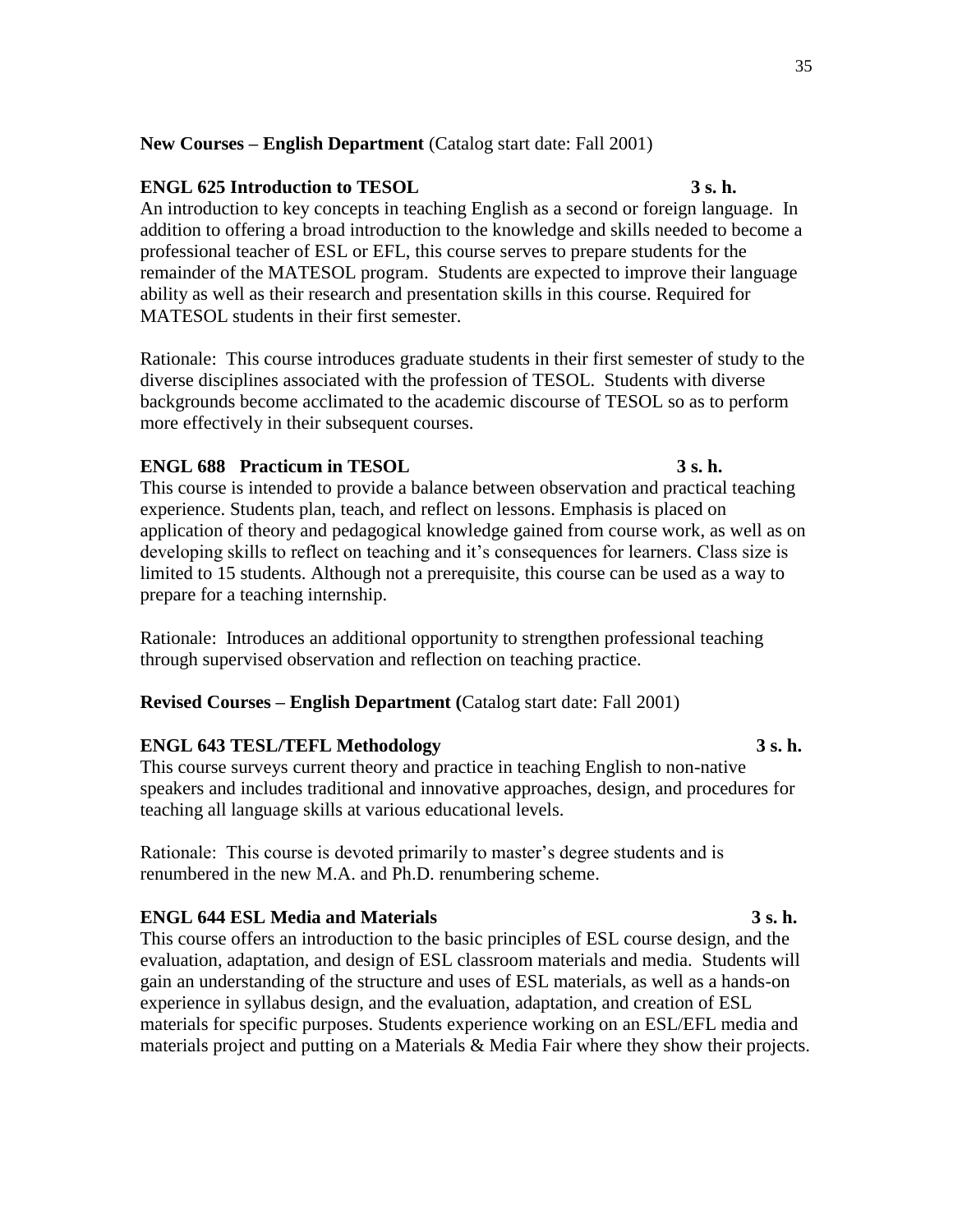Rationale: This course is devoted primarily to master's degree students and is renumbered in the new M.A. and Ph.D. renumbering scheme.

# **3. Minor Program Revision (PASSED) M.A./Generalist (Starting date: Fall 2001)**

The MA/Generalist degree will be affected in four ways:

- 1) ENGL 720 will change number to ENGL 632 and will be so list in printed materials and the catalogue.
- 2) ENGL 740 will change number to ENGL 643 and will be so listed in printed materials and the catalogue.
- 3) ENGL 721 will be deleted (as part of revisions to the Ph.D. in Composition and TESOL) and replaced by ENGL 703.
- 4) ENGL 722 will be deleted (as part of revisions to the Ph.D. in Composition and TESOL) and replaced by ENGL 705.

**Rationale for Changes:** All four changes result from the revision of the doctoral program in Composition and TESOL.

**Program Summary and Resource Implications:** ENGL 721 and ENGL 722 were part of a pool of 13 Literature/Linguistics Electives from which students selected four. In this minor revision ENGL 721 and ENGL 722 are replaced with ENGL 703 and ENGL 705; so the total number of electives remains the same as does the number that students have to select.

There are no changes in resources by this minor revision.

# **4. Proposal for IUP GRADUATE Certificates of Recognition (PASSED) (Starting Date: Spring 2001)**

# **A. Role of Certificate of Recognition**

The Graduate School and Research (GSR) will issue Graduate Certificates of Recognition (CORs) to graduate students who successfully complete a short sequence of courses or studies apart from a degree program. Students, admitted under a special ―Certificate of Recognition Status‖ admission category, will complete between 12 to 18 credits from a curriculum-reviewed, prescribed set of courses, which constitute the Graduate Certificate of Recognition (COR) (see Guidelines below). Graduate CORs will typically be designed for students who do not intend to pursue graduate degrees. When appropriate, however, CORs may be designed to provide additional specializations to students in master's or doctoral programs. Graduate CORs are consistent with the IUP mission statement of the master's and specialist/certificate levels "to sustain and to develop programs of similarly high quality (to the doctoral programs) while, in general, emphasizing more applicable professional skills." The title "Certificate of Recognition" is consistent with the wording in the SSHE Board of Governors Policy 1985-01, Requirements for Initiation or Change of Credit-Based Academic Programs, and of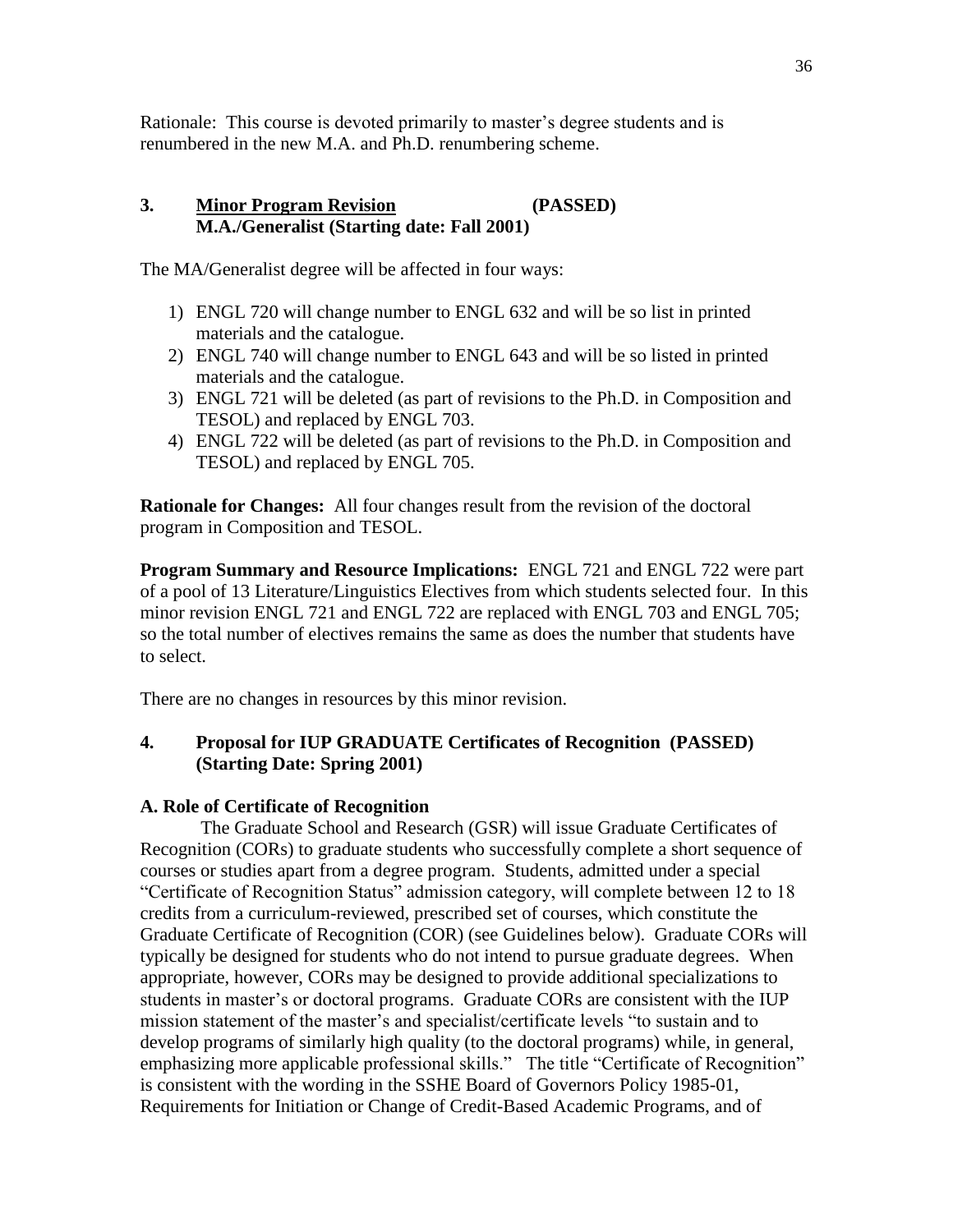Academic Units. The guidelines below were developed in conjunction with the guidelines published by the Council of Graduate Schools, which states that the graduate certificate is "a focused collection of courses that, when completed, affords the student some record of coherent academic accomplishment in a given discipline or set of related disciplines."

This document gives the rationale for introducing Graduate CORs (Section B) and lists guidelines for their development (Section C). In Section D the admission and status of students in these CORs are discussed. Section E contains the requirements for the proposal format for curricular review of Graduate CORs for inclusion in the Graduate Handbook.

# **B. Rationale for Graduate CORs**:

The potential advantages of permitting Graduate CORs include:

- 1. CORs will address the educational needs of post-baccalaureate students who seek a specific body of knowledge, but who do not want or need a graduate degree.
- 2. CORs result in documents that indicate completion of a sequence of specialized courses and can be cited on a student's resume to enhance his/her marketability.
- 3. CORs are meant to be completed in significantly less time and at less expense than a graduate degree.
- 4. CORs are expected to increase graduate enrollment and, hence, increase revenue for  $\Pi$   $\Pi$
- 5. CORs may provide a recruitment mechanism for graduate degree programs at IUP.
- 6. CORs are expected to generate a higher rate of new graduate course development and revision as departments respond to the needs of the regional, national and international community.

Possible concerns about offering Graduate CORs include:

- 1. The term "certification" usually implies accreditation of an individual or a program by a state board or national professional organization. Many graduate degree programs at IUP lead to certification. The proposed Graduate CORs will not necessarily be accredited and, as such, can contribute to public confusion over the credentials and qualifications of individuals having the Certificate.
- 2. "Certificates," because they may not be accredited, may be open to misrepresentation by the bearer or misinterpretation by the employer regarding to the qualifications of the individual named on the certificate.
- 3. CORs may be a drain on resources from established graduate degree programs.

Clearly, Graduate CORs at IUP must address these three issues so that a Graduate COR (a) gives the student a useful and substantial base of knowledge at the graduate level; (b) enhances students credentials with employers, locally, nationally, and internationally; (c)

 $\overline{a}$ <sup>1</sup> W. Patterson, Dean-in-Residence, Council of Graduate Schools, "Analyzing Policies and Procedures for Graduate Certificate Programs", 1999. [www.cgsnet.org/PublicationsPolicyRes/index.htm.](http://www.cgsnet.org/PublicationsPolicyRes/index.htm)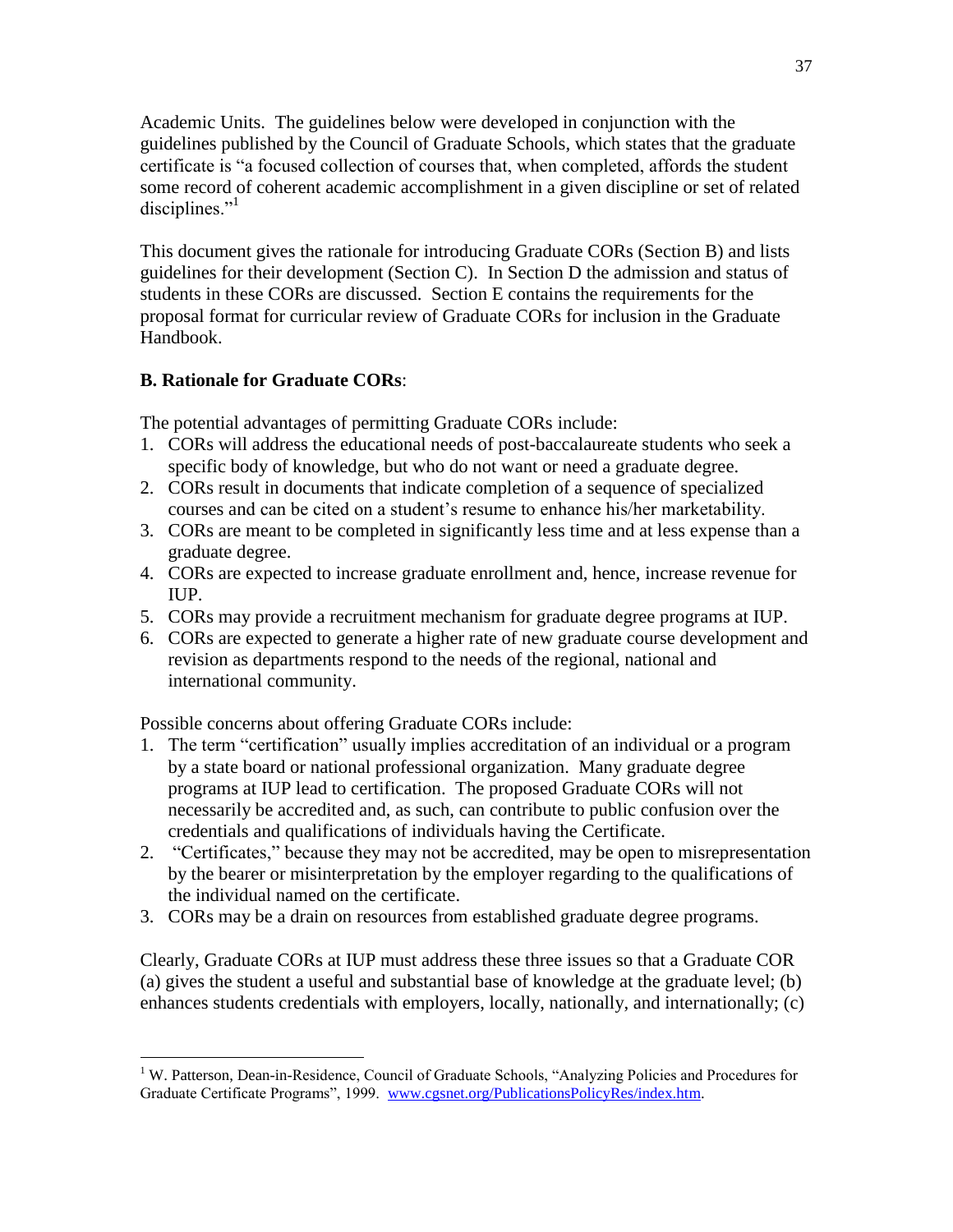represents a clearly defined level of education in the area of specialty; and (d) promotes the reputation of graduate education at IUP.

# **C. Guidelines for Developing Graduate CORs**

In keeping with the IUP Mission Statement for Graduate Education and the guidelines of the Council of Graduate Schools, and to ensure the quality, relevance, and marketability of these Graduate CORs, the Graduate Committee has established the following guidelines for departments wishing to develop CORs:

- 1. Credits: A COR contains a minimum of 12 credits and a maximum of 18 credits.
- 2. Required courses: At least 50 % of the credits for a COR must be courses specifically required and uniquely designed for the COR.
- 3. Electives: All COR electives must be consistent with the purpose of the COR, and a rationale must be provided for their inclusion as permissible courses. Therefore, not all courses included in another graduate offering would be appropriate as COR electives. Given that a COR is to be well-defined, special topics courses are likely inappropriate for credit towards a COR.
- 4. Relationship to Masters programs: A COR is an independent and unique entity, targeting a different audience from that of existing graduate degree programs. Thus, a COR should not consist of a group of courses required for a master's degree. It cannot use more than three credits from the required courses of a single graduate degree program. However, it can use electives from graduate degree programs. Regardless of the course overlap between a COR and a graduate degree program, a student is limited to three transfer credits whether moving from a COR to a graduate degree program, or moving from a graduate degree program to a COR. In addition to those set by the GSR*,* COR admission standards are determined by the department(s) offering the COR and should be unique to that COR. A COR student choosing to pursue a graduate degree will have to submit an application to the GSR for admission to the graduate degree program.
- 5. Approval of professional organizations: The proposal of a COR will be greatly strengthened by written standards of professional organizations providing accreditation in related fields and, especially, by a specific statement of support by such an organization.
- 6. Interdisciplinary CORs: An interdisciplinary COR will consist of courses that would normally be offered by two or more departments. Faculty coordinating an interdisciplinary COR may be from a department that does not offer any graduate degrees. Proposers of an interdisciplinary COR are encouraged to balance course offerings from the departments involved.As always, all instructors of courses within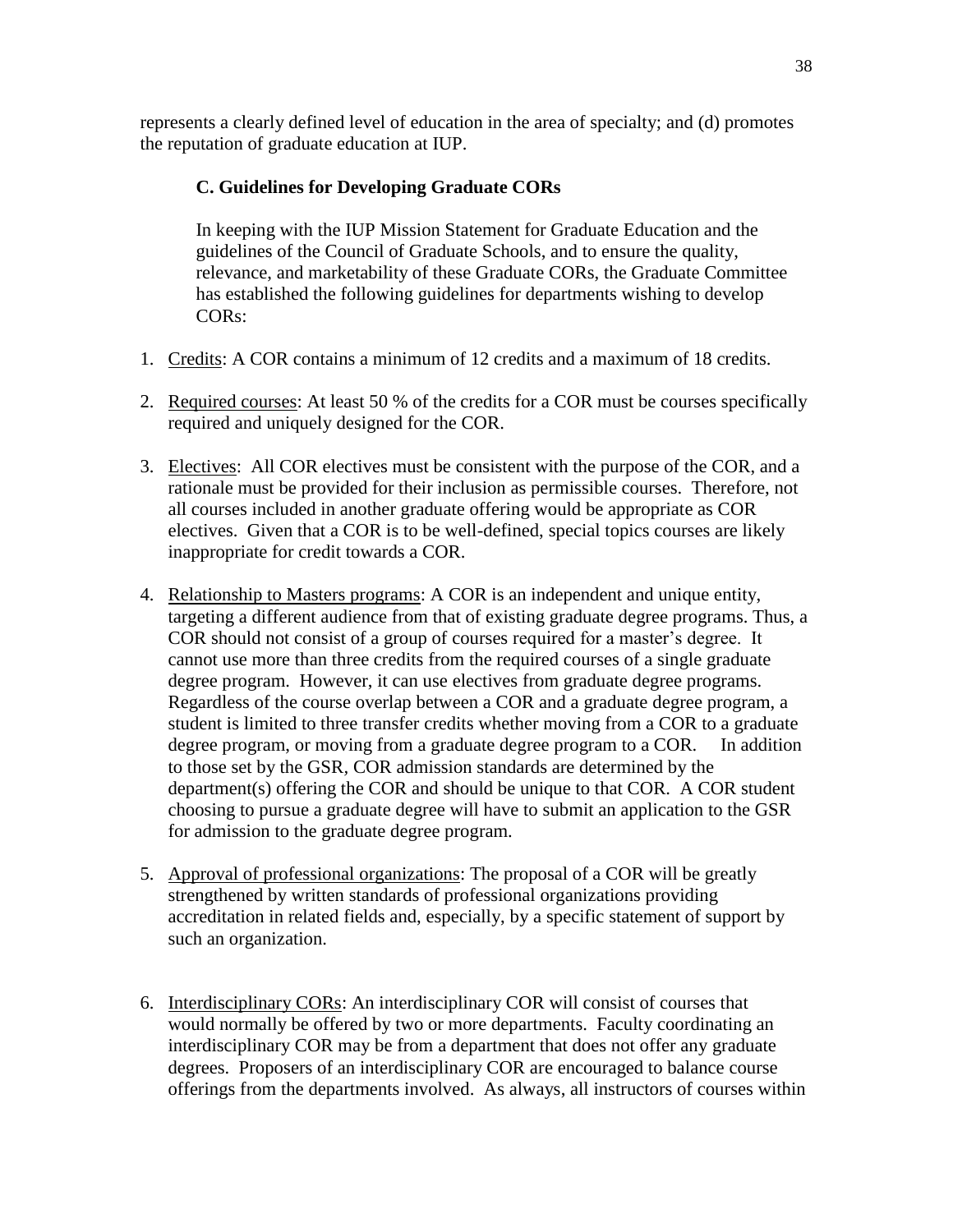a COR must have received approval to teach at the graduate level. Interinstitutional CORs may be proposed, following the additional guidelines in the Variability in Delivery Policy given in the Graduate Handbook.

7. Distance Education: New courses for a COR must go through the regular approval process and then through the Distance Education Approval process. Please note that, according to the Commission on Higher Education, which accredits IUP graduate offerings, when an institution plans to offer at least 50% of a program through distance learning, it must receive advance approval from the Commission to have those programs included within the scope of the institution's accreditation.

A proposal that deviates from the above guidelines must present a compelling rationale.

# **D. Admission and Status of Students in Graduate CORs**

- 1. Criteria for Admission: Applicants apply for Certificate of Recognition Status as a student in a COR and must meet all the Admission Requirements as given in the current IUP Graduate Catalogue.
- 2. Process for Admission: Applicants complete a GSR application form, pay the nonrefundable application fee, and submit official transcripts from all postsecondary institutions attended. "Certificate of Recognition" will be added on the GSR application form as an option under "Program Sought". The GSR will send the completed application to the department offering the COR and, upon the recommendation of the department, issue to the applicant a letter of admission that also assigns a departmental advisor.
- 3. Student Status: A student admitted to a COR will have "Certificate of Recognition" Status." This is a non-degree status; consequently, a student with this status is not eligible for financial aid or assistantships. A student with Certificate of Recognition Status who wishes later to pursue a graduate degree at IUP will have to apply for admission to a degree program.
- 4. Transfer Credits: A graduate student at IUP may not apply more than three approved credits to both a COR and the graduate degree. Transfer credits from other institutions are not permitted, unless the COR is part of an inter-institutional cooperative program. For inter-institutional programs, see also the "Variability in Delivery" chapter in the Graduate Handbook.
- 5. Academic Standing: A student admitted to a COR must maintain academic good standing, defined as a 3.0 GPA (unless a higher GPA is required by the admitting department).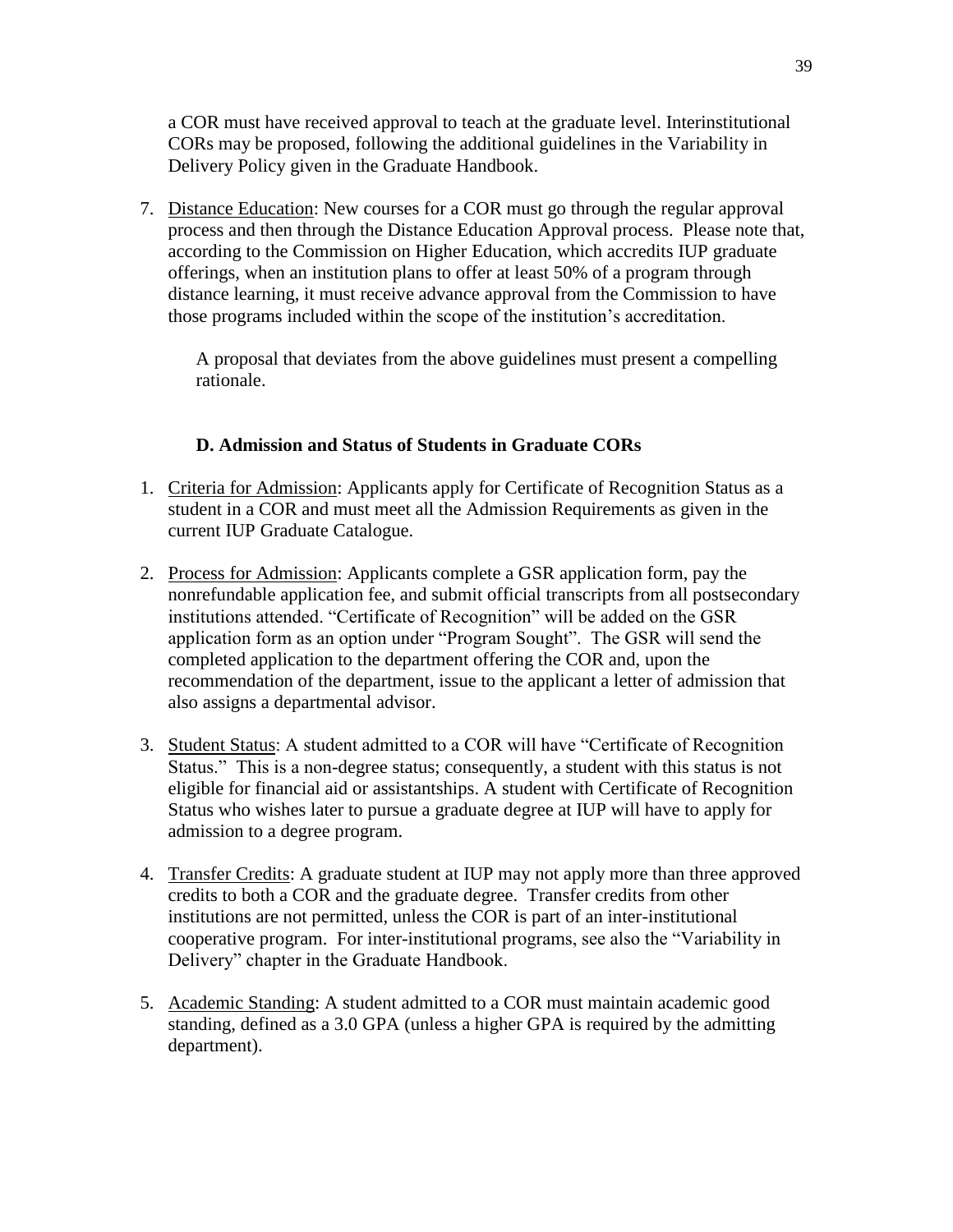- 6. Completion of COR: A student must complete his/her COR studies within the timeframe and parameters established by the COR. The COR may be awarded at departmental ceremonies.
- 7. Transcripts: The successful completion of an approved COR will be noted on a student's transcript.
- 8. Other: Other existing GSR policies and procedures govern COR students.

# **E. COR Proposal Format and Content**

(for inclusion in the Graduate Handbook)

A proposal for a new COR or revisions to an existing COR must follow a Level II Program Proposal. The format below has been tailored specifically to CORs. Other Level II proposals should use the format given in Chapter 3 of the 2000/2001 Graduate Handbook.

1. Graduate Curriculum Authorization Form (Appendix D)

Indicate the type of submission. This page becomes the cover sheet of your proposal.

Each change within the proposal, such as new course proposals, course revisions, and course deletions, will require a separate Authorization Form.

2. Introduction

Provide a short introduction, including definitions of key concepts or terms, a summary of the COR, and a brief rationale.

# 3. Appropriateness to Mission--Omit

# 4. Need and Impact

- a. Provide evidence that:
	- i) Demand for this COR exists. For example, cite an assessment of employer/employee needs or other sources and include a bibliography. A more detailed description of the needs assessment and its results can be appended to the proposal.
	- ii) Students who complete the COR can enhance their career opportunities in a national or regional market.
- b. Assess the impact of this COR on existing graduate degree programs or other CORs.
- 5. Academic Integrity

Proposers must demonstrate the adequacy of the COR, how it relates to any professional or accrediting standards (even if accreditation will not be pursued or already exists), and the quality of the instructional staff. Include:

a. An outline of the COR requirements, including credit requirements, core courses and electives, and any additional requirement(s) (e.g., internships, portfolio projects).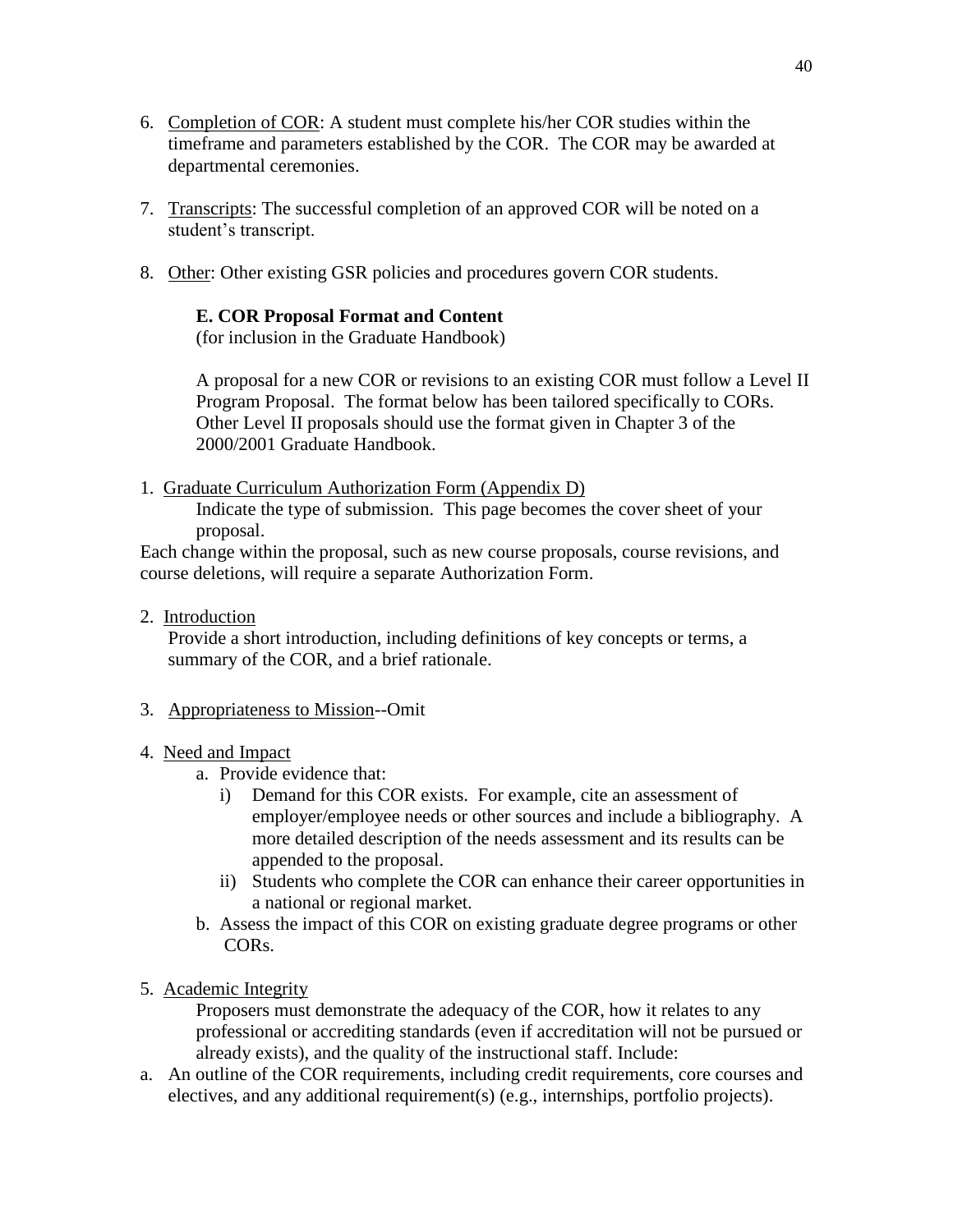Indicate which courses have prerequisites. Include course descriptions and discuss how each course is relevant/important to the educational objectives of the COR.

- b. An example of how a student would progress through the COR (e.g., first semester courses). Specify the catalog term. The needs of both part-time and full-time students should be addressed. Include a time limit for completion of the COR.
- c. Individual proposals for each new graduate course or graduate course revision. (See Chapter 10 for new course proposals and major course revisions or Chapter 11 for minor course revisions.) The inclusion of each course within the COR should be justified.
- d. A list of faculty to be involved in the proposed COR and the nature and level of their proposed involvement (teaching, advising students, etc.). Identify the faculty member who will be designated as the coordinator of the COR. Please note that all faculty must be eligible to teach at the graduate level. To describe the nature and level of his/her proposed involvement (teaching, advising students, etc.), please have the participating faculty complete the Faculty Summary Sheet (Chapter 2, Section D.1).
- e. An explanation of why the proposed new or revised COR is substantially different from existing CORs or graduate degree programs at IUP and the extent, if any, to which the proposed curriculum overlaps that of existing degree programs or other CORs.
- f. Letters of notification to and response from each department potentially affected by the COR. These letters should verify that the information has been relayed to their departments and provide such comments that make clear each department's position. If a department is unresponsive, please include copies of two notification attempts.
- g. A statement of CBA compliance. Please state that, to the best of your knowledge, the COR is in compliance with the current CBA. CORs found to be in violation of the CBA, even after formal approval, will require the prompt submission of a new proposal containing the necessary modifications. Typical issues of concern are faculty workload, dependence on temporary faculty, and sufficiency of resources.
- 6. Coordination with Programs at Other Institutions—Omit, unless relevant.

# 7. Periodic Assessment

 Since CORs are meant to address the needs of the marketplace, proposers will be asked to put an expiry date on their COR. In no case may a COR exist for more than five years without application for extension. In the year leading up to expiration, proposers may apply for an extension by completing an Authorization Form (Appendix D), attaching a narrative assessing their COR and student learning outcomes, and demonstrating continued need and demand. In addition to an expiry date, please:

- i) Describe what constitutes student learning for the COR. These outcomes may be stated as goals and objectives.
- ii) Describe the methodology (ies) to be used for assessing whether or not student learning has been achieved.

See Appendix C for the current SSHE statements on the topic of outcomes assessment.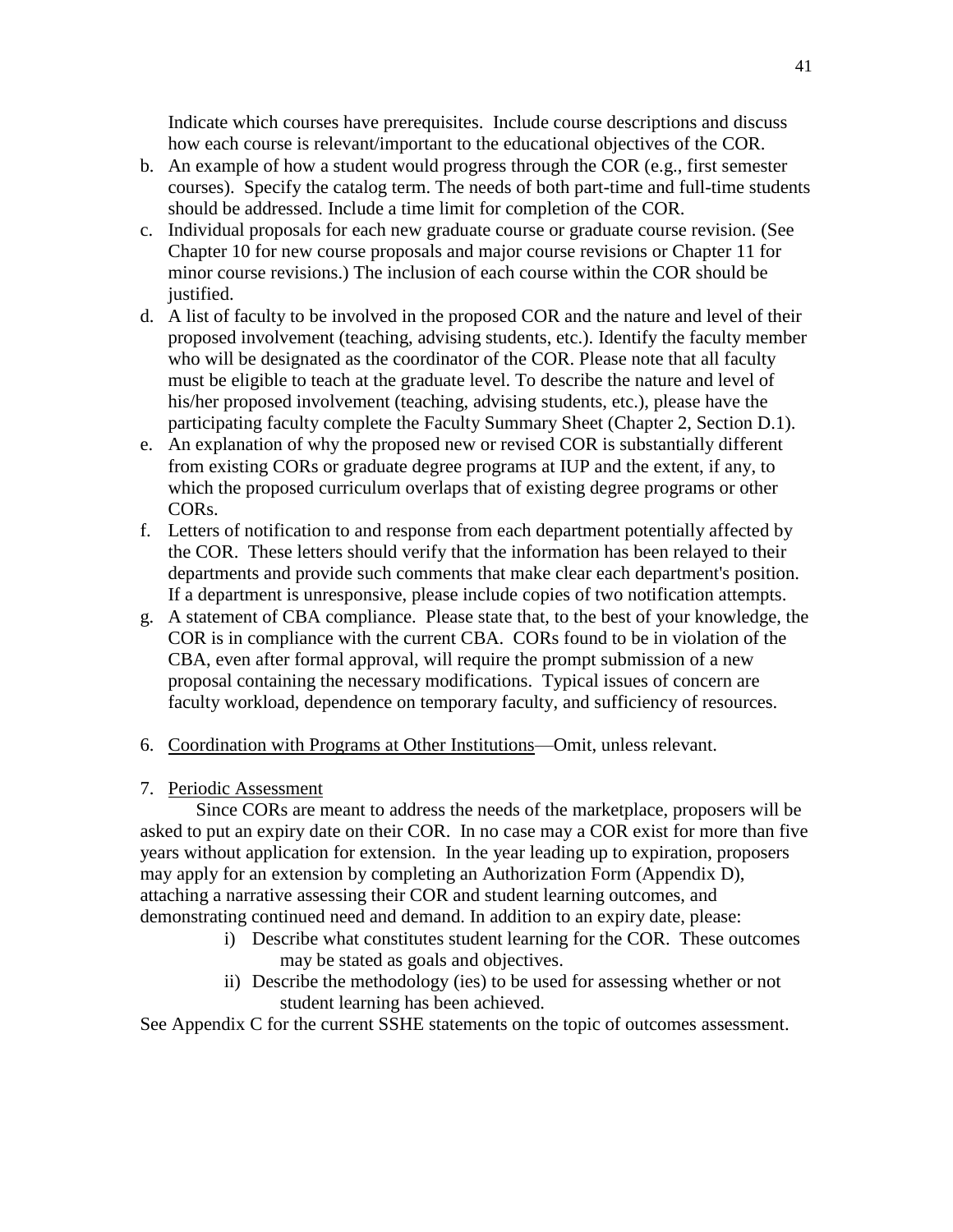8. Resource Sufficiency

Proposers must ensure that the proposing department has sufficient resources to offer the COR without draining resources from existing graduate degree programs.

- a. If the COR requires an increase in departmental offerings, describe a strategy for the distribution of faculty workload that includes integration with undergraduate teaching responsibilities, if applicable. Utilize workload tables to summarize these data (see Chapter 2, Section D.2).
- b. Detail the need for and availability of resources necessary to support the COR during the initial start-up year and for a subsequent three-year period. Show how the department will obtain required resources (i.e., new allocations or reallocations of existing resources), including:
	- i) Learning resources (books, periodicals, films, cassettes, etc.),

ii) Instructional equipment (including equipment maintenance) and supplies, and

iii) Facilities or facility modifications.

Provide letters of notification to and response from the University Library and the Instructional Design Center (if relevant) regarding adequacy of resources. If no response is received, please include copies of two notification attempts.

c. Summarize the information in 8.a and 8.b above in the budget table (see Chapter 2, Section D.3)

# 9. Impact on Educational Opportunity

The proposal must provide appropriate information regarding the probable impact of the new or revised COR on SSHE and IUP goals for enhancing educational opportunity and assurance of civil rights.

- a. Provide a plan to recruit, retain, and graduate students from underrepresented groups, e.g., ethnic minorities, women.
- b. Description of Faculty Composition -- Omit.
- c. Explain plans for inclusion in the curriculum of scholarship from underrepresented groups.

# 10. Catalog Description

On a separate page attach a COR description suitable for inclusion in the Graduate Catalog. This description must include 1) COR objectives, 2) admission prerequisites, and 3) COR requirements.

# 11. Senate

After notification of approval by the Graduate Committee, please submit to the recording secretary of the Graduate Committee:

- a. Three hard copies of the fully revised COR proposal
- b. Three hard copies of the Senate agenda item (see below)

c. One disk copy of both the fully revised proposal and the Senate agenda item. The Senate agenda item should include the title of the COR and the sponsoring department, a brief description of and rationale for the COR, the catalog description from Section C.10, and brief summaries of each major change (new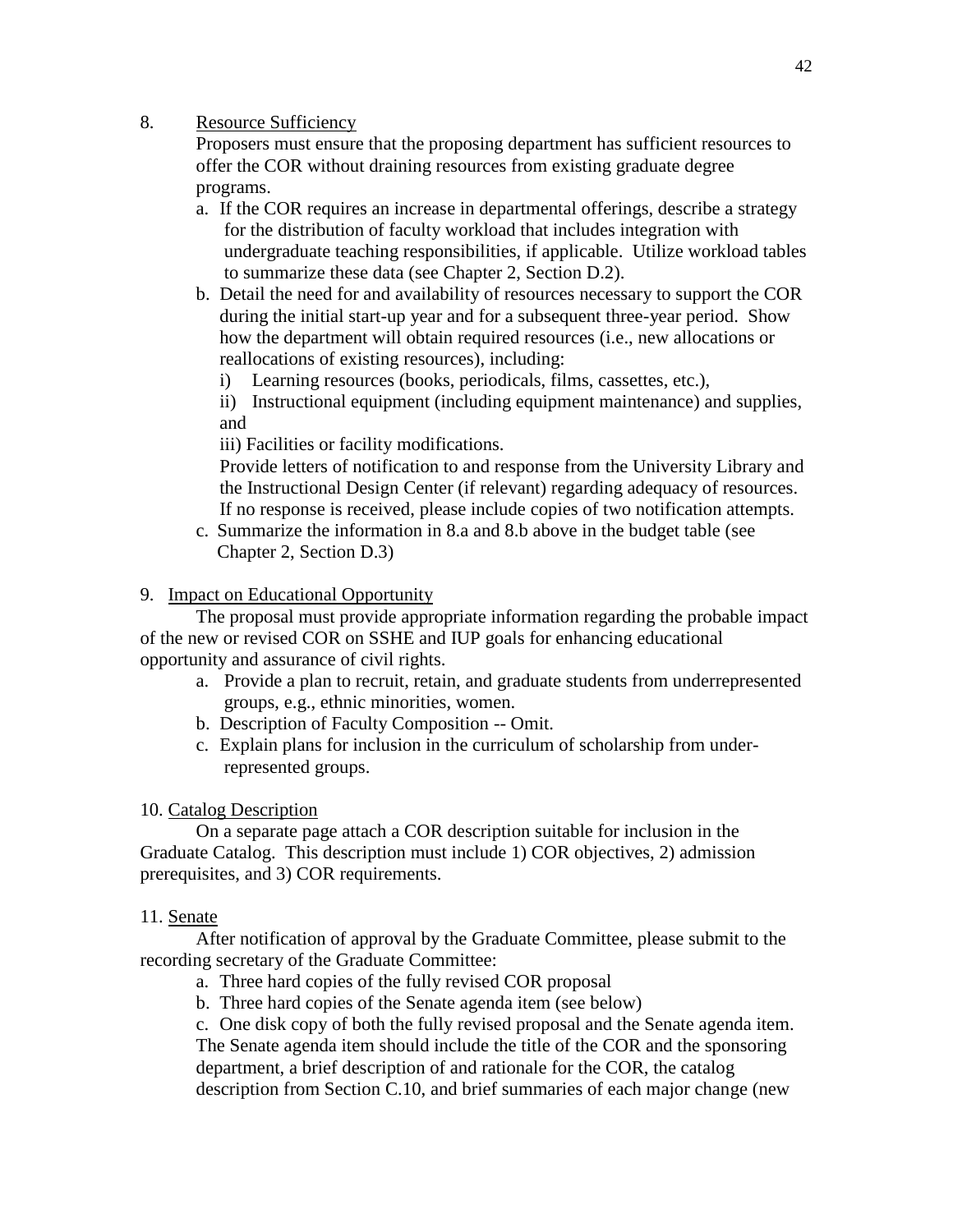courses, course deletions, etc.). The hard and disk copies must be submitted to the recording secretary of the Graduate Committee no later than 14 days before the next Senate meeting.

# **5. New COR: Certificate of Recognition in Safety Sciences (PASSED (Catalog Start Term: Spring 2001) w/1 abstention)**

### **Rationale:**

The goal of the Certificate of Recognition in Safety Sciences is to provide a program of study that will introduce the students to the fundamentals of occupational safety and health. The fundamentals will stress the recognition, evaluation, and control of common workplace hazards, which will provide a sufficient background so those individuals with peripheral responsibilities in safety can function effectively. Therefore, this Certificate of Recognition is designed for those individuals who already have a bachelor's degree and have safety and health program activities as peripheral responsibilities within an organization. It should also be noted that the Certificate of Recognition in Safety Sciences could also serve as a foundation for those individuals who would like to pursue a graduate program in safety but do not have an undergraduate degree in safety. Professionals who would benefit from this certificate are Human Resource Managers, Occupational Health and Environmental Health Professionals or others who have safety as a peripheral responsibility.

In addition to the requests for a certificate program, department faculty members have also been encouraged by safety professionals, including many alumni, to offer graduate courses using distance education technologies. Because of this interest, several department faculty members use distance education technologies in existing classes.

With the demonstrated need for the certificate, as well as the need for graduate classes offered by distance education, it is appropriate to combine the two and develop a Certificate of Recognition in Safety Sciences that would be initially offered using distance education technologies, primarily the World Wide Web. The key to the success of this Certificate of Recognition in Safety Sciences is that it will be available to a global marketplace and provide working professionals the flexibility they need to take graduate classes.

The need for such programs as well as the opportunities that distance education offer has been recognized by other organizations involved in safety education. East Carolina University offers their M.S. in Industrial Technology with a Concentration in Safety via distance education. Old Dominion University offers a Certificate in Occupational Safety as part of their graduate program in Environmental Health. The National Safety Council has just recently introduced an Advanced Safety Certificate Program and the Board of Certified Safety Professionals (BCSP), recently endorsed safety certificate programs in a recent article in the American Society of Safety Engineers Newsletter.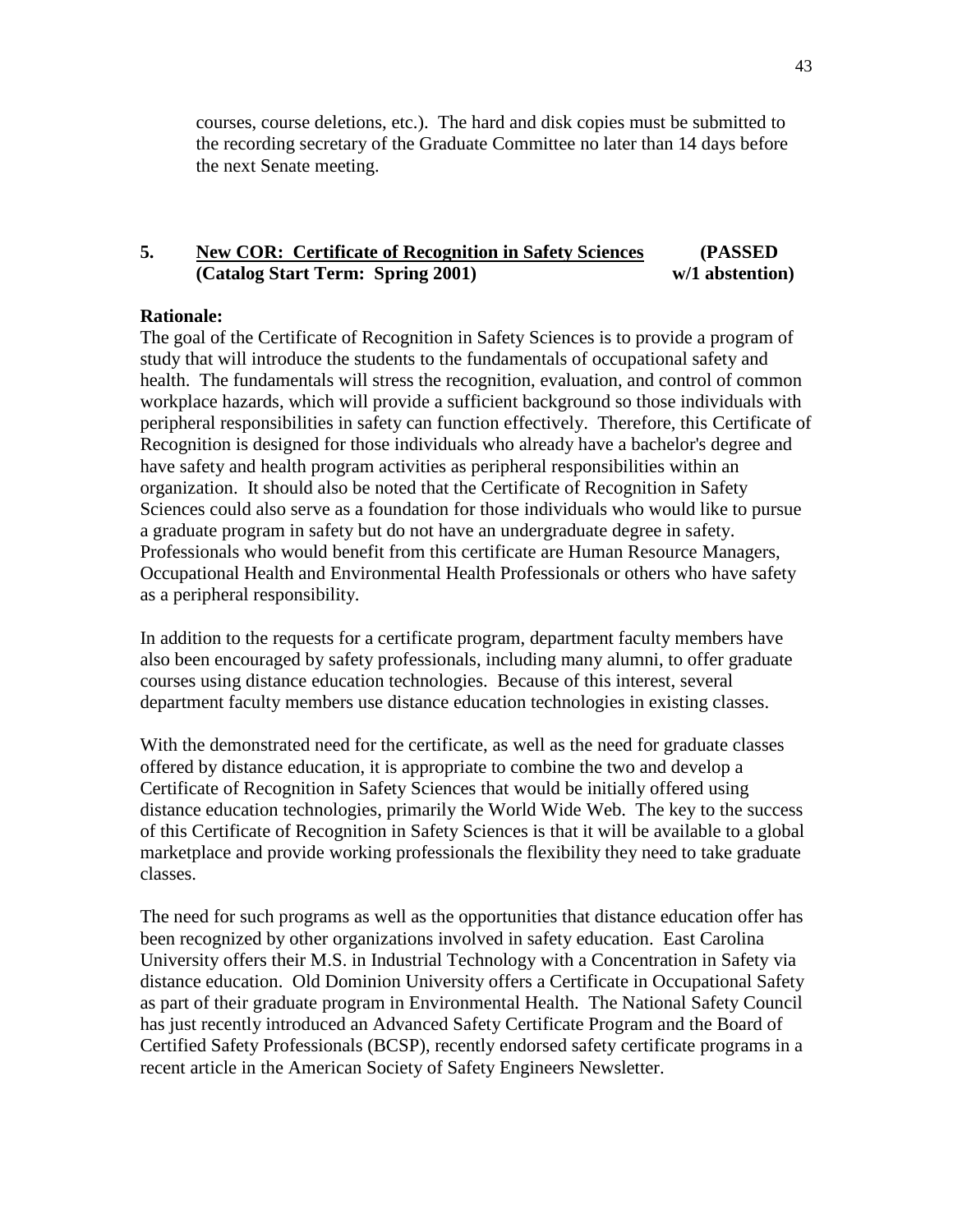The Certificate of Recognition in Safety Sciences will advance the missions of both IUP and SSHE. The fifth objective of the Mission of the State System of Higher Education states: ... "to provide continuing education and public service in accord with the needs and aspirations of citizens and the social, cultural, economic, and technical needs of the commonwealth." The proposed Certificate of Recognition is Safety Sciences is also consistent with the IUP mission statement of the master's and specialist/certificate levels ―to sustain and to develop programs of similarly high quality while, in general, emphasizing more applicable professional skills".

# **Proposed Catalog Description**

The Department of Safety Sciences offers a program of studies leading to a Certificate of Recognition in Safety Sciences. The Certificate of Recognition in Safety Sciences is a twelve-credit program that introduces the students to the fundamentals of occupational safety and health. The fundamentals will stress the recognition, evaluation, and control of common workplace hazards. The Certificate of Recognition in Safety Sciences is designed for those individuals who already have a bachelor's degree and have safety and health program activities as peripheral responsibilities within an organization. It should also be noted that the Certificate of Recognition in Safety Sciences could also serve as a foundation for those individuals who would like to pursue a graduate program in safety but they do not have an undergraduate degree in safety. Professionals who would benefit from this certificate are Human Resource Managers, Occupational Health and Environmental Health Professionals or others who have safety as a peripheral responsibility.

# **Program Objectives:**

After completing the Certificate of Recognition in Safety Sciences the student will be able to:

- 1. Develop safety and health programs that address common safety and health hazards as well as compliance to federal regulations.
- 2. Recognize, evaluate and control common safety and health hazards associated with the workplace.
- 3. Expand their knowledge level in specific safety and health topics based on individual and workplace needs.
- 4. Provide leadership within the organization as well as in professional organizations regarding the promotion of workplace safety and health.
- 5. Utilize research and problem solving skills to address workplace safety and health issues.

Admission:

Admission into the Certificate of Recognition in Safety Sciences will follow the same admission procedures as those established for a degree program. For this program that will include a Baccalaureate Degree with a minimum 2.6 CGPA. As with the M.S. in Safety Sciences there will be no requirement for the GRE. Applicants will apply for